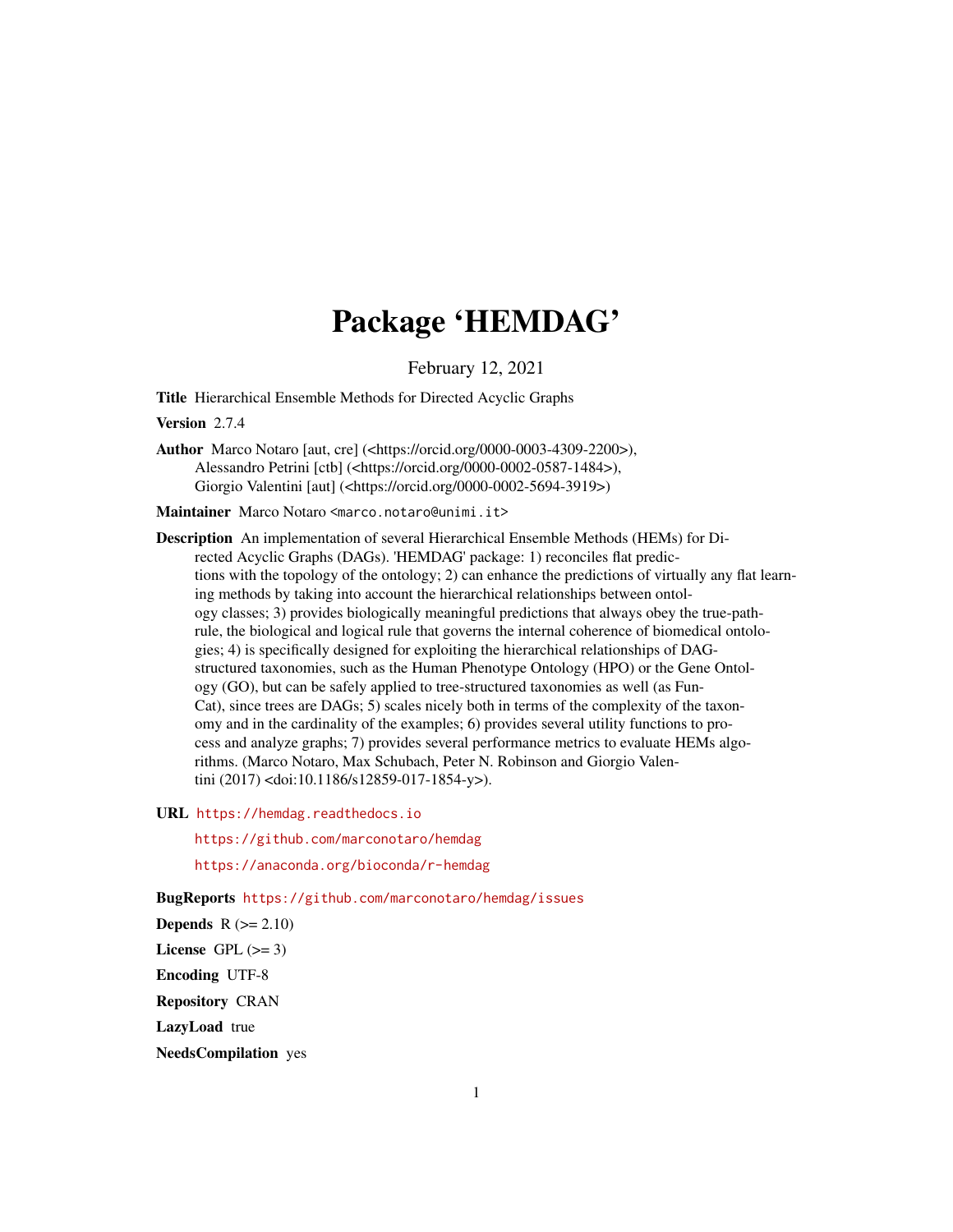Imports graph, RBGL, precrec, preprocessCore, methods, plyr, foreach, doParallel, parallel Suggests Rgraphviz, testthat RoxygenNote 7.1.1 Date/Publication 2021-02-12 15:00:06 UTC

# R topics documented:

| 3                                                                                                                                        |
|------------------------------------------------------------------------------------------------------------------------------------------|
| $\overline{4}$                                                                                                                           |
| 5<br>auprc                                                                                                                               |
| 6<br>auroc                                                                                                                               |
| 8                                                                                                                                        |
| 9                                                                                                                                        |
| 10                                                                                                                                       |
| 10                                                                                                                                       |
| build.edges.from.hpo.obo $\ldots \ldots \ldots \ldots \ldots \ldots \ldots \ldots \ldots \ldots \ldots$<br>11                            |
| 12                                                                                                                                       |
| 13                                                                                                                                       |
| 14                                                                                                                                       |
| 14                                                                                                                                       |
| 15                                                                                                                                       |
| 16                                                                                                                                       |
| 16                                                                                                                                       |
| 17                                                                                                                                       |
| 17                                                                                                                                       |
| 18                                                                                                                                       |
| 19                                                                                                                                       |
| 20                                                                                                                                       |
| 21                                                                                                                                       |
| 22                                                                                                                                       |
| 23                                                                                                                                       |
| 24                                                                                                                                       |
| 25                                                                                                                                       |
| 26<br>$\text{grav}.\text{over-examples} \dots \dots \dots \dots \dots \dots \dots \dots \dots \dots \dots \dots \dots \dots \dots \dots$ |
| 27                                                                                                                                       |
| 28                                                                                                                                       |
| 29                                                                                                                                       |
| 30                                                                                                                                       |
| 31                                                                                                                                       |
| 32                                                                                                                                       |
| 33                                                                                                                                       |
| $lexicographical.topological.sort \dots \dots \dots \dots \dots \dots \dots \dots \dots \dots \dots \dots \dots$<br>33                   |
| 34                                                                                                                                       |
| 35                                                                                                                                       |
| 36                                                                                                                                       |
| 37                                                                                                                                       |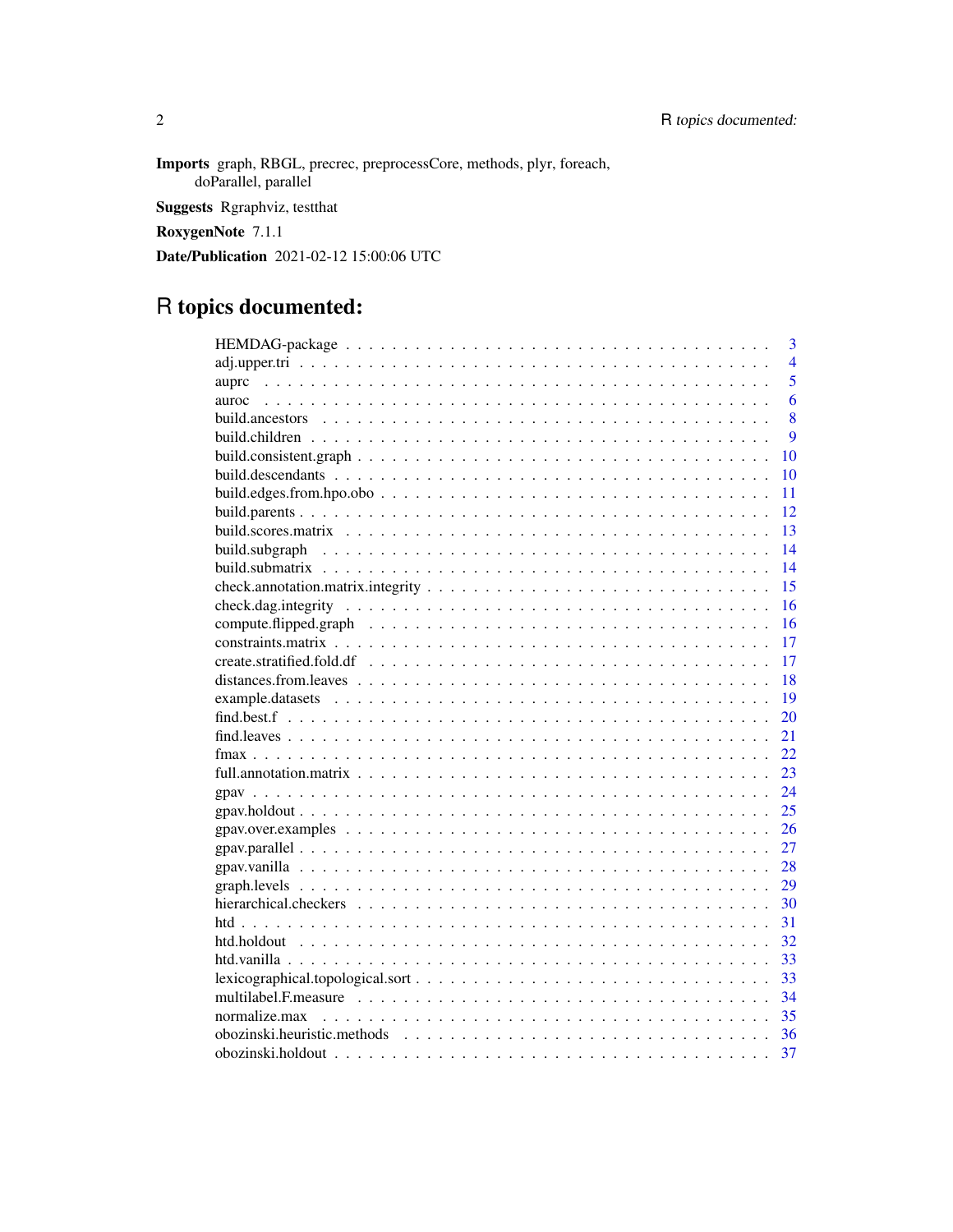<span id="page-2-0"></span>

| Index | 58 |
|-------|----|

HEMDAG-package *HEMDAG: Hierarchical Ensemble Methods for Directed Acyclic Graphs*

### **Description**

The HEMDAG package:

- provides an implementation of several Hierarchical Ensemble Methods (HEMs) for Directed Acyclic Graphs (DAGs);
- reconciles flat predictions with the topology of the ontology;
- can enhance predictions of virtually any flat learning methods by taking into account the hierarchical relationships between ontology classes;
- provides biologically meaningful predictions that obey the true-path-rule, the biological and logical rule that governs the internal coherence of biomedical ontologies;
- is specifically designed for exploiting the hierarchical relationships of DAG-structured taxonomies, such as the Human Phenotype Ontology (HPO) or the Gene Ontology (GO), but can be safely applied to tree-structured taxonomies as well (as FunCat), since trees are DAGs;
- scales nicely both in terms of the complexity of the taxonomy and in the cardinality of the examples;
- provides several utility functions to process and analyze graphs;
- provides several performance metrics to evaluate HEMs algorithms;

A comprehensive tutorial showing how to apply HEMDAG to real case bio-medical case studies is available at [https://hemdag.readthedocs.io.](https://hemdag.readthedocs.io)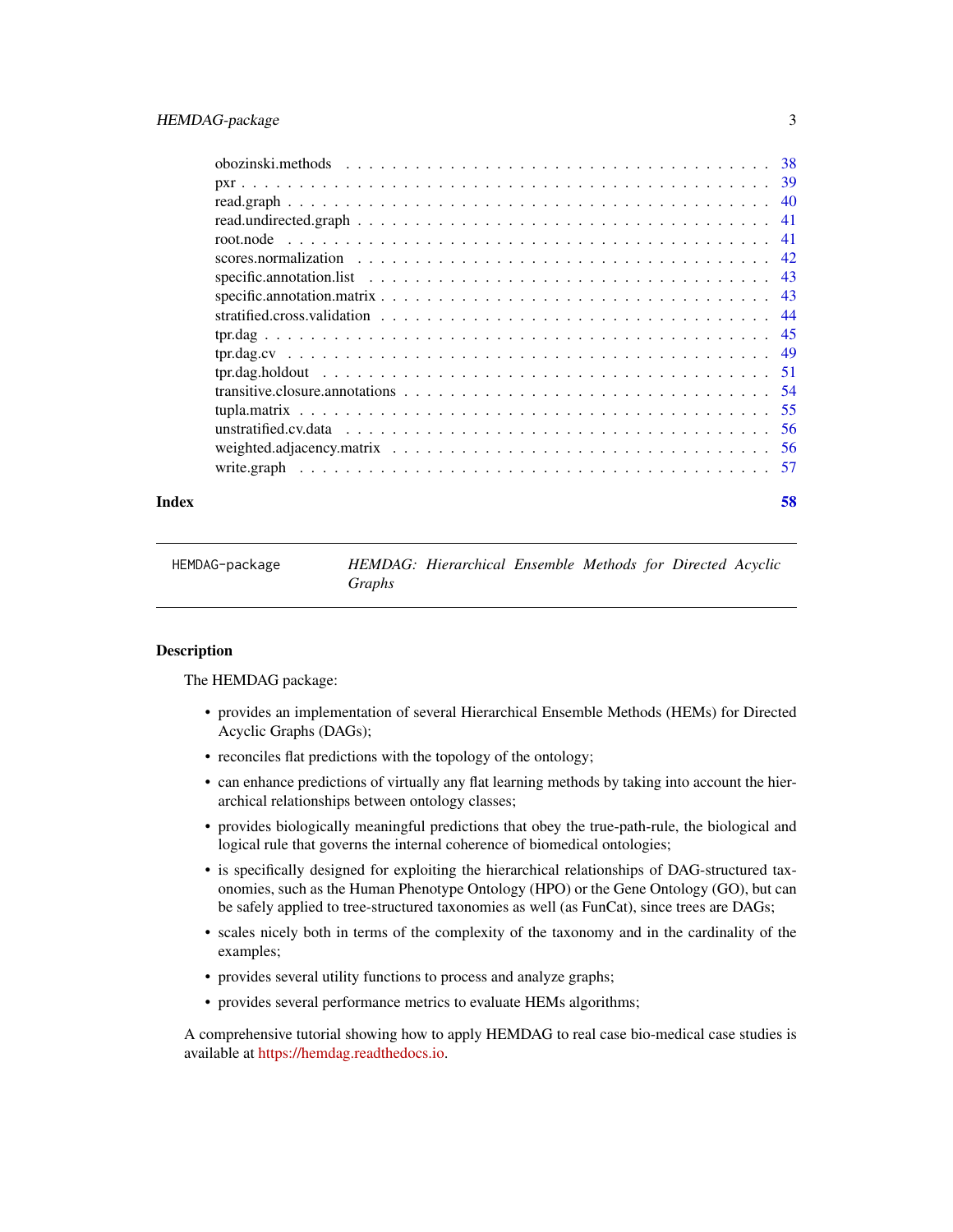### <span id="page-3-0"></span>Details

The HEMDAG package implements the following Hierarchical Ensemble Methods for DAGs:

- 1. HTD-DAG: Hierarchical Top Down ([htd](#page-30-1));
- 2. GPAV-DAG: Generalized Pool-Adjacent Violators, Burdakov et al. ([gpav](#page-23-1));
- 3. TPR-DAG: True-Path Rule ([tpr.dag](#page-44-1));
- 4. DESCENS: Descendants Ensemble Classifier ([tpr.dag](#page-44-1));
- 5. ISO-TPR: Isotonic-True-Path Rule ([tpr.dag](#page-44-1));
- 6. Max, And, Or: Heuristic Methods, Obozinski et al. ([obozinski.heuristic.methods](#page-35-1));

#### Author(s)

*Marco Notaro*<sup>1</sup> [\(https://orcid.org/0000-0003-4309-2200\)](https://orcid.org/0000-0003-4309-2200); *Alessandro Petrini*<sup>1</sup> [\(https://orcid.org/0000-0002-0587-1484\)](https://orcid.org/0000-0002-0587-1484); *Giorgio Valentini*<sup>1</sup> [\(https://orcid.org/0000-0002-5694-3919\)](https://orcid.org/0000-0002-5694-3919);

Maintainer: *Marco Notaro* <marco.notaro@unimi.it>

<sup>1</sup> [AnacletoLab,](https://sites.google.com/site/anacletolaboratory/) Computational Biology and Bioinformatics Laboratory, Computer Science Department, University of Milan, Italy

#### References

Marco Notaro, Max Schubach, Peter N. Robinson and Giorgio Valentini, *Prediction of Human Phenotype Ontology terms by means of Hierarchical Ensemble methods*, BMC Bioinformatics 2017, 18(1):449, doi: [10.1186/s128590171854y](https://doi.org/10.1186/s12859-017-1854-y)

adj.upper.tri *Binary upper triangular adjacency matrix*

#### Description

Compute a binary square upper triangular matrix where rows and columns correspond to the nodes' name of the graph g.

#### Usage

adj.upper.tri(g)

#### Arguments

g a graph of class graphNELL representing the hierarchy of the class.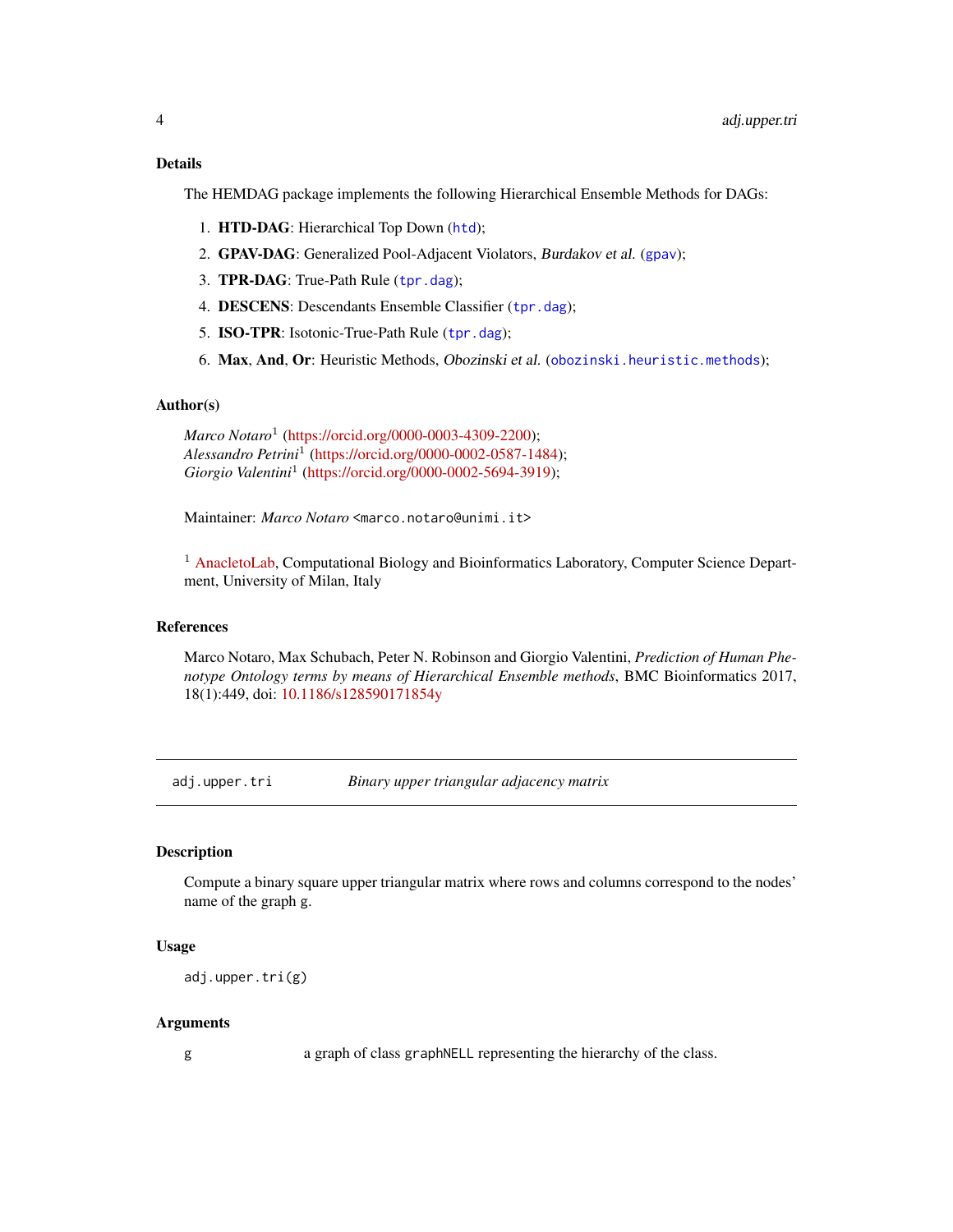#### <span id="page-4-0"></span>auproches the contract of the contract of the contract of the contract of the contract of the contract of the contract of the contract of the contract of the contract of the contract of the contract of the contract of the

### Details

The nodes of the matrix are topologically sorted (by using the tsort function of the RBGL package). Let's denote with adj our adjacency matrix. Then adj represents a partial order data set in which the class j dominates the class i. In other words,  $adj[i,j]=1$  means that j dominates i; adj[i,j]=0 means that there is no edge between the class i and the class j. Moreover the nodes of adj are ordered such that  $adj[i,j]=1$  implies  $i < j$ , i.e. adj is upper triangular.

### Value

An adjacency matrix which is square, logical and upper triangular.

### Examples

```
data(graph);
adj <- adj.upper.tri(g);
```
<span id="page-4-1"></span>auprc *AUPRC measures*

#### Description

Compute the Area under the Precision Recall Curve (AUPRC) through precrec package.

#### Usage

```
auprc.single.class(labels, scores, folds = NULL, seed = NULL)
```

```
auprc.single.over.classes(target, predicted, folds = NULL, seed = NULL)
```
### Arguments

| labels    | vector of the true labels (0 negative, 1 positive examples).                                                                                                                                           |
|-----------|--------------------------------------------------------------------------------------------------------------------------------------------------------------------------------------------------------|
| scores    | a numeric vector of the values of the predicted labels (scores).                                                                                                                                       |
| folds     | number of folds on which computing the AUPRC. If folds=NULL (def.), the<br>AUPRC is computed one-shot, otherwise the AUPRC is computed averaged<br>across folds.                                       |
| seed      | initialization seed for the random generator to create folds. Set seed only if<br>folds≠NULL. If seed=NULL and folds≠NULL, the AUPRC averaged across folds<br>is computed without seed initialization. |
| target    | matrix with the target multilabel: rows correspond to examples and columns<br>to classes. $target[i, j] = 1$ if example <i>i</i> belongs to class <i>j</i> , $target[i, j] = 0$<br>otherwise.          |
| predicted | a numeric matrix with predicted values (scores): rows correspond to examples<br>and columns to classes.                                                                                                |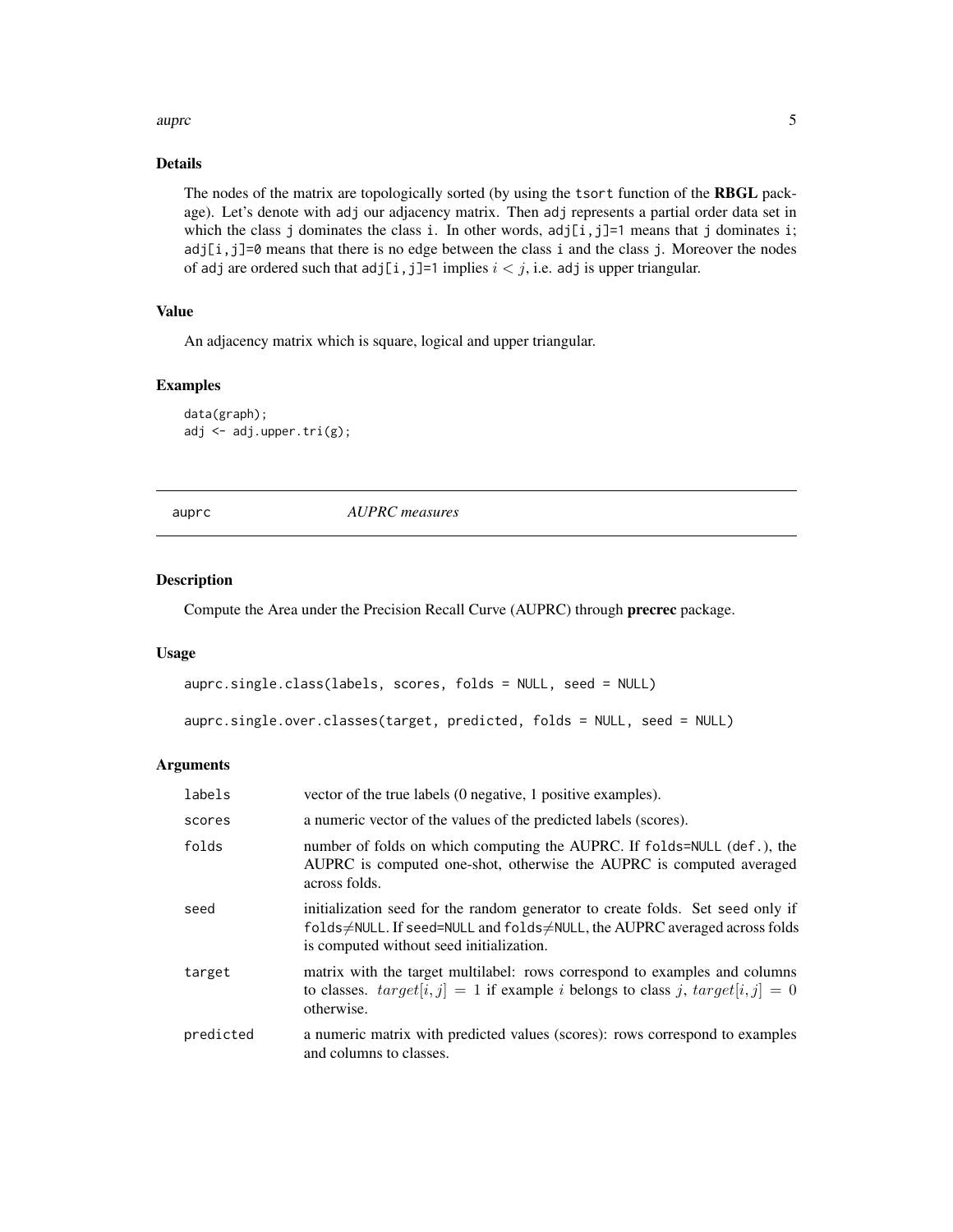### <span id="page-5-0"></span>Details

The AUPRC (for a single class or for a set of classes) is computed either one-shot or averaged across stratified folds.

auprc.single.class computes the AUPRC just for a given class.

auprc.single.over.classes computes the AUPRC for a set of classes, returning also the averaged values across the classes.

For all those classes having zero annotations, the AUPRC is set to 0. These classes are discarded in the computing of the AUPRC averaged across classes, both when the AUPRC is computed one-shot or averaged across stratified folds.

Names of rows and columns of labels and predicted matrix must be provided in the same order, otherwise a stop message is returned.

### Value

auprc.single.class returns a numeric value corresponding to the AUPRC for the considered class; auprc.single.over.classes returns a list with two elements:

- 1. average: the average AUPRC across classes;
- 2. per.class: a named vector with AUPRC for each class. Names correspond to classes.

#### Examples

```
data(labels);
data(scores);
data(graph);
root <- root.node(g);
L <- L[,-which(colnames(L)==root)];
S <- S[,-which(colnames(S)==root)];
prc.single.class <- auprc.single.class(L[,3], S[,3], folds=5, seed=23);
prc.over.classes <- auprc.single.over.classes(L, S, folds=5, seed=23);
```
auroc *AUROC measures*

#### Description

Compute the Area under the ROC Curve (AUROC) through precrec package.

#### Usage

```
auroc.single.class(labels, scores, folds = NULL, seed = NULL)
```
auroc.single.over.classes(target, predicted, folds = NULL, seed = NULL)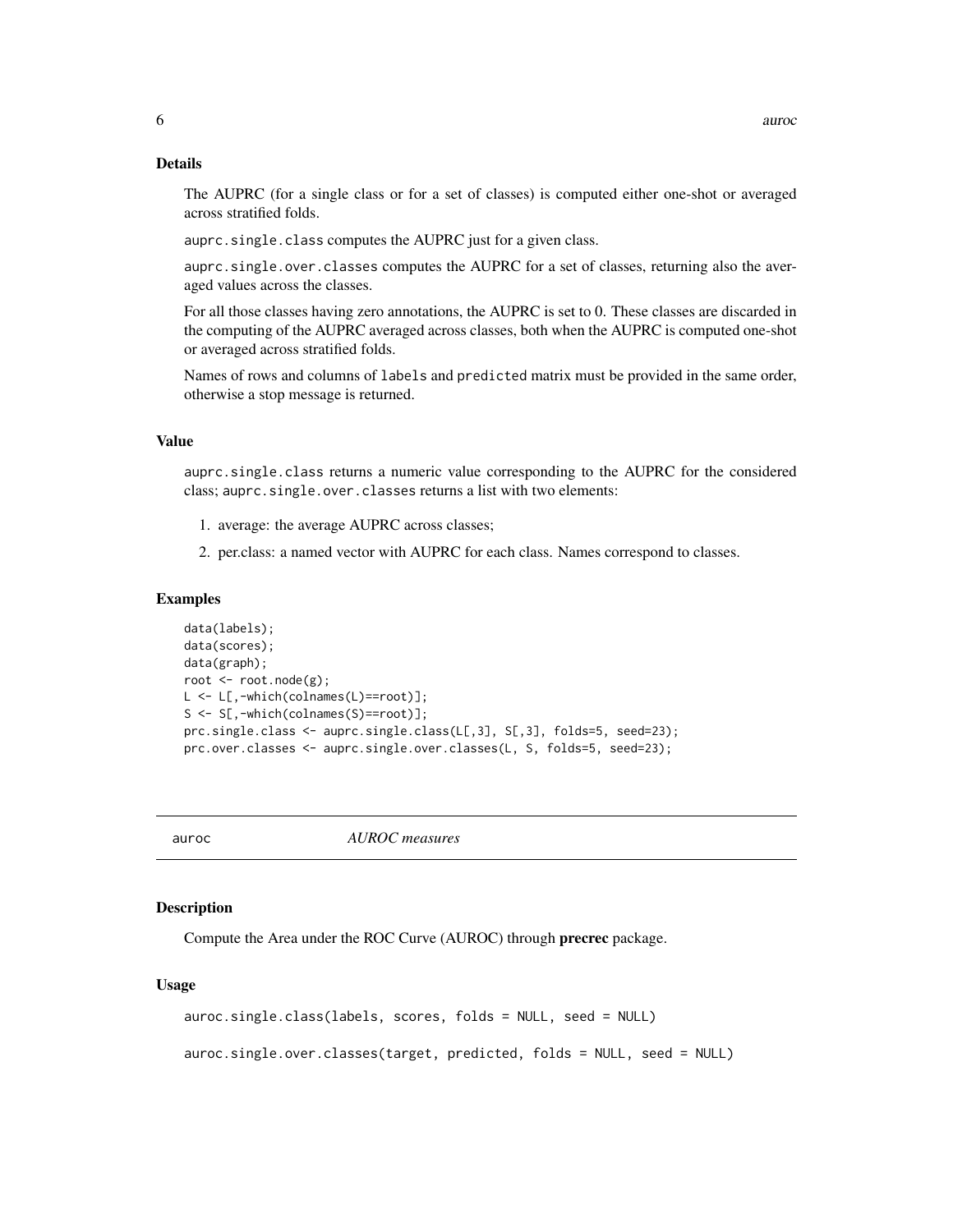#### auroc 7 august 2008 august 2008 august 2008 august 2008 august 2008 august 2008 august 2008 august 2008 august 2008 august 2008 august 2008 august 2008 august 2008 august 2008 august 2008 august 2008 august 2008 august 200

#### Arguments

| labels    | vector of the true labels (0 negative, 1 positive examples).                                                                                                                                           |
|-----------|--------------------------------------------------------------------------------------------------------------------------------------------------------------------------------------------------------|
| scores    | a numeric vector of the values of the predicted labels (scores).                                                                                                                                       |
| folds     | number of folds on which computing the AUROC. If folds=NULL (def.), the<br>AUROC is computed one-shot, otherwise the AUROC is computed averaged<br>across folds.                                       |
| seed      | initialization seed for the random generator to create folds. Set seed only if<br>folds≠NULL. If seed=NULL and folds≠NULL, the AUROC averaged across<br>folds is computed without seed initialization. |
| target    | annotation matrix: rows correspond to examples and columns to classes. $target[i, j] =$<br>1 if example <i>i</i> belongs to class <i>j</i> , $target[i, j] = 0$ otherwise.                             |
| predicted | a numeric matrix with predicted values (scores): rows correspond to examples<br>and columns to classes.                                                                                                |

### Details

The AUROC (for a single class or for a set of classes) is computed either one-shot or averaged across stratified folds.

auroc.single.class computes the AUROC just for a given class.

auroc.single.over.classes computes the AUROC for a set of classes, including their average values across all the classes.

For all those classes having zero annotations, the AUROC is set to 0.5. These classes are included in the computing of the AUROC averaged across classes, both when the AUROC is computed one-shot or averaged across stratified folds.

The AUROC is set to 0.5 to all those classes having zero annotations. Names of rows and columns of labels and predicted must be provided in the same order, otherwise a stop message is returned.

### Value

auroc.single.class returns a numeric value corresponding to the AUROC for the considered class; auprc.single.over.classes returns a list with two elements:

- 1. average: the average AUROC across classes;
- 2. per.class: a named vector with AUROC for each class. Names correspond to classes.

```
data(labels);
data(scores);
data(graph);
root <- root.node(g);
L <- L[,-which(colnames(L)==root)];
S <- S[,-which(colnames(S)==root)];
auc.single.class <- auroc.single.class(L[,3], S[,3], folds=5, seed=23);
auc.over.classes <- auroc.single.over.classes(L, S, folds=5, seed=23);
```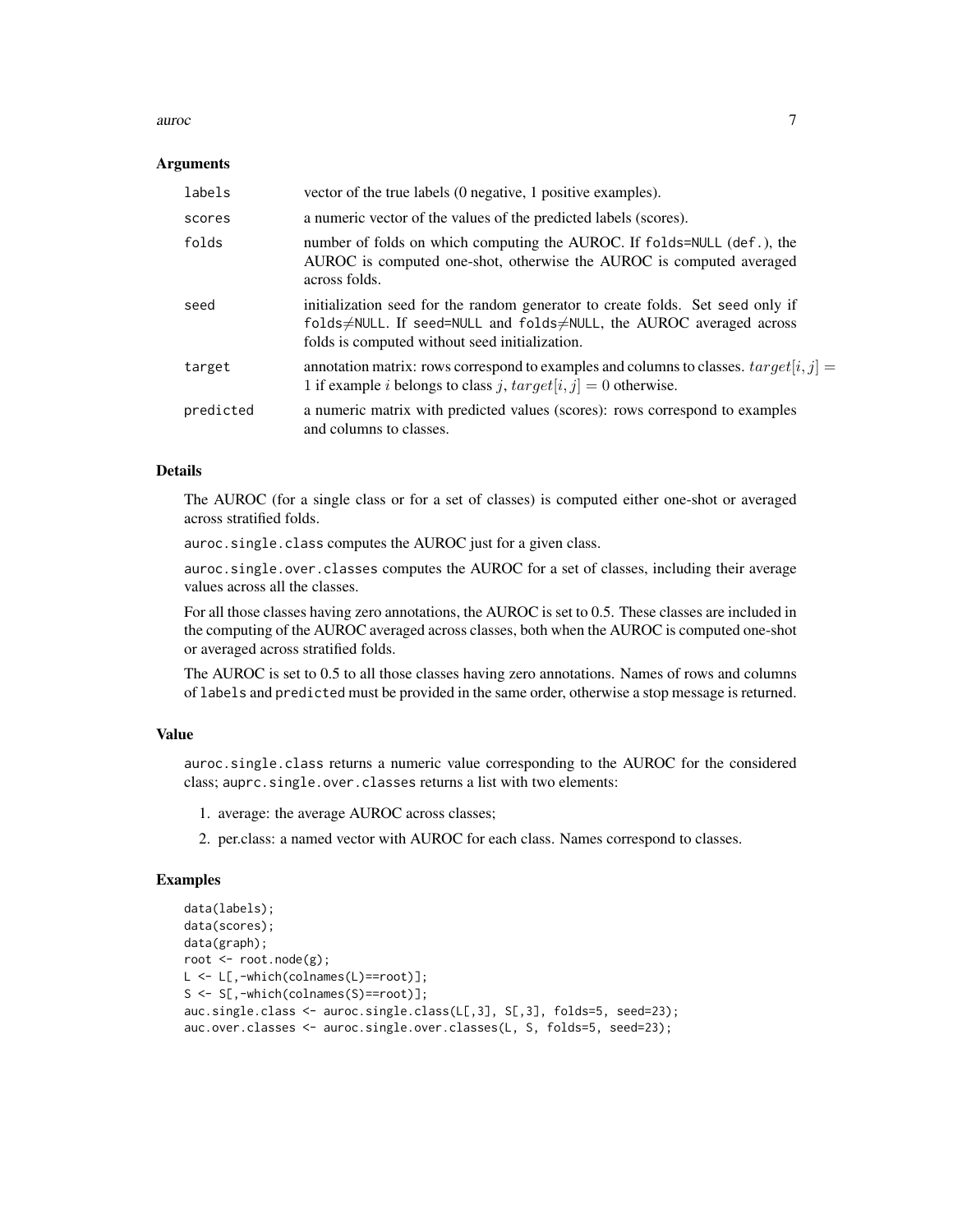<span id="page-7-0"></span>build.ancestors *Build ancestors*

### Description

Build ancestors for each node of a graph.

#### Usage

```
build.ancestors(g)
```

```
build.ancestors.per.level(g, levels)
```

```
build.ancestors.bottom.up(g, levels)
```
#### **Arguments**

| g      | a graph of class graph NEL. It represents the hierarchy of the classes.                                                                                                     |
|--------|-----------------------------------------------------------------------------------------------------------------------------------------------------------------------------|
| levels | a list of character vectors. Each component represents a graph level and the<br>elements of any component correspond to nodes. The level 0 coincides with the<br>root node. |

#### Value

build. ancestos returns a named list of vectors. Each component corresponds to a node  $x$  of the graph and its vector is the set of its ancestors including also  $x$ .

build.ancestors.per.level returns a named list of vectors. Each component corresponds to a node  $x$  of the graph and its vector is the set of its ancestors including also  $x$ . The nodes are ordered from root (included) to leaves.

build.ancestors.bottom.up a named list of vectors. Each component corresponds to a node  $x$ of the graph and its vector is the set of its ancestors including also  $x$ . The nodes are ordered from leaves to root (included).

```
data(graph);
root <- root.node(g);
anc <- build.ancestors(g);
lev <- graph.levels(g, root=root);
anc.tod <-build.ancestors.per.level(g,lev);
anc.bup <- build.ancestors.bottom.up(g,lev);
```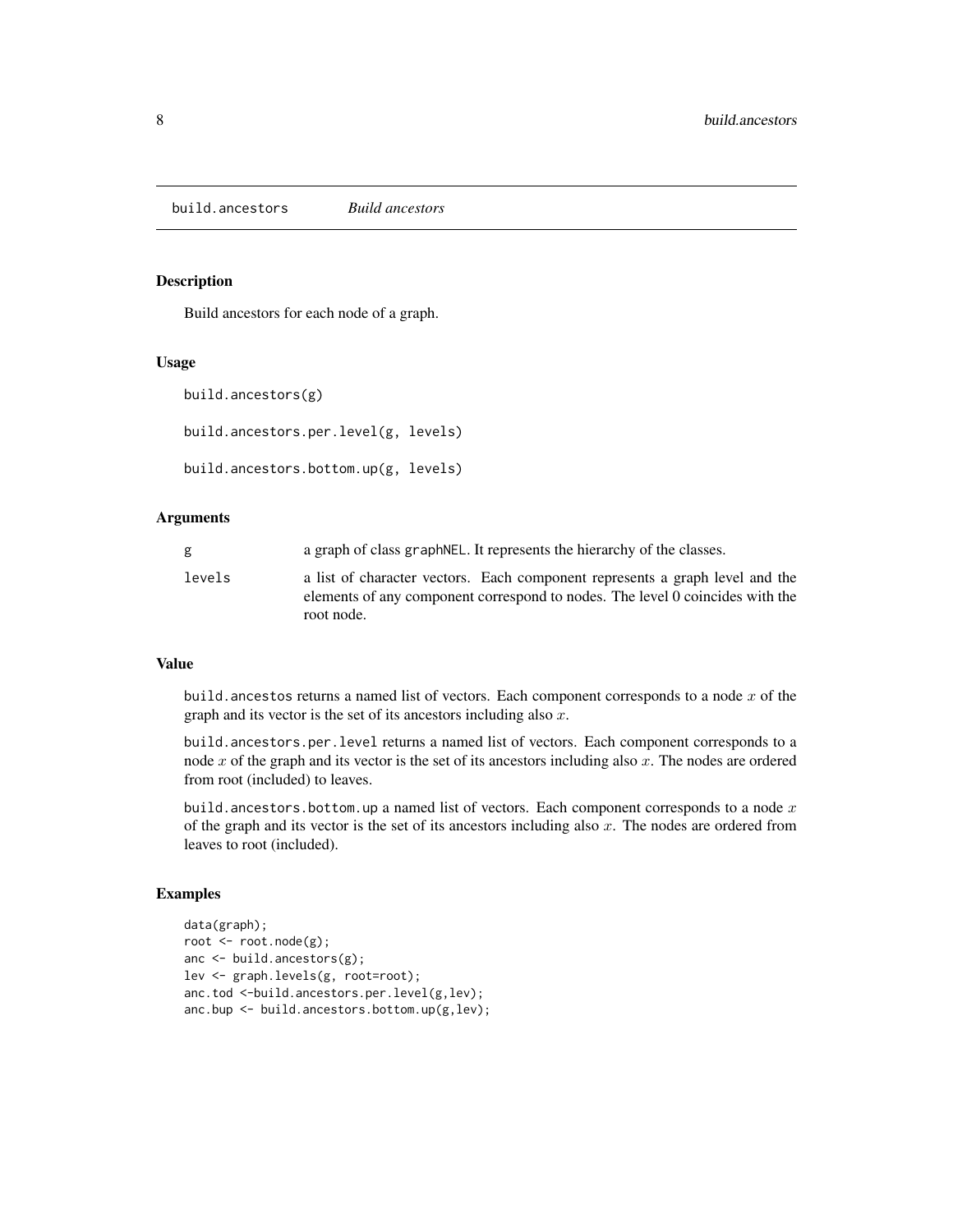<span id="page-8-0"></span>build.children *Build children*

### Description

Build children for each node of a graph.

#### Usage

```
build.children(g)
```

```
build.children.top.down(g, levels)
```

```
build.children.bottom.up(g, levels)
```
#### **Arguments**

| g      | a graph of class graph NEL. It represents the hierarchy of the classes.                                                                                                     |
|--------|-----------------------------------------------------------------------------------------------------------------------------------------------------------------------------|
| levels | a list of character vectors. Each component represents a graph level and the<br>elements of any component correspond to nodes. The level 0 coincides with the<br>root node. |

#### Value

build.children returns a named list of vectors. Each component corresponds to a node  $x$  of the graph and its vector is the set of its children.

build.children.top.down returns a named list of character vectors. Each component corresponds to a node  $x$  of the graph (i.e. parent node) and its vector is the set of its children. The nodes are ordered from root (included) to leaves.

build.children.bottom.up returns a named list of character vectors. Each component corresponds to a node  $x$  of the graph (i.e. parent node) and its vector is the set of its children. The nodes are ordered from leaves (included) to root.

```
data(graph);
root <- root.node(g);
children <- build.children(g);
lev <- graph.levels(g, root=root);
children.tod <- build.children.top.down(g,lev);
children.bup <- build.children.bottom.up(g,lev);
```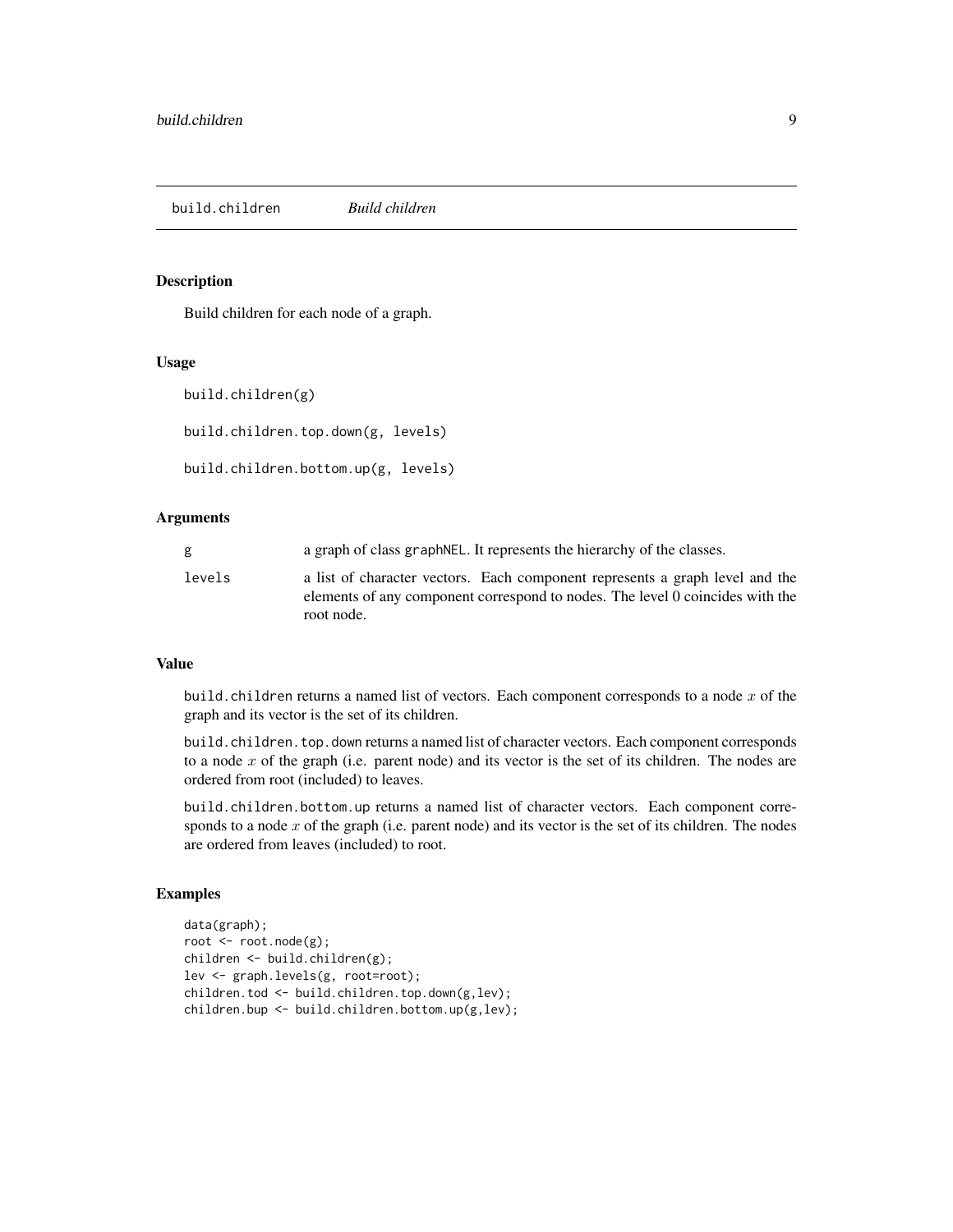<span id="page-9-0"></span>build.consistent.graph

*Build consistent graph*

### Description

Build a graph in which all nodes are reachable from root.

#### Usage

```
build.consistent.graph(g = g, root = "00")
```
#### Arguments

|      | an object of class graphNEL.                                                  |
|------|-------------------------------------------------------------------------------|
| root | name of the class that is on the top-level of the hierarchy (def. root="00"). |

#### Details

All nodes not accessible from root (if any) are removed from the graph and printed on stdout.

#### Value

A graph (as an object of class graphNEL) in which all nodes are accessible from root.

#### Examples

```
data(graph);
root <- root.node(g);
G \leq graph::addNode(c("X","Y","Z"), g);
G <- graph::addEdge(c("X","Y","Z"), c("HP:0011844","HP:0009810","HP:0012385"), G);
G <- build.consistent.graph(G, root=root);
```
build.descendants *Build descendants*

#### Description

Build descendants for each node of a graph.

### Usage

```
build.descendants(g)
```
build.descendants.per.level(g, levels)

build.descendants.bottom.up(g, levels)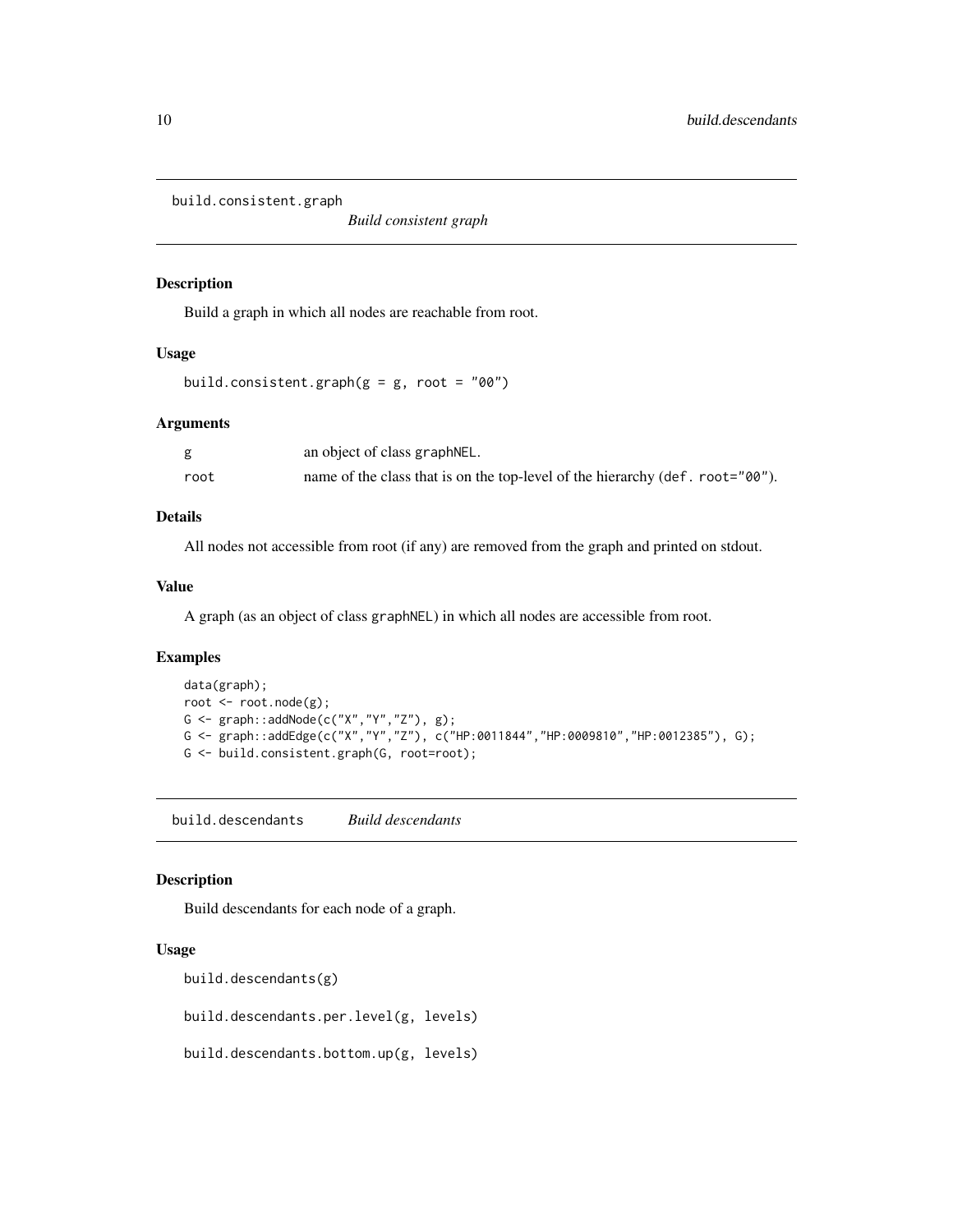#### <span id="page-10-0"></span>**Arguments**

| g      | a graph of class graph NEL. It represents the hierarchy of the classes.                                                                                                     |
|--------|-----------------------------------------------------------------------------------------------------------------------------------------------------------------------------|
| levels | a list of character vectors. Each component represents a graph level and the<br>elements of any component correspond to nodes. The level 0 coincides with the<br>root node. |

#### Value

build. descendants returns a named list of vectors. Each component corresponds to a node  $x$  of the graph, and its vector is the set of its descendants including also  $x$ .

build.descendants.per.level returns a named list of vectors. Each component corresponds to a node  $x$  of the graph and its vector is the set of its descendants including also  $x$ . The nodes are ordered from root (included) to leaves.

build.descendants.bottom.up returns a named list of vectors. Each component corresponds to a node  $x$  of the graph and its vector is the set of its descendants including also  $x$ . The nodes are ordered from leaves to root (included).

### Examples

```
data(graph);
root <- root.node(g);
desc <- build.descendants(g);
lev <- graph.levels(g, root=root);
desc.tod <- build.descendants.per.level(g,lev);
desc.bup <- build.descendants.bottom.up(g,lev);
```
build.edges.from.hpo.obo

*Parse an HPO obo file*

#### Description

Read an HPO obo file [\(HPO\)](http://human-phenotype-ontology.github.io/) and write the edges of the dag on a plain text file. The format of the file is a sequence of rows and each row corresponds to an edge represented through a pair of vertexes separated by blank.

#### Usage

```
build.edges.from.hpo.obo(obofile = "hp.obo", file = "edge.file")
```
### Arguments

| obofile | an HPO obo file. The extension of the obofile can be plain (".txt") or compressed<br>(".gZ").                                |
|---------|------------------------------------------------------------------------------------------------------------------------------|
| file    | name of the file of the edges to be written. The extension of the file can be plain<br>$(''.txt")$ or compressed $(''.gz").$ |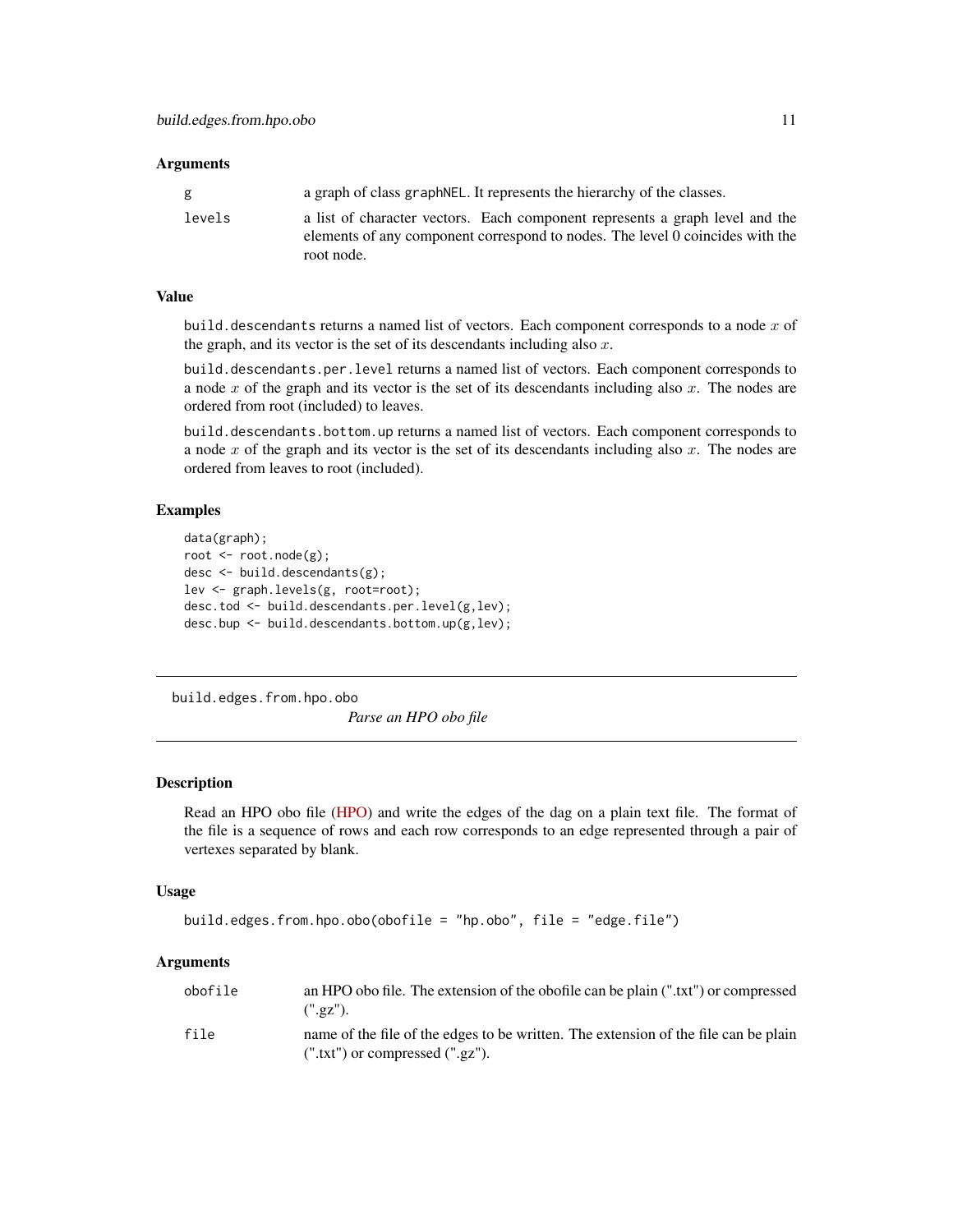### Details

A faster and more flexible parser to handle *obo* file can be found [here.](https://github.com/marconotaro/obogaf-parser)

### Value

A text file representing the edges in the format: source destination (i.e. one row for each edge).

### Examples

```
## Not run:
hpobo <- "http://purl.obolibrary.org/obo/hp.obo";
build.edges.from.hpo.obo(obofile=hpobo, file="hp.edge");
## End(Not run)
```
build.parents *Build parents*

#### Description

Build parents for each node of a graph.

#### Usage

```
build.parents(g, root = "00")
```
build.parents.top.down(g, levels, root = "00")

```
build.parents.bottom.up(g, levels, root = "00")
```

```
build.parents.topological.sorting(g, root = "00")
```
#### Arguments

| g      | a graph of class graph NEL. It represents the hierarchy of the classes.                                                                                                 |
|--------|-------------------------------------------------------------------------------------------------------------------------------------------------------------------------|
| root   | name of the class that it is on the top-level of the hierarchy (def. root="00").                                                                                        |
| levels | a list of character vectors. Each component represents a graph level and the<br>elements of any component correspond to nodes. The level 0 represents the root<br>node. |

### Value

build.parents returns a named list of character vectors. Each component corresponds to a node  $x$  of the graph (i.e. child node) and its vector is the set of its parents (the root node is not included).

build.parents.top.down returns a named list of character vectors. Each component corresponds to a node  $x$  of the graph (i.e. child node) and its vector is the set of its parents. The order of nodes follows the levels of the graph from root (excluded) to leaves.

<span id="page-11-0"></span>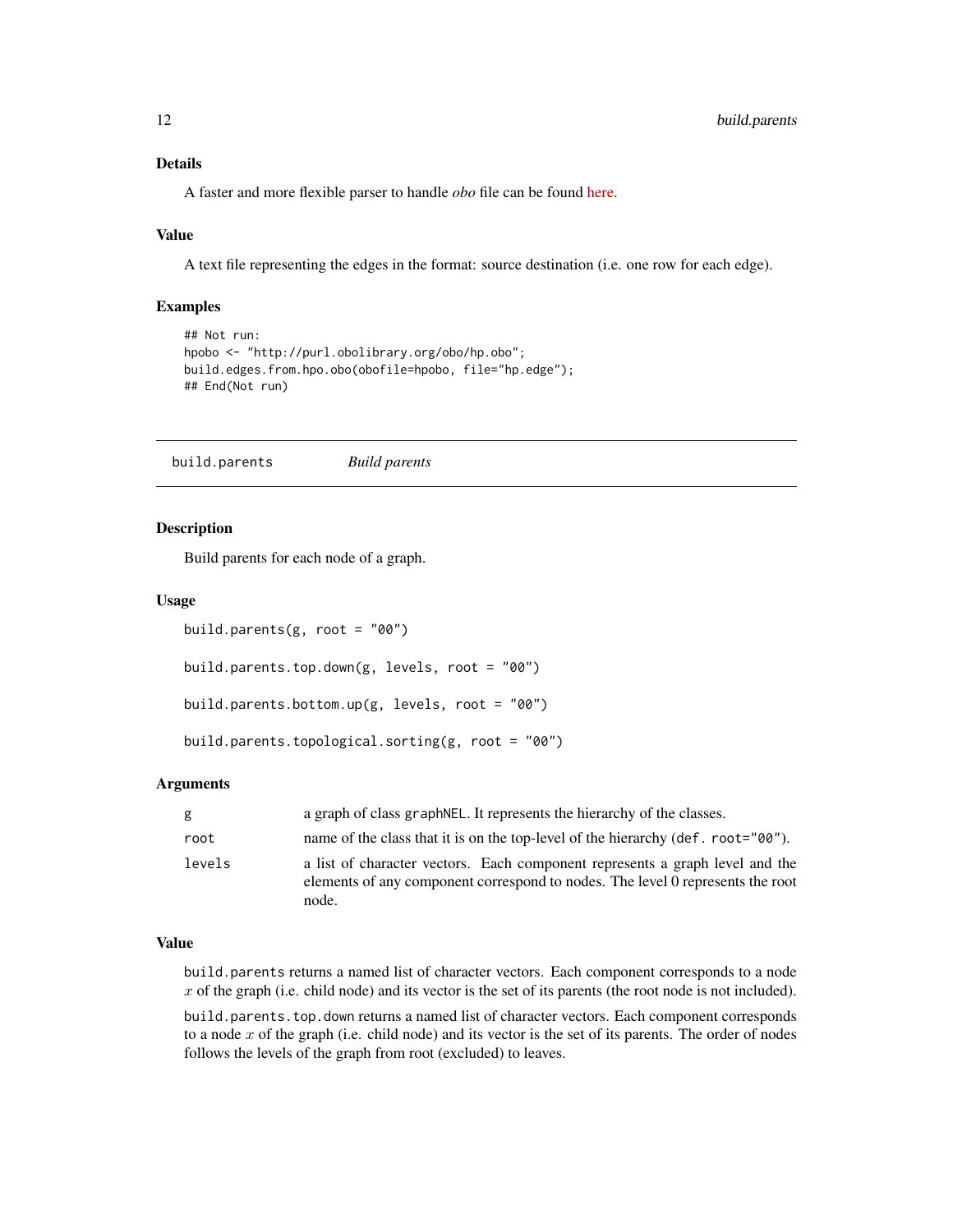### <span id="page-12-0"></span>build.scores.matrix 13

build.parents.bottom.up returns a named list of character vectors. Each component corresponds to a node x of the graph (i.e. child node) and its vector is the set of its parents. The nodes are ordered from leaves to root (excluded).

build.parents.topological.sorting a named list of character vectors. Each component corresponds to a node  $x$  of the graph (i.e. child node) and its vector is the set of its parents. The nodes are ordered according to a topological sorting, i.e. parents node come before children node.

### Examples

```
data(graph);
root <- root.node(g)
parents <- build.parents(g, root=root);
lev <- graph.levels(g, root=root);
parents.tod <- build.parents.top.down(g, lev, root=root);
parents.bup <- build.parents.bottom.up(g, lev, root=root);
parents.tsort <- build.parents.topological.sorting(g, root=root);
```
build.scores.matrix *Build scores matrix*

#### **Description**

Build a scores matrix from file

#### Usage

```
build.scores.matrix.from.list(file = "scores.list.txt", split = "[(\t,|)]")
```

```
build.scores.matrix.from.tupla(file = "scores.tupla.txt")
```
#### Arguments

| file  | name of the text file to be read. The matrix of the input file can be either a list |
|-------|-------------------------------------------------------------------------------------|
|       | $(e.g. in the form example nodeX  score)$ , or a tupla (i.e. in the form example    |
|       | nodeX score). The file extension can be plain (".txt") or compressed (".gz").       |
| split | character vector containing a regular expression use for splitting.                 |

#### Value

A named scores matrix.

```
file.list <- system.file("extdata/scores.list.txt.gz", package="HEMDAG");
file.tupla <- system.file("extdata/scores.tupla.txt.gz", package="HEMDAG");
S <- build.scores.matrix.from.list(file.list, split="[(\t,|)]");
S <- build.scores.matrix.from.tupla(file.tupla);
```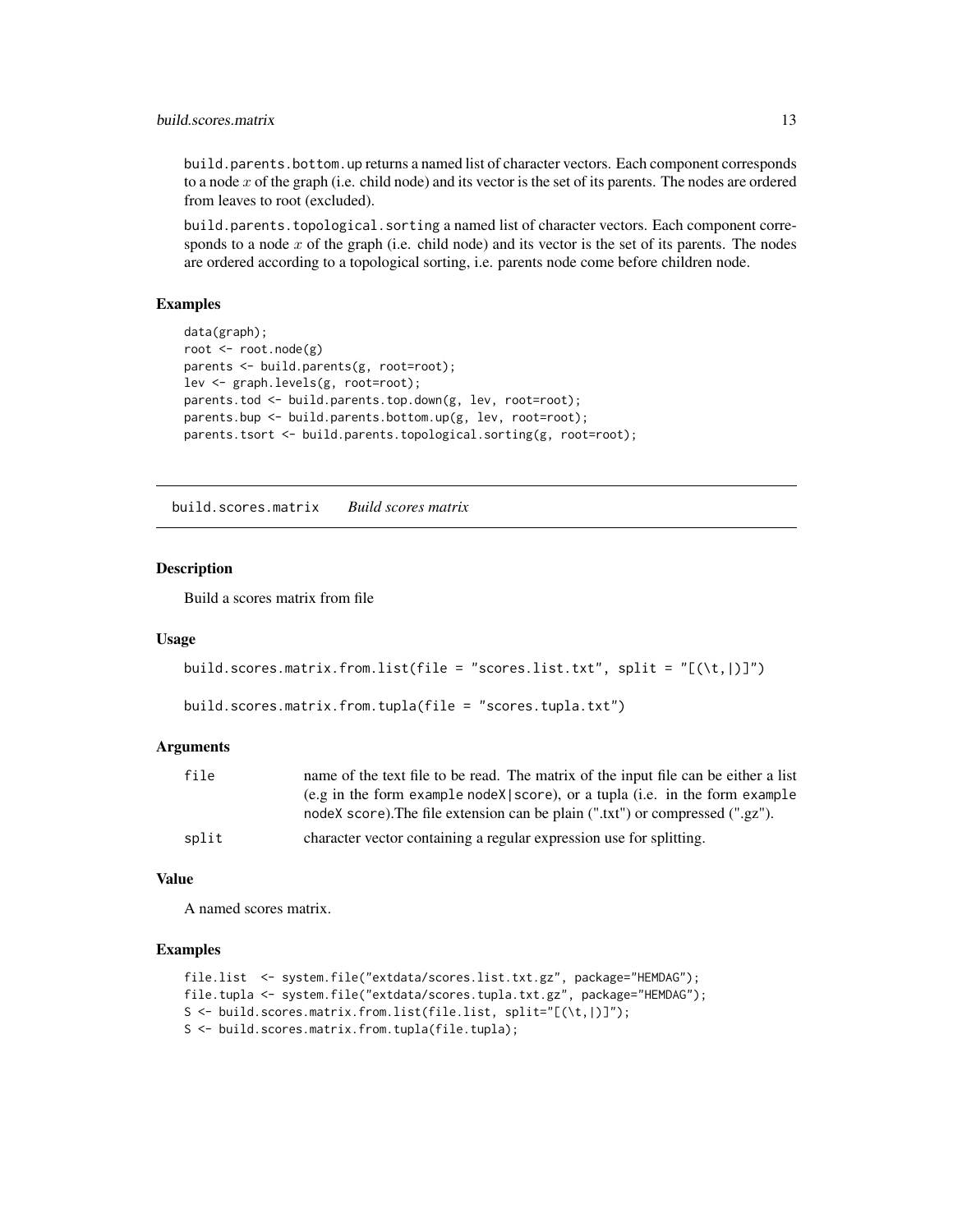<span id="page-13-0"></span>build.subgraph *Build subgraph*

### Description

Build a subgraph with only the supplied nodes and any edges between them.

### Usage

```
build.subgraph(nd, g, edgemode = "directed")
```
### Arguments

| nd       | a vector with the nodes for which the subgraph must be built.           |
|----------|-------------------------------------------------------------------------|
| g        | a graph of class graph NEL. It represents the hierarchy of the classes. |
| edgemode | can be "directed" or "undirected".                                      |

### Value

A subgraph with only the supplied nodes.

### Examples

```
data(graph);
anc <- build.ancestors(g);
nd <- anc[["HP:0001371"]];
subg <- build.subgraph(nd, g, edgemode="directed");
```
build.submatrix *Build submatrix*

### Description

Terms having less than n annotations are pruned. Terms having exactly n annotations are discarded as well.

### Usage

build.submatrix(ann, n)

#### Arguments

| ann | the annotation matrix $(0/1)$ . Rows are examples and columns are functional |
|-----|------------------------------------------------------------------------------|
|     | terms.                                                                       |
| n.  | an integer number representing the number of annotations to be pruned.       |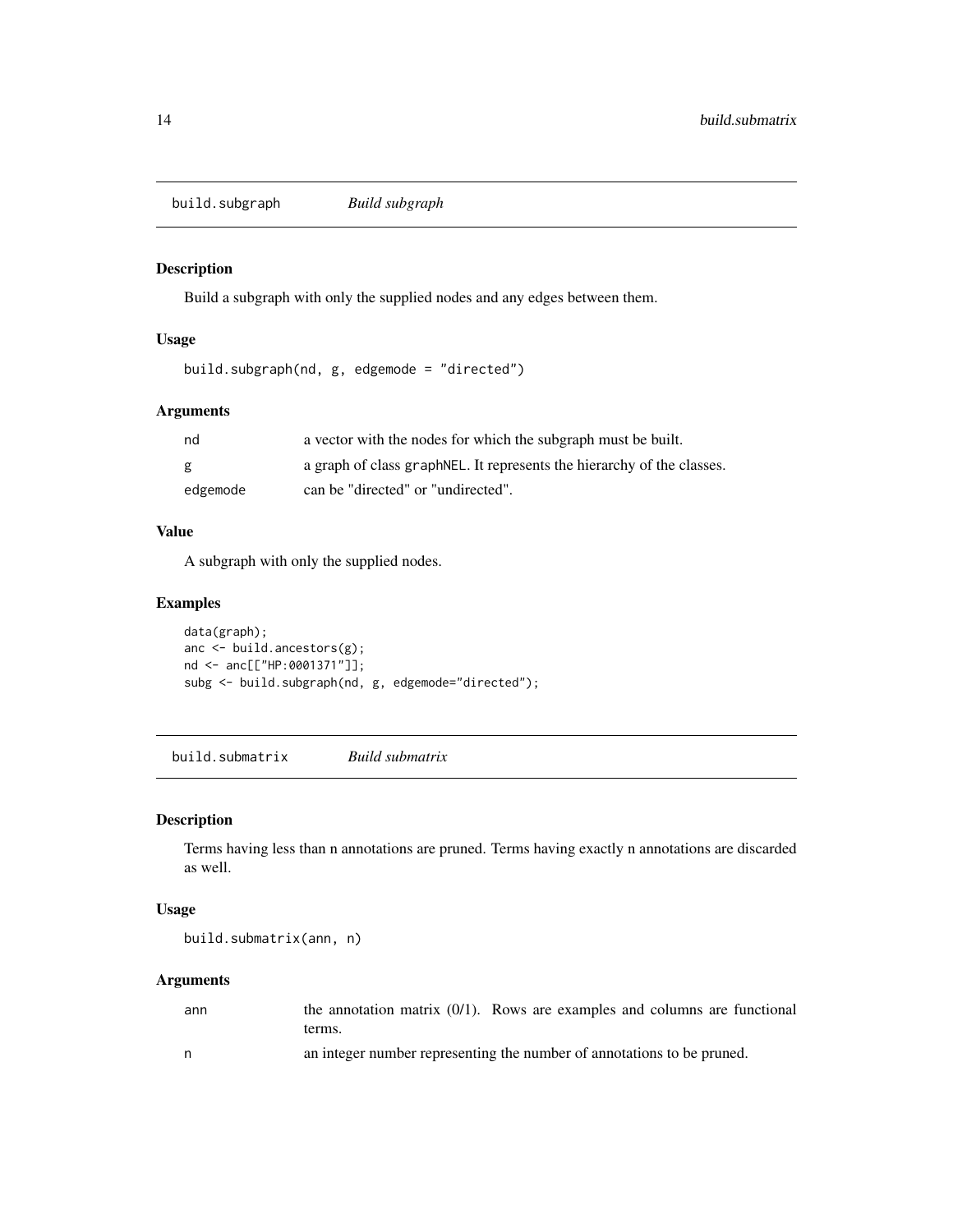### <span id="page-14-0"></span>Value

An annotation matrix having only those terms with more than n annotations.

### Examples

```
data(labels);
subm <- build.submatrix(L,5);
```
check.annotation.matrix.integrity *Annotation matrix checker*

### Description

Assess the integrity of an annotation matrix where a transitive closure of annotations was performed.

#### Usage

check.annotation.matrix.integrity(anc, ann.spec, ann)

### Arguments

| anc      | the ancestor list.                                                                                                                                             |
|----------|----------------------------------------------------------------------------------------------------------------------------------------------------------------|
| ann.spec | the annotation matrix of the most specific annotations $(0/1)$ : rows are genes and<br>columns are terms.                                                      |
| ann      | the full annotation matrix $(0/1)$ , i.e. the matrix where the transitive closure of<br>the annotation was performed. Rows are examples and columns are terms. |

### Value

If the transitive closure of the annotations is performed correctly, OK is returned, otherwise an error message is printed on the stdout.

```
data(graph);
data(labels);
anc <- build.ancestors(g);
tca <- transitive.closure.annotations(L, anc);
check.annotation.matrix.integrity(anc, L, tca);
```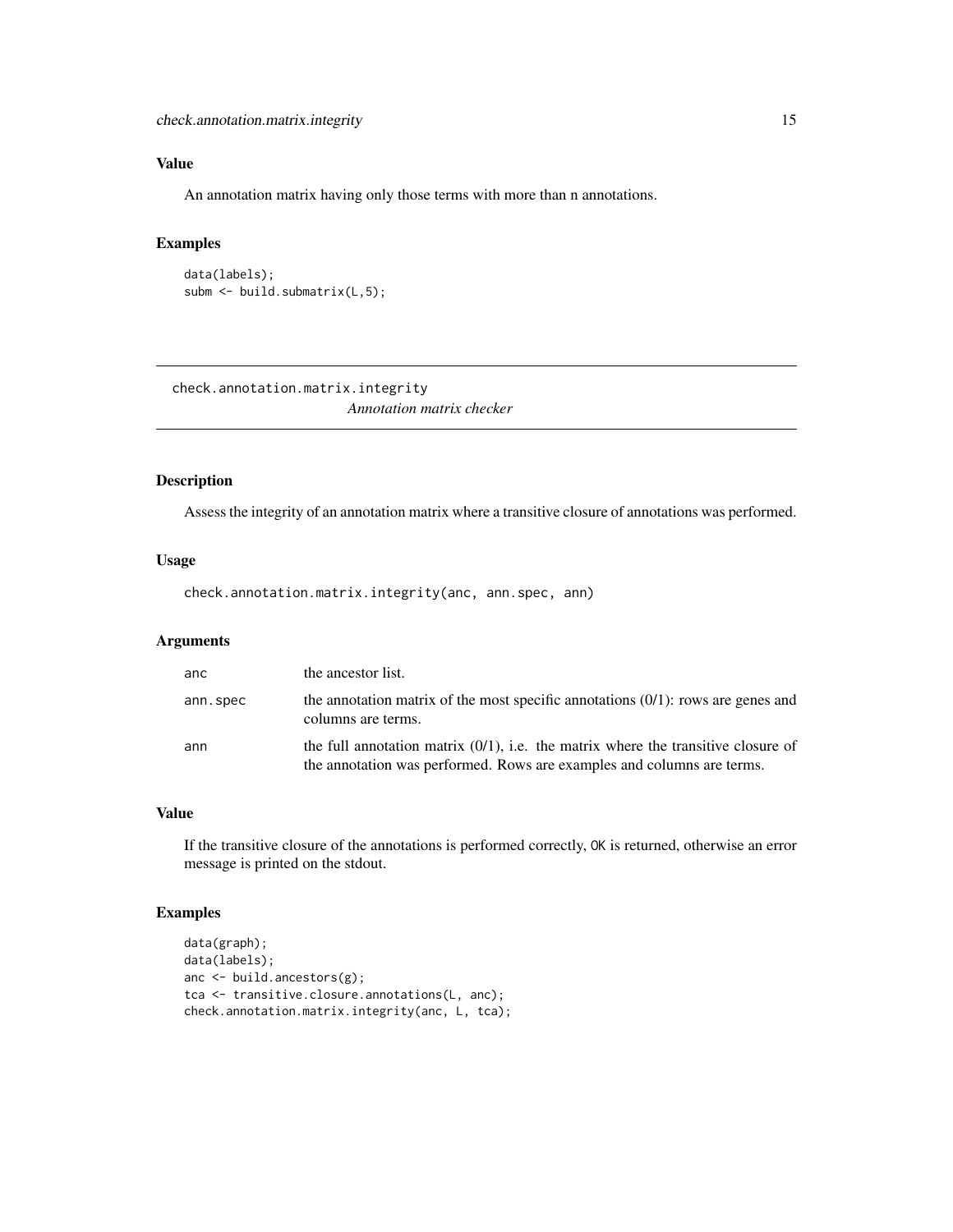<span id="page-15-0"></span>check.dag.integrity *DAG checker*

### Description

Check the integrity of a dag.

### Usage

```
check.dag.integrity(g, root = "00")
```
#### Arguments

|      | a graph of class graph NEL. It represents the hierarchy of the classes.       |
|------|-------------------------------------------------------------------------------|
| root | name of the class that is on the top-level of the hierarchy (def. root="00"). |

### Value

If all the nodes are accessible from the root "dag is ok" is printed, otherwise a message error and the list of the not accessible nodes is printed on the stdout.

### Examples

data(graph); root <- root.node(g); check.dag.integrity(g, root=root);

compute.flipped.graph *Flip graph*

#### Description

Compute a directed graph with edges in the opposite direction.

#### Usage

compute.flipped.graph(g)

### Arguments

g a graphNEL directed graph

### Value

A graph (as an object of class graphNEL) with edges in the opposite direction w.r.t. g.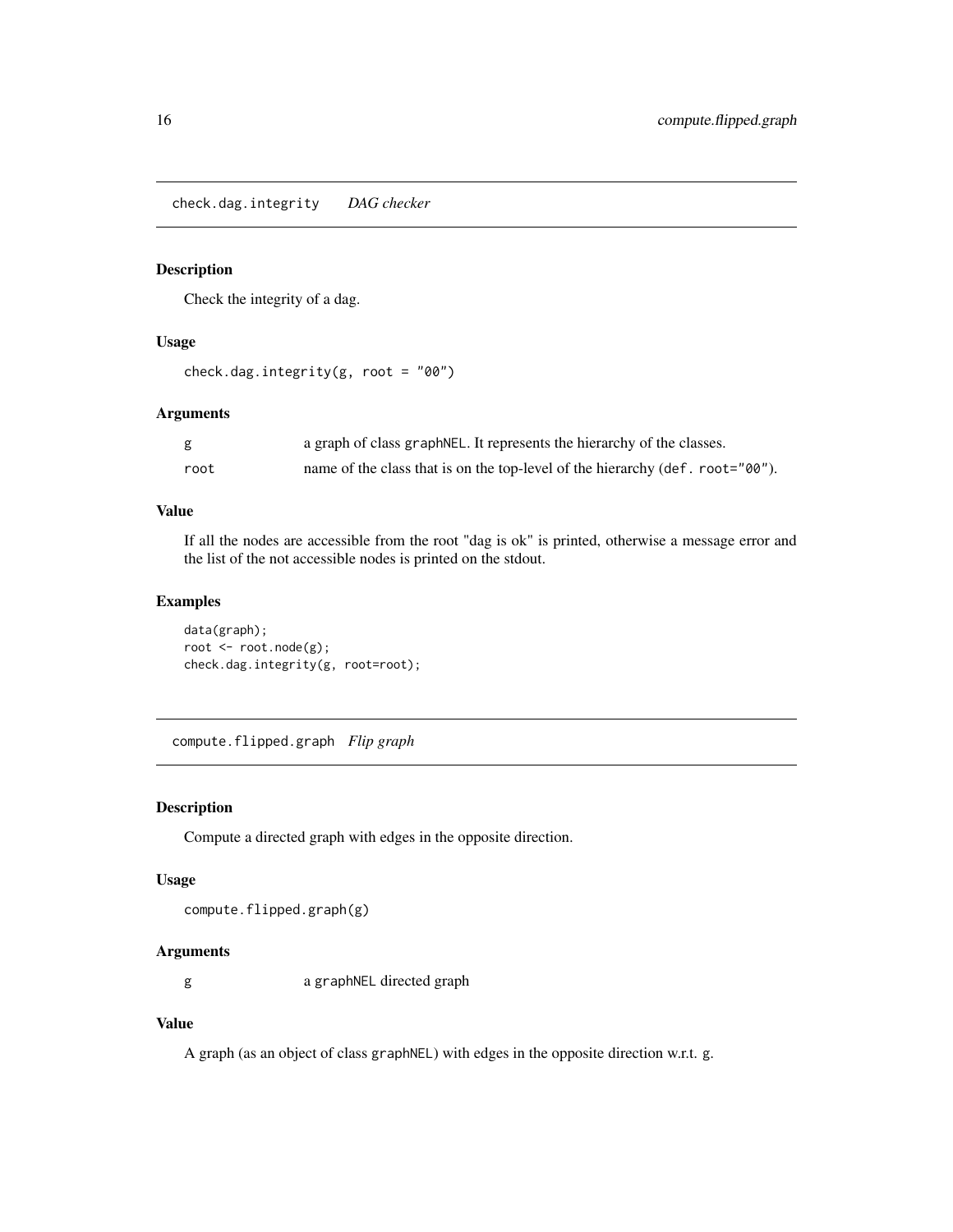### <span id="page-16-0"></span>constraints.matrix 17

### Examples

```
data(graph);
g.flipped <- compute.flipped.graph(g);
```
constraints.matrix *Constraints matrix*

#### Description

Return a matrix with two columns and as many rows as there are edges. The entries of the first columns are the index of the node the edge comes from (i.e. children nodes), the entries of the second columns indicate the index of node the edge is to (i.e. parents nodes). Referring to a dag this matrix defines a partial order.

### Usage

constraints.matrix(g)

### Arguments

g a graph of class graphNELL. It represents the hierarchy of the classes.

#### Value

A constraints matrix w.r.t the graph g.

#### Examples

```
data(graph);
m <- constraints.matrix(g);
```
create.stratified.fold.df *DataFrame for stratified cross validation*

### Description

Create a data frame for stratified cross-validation.

### Usage

```
create.stratified.fold.df(labels, scores, folds = 5, seed = 23)
```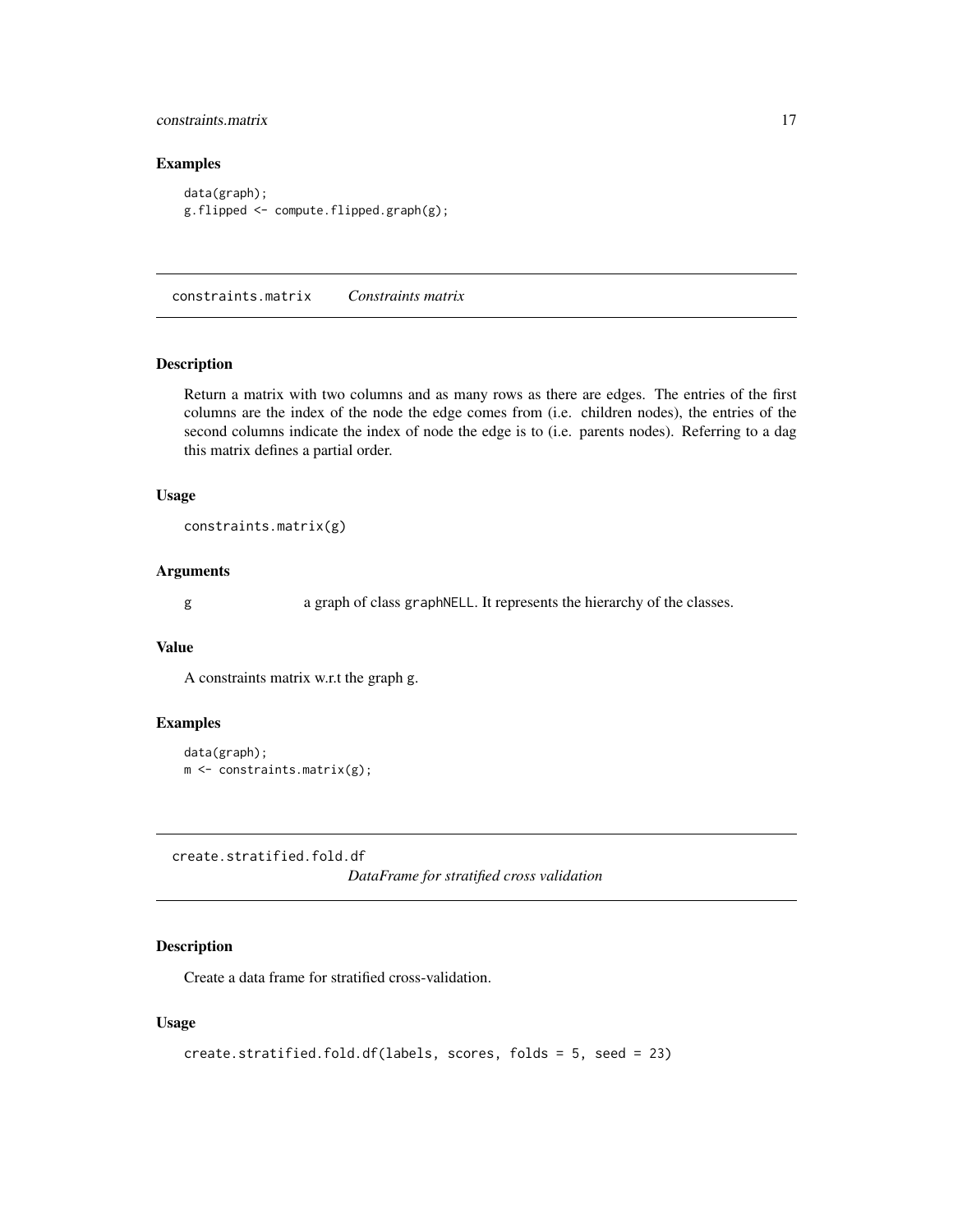### <span id="page-17-0"></span>Arguments

| labels | vector of the true labels (0 negative, 1 positive).                                                                                                           |
|--------|---------------------------------------------------------------------------------------------------------------------------------------------------------------|
| scores | a numeric vector of the values of the predicted labels.                                                                                                       |
| folds  | number of folds of the cross validation (def. folds=5).                                                                                                       |
| seed   | initialization seed for the random generator to create folds (def. seed=23). If<br>seed=NULL, the stratified folds are generated without seed initialization. |

#### Details

Folds are *stratified*, i.e. contain the same amount of positive and negative examples.

#### Value

A data frame with three columns:

- scores: contains the predicted scores;
- labels: contains the labels as pos or neg;
- folds: contains the index of the fold in which the example falls. The index can range from 1 to the number of folds.

#### Examples

```
data(labels);
data(scores);
df <- create.stratified.fold.df(L[,3], S[,3], folds=5, seed=23);
```
distances.from.leaves *Distances from leaves*

### Description

Compute the minimum distance of each node from one of the leaves of the graph.

#### Usage

```
distances.from.leaves(g)
```
### Arguments

g a graph of class graphNEL. It represents the hierarchy of the classes.

### Value

A named vector. The names are the names of the nodes of the graph g, and their values represent the distance from the leaves. A value equal to  $0$  is assigned to the leaves, 1 to nodes with distance 1 from a leaf and so on.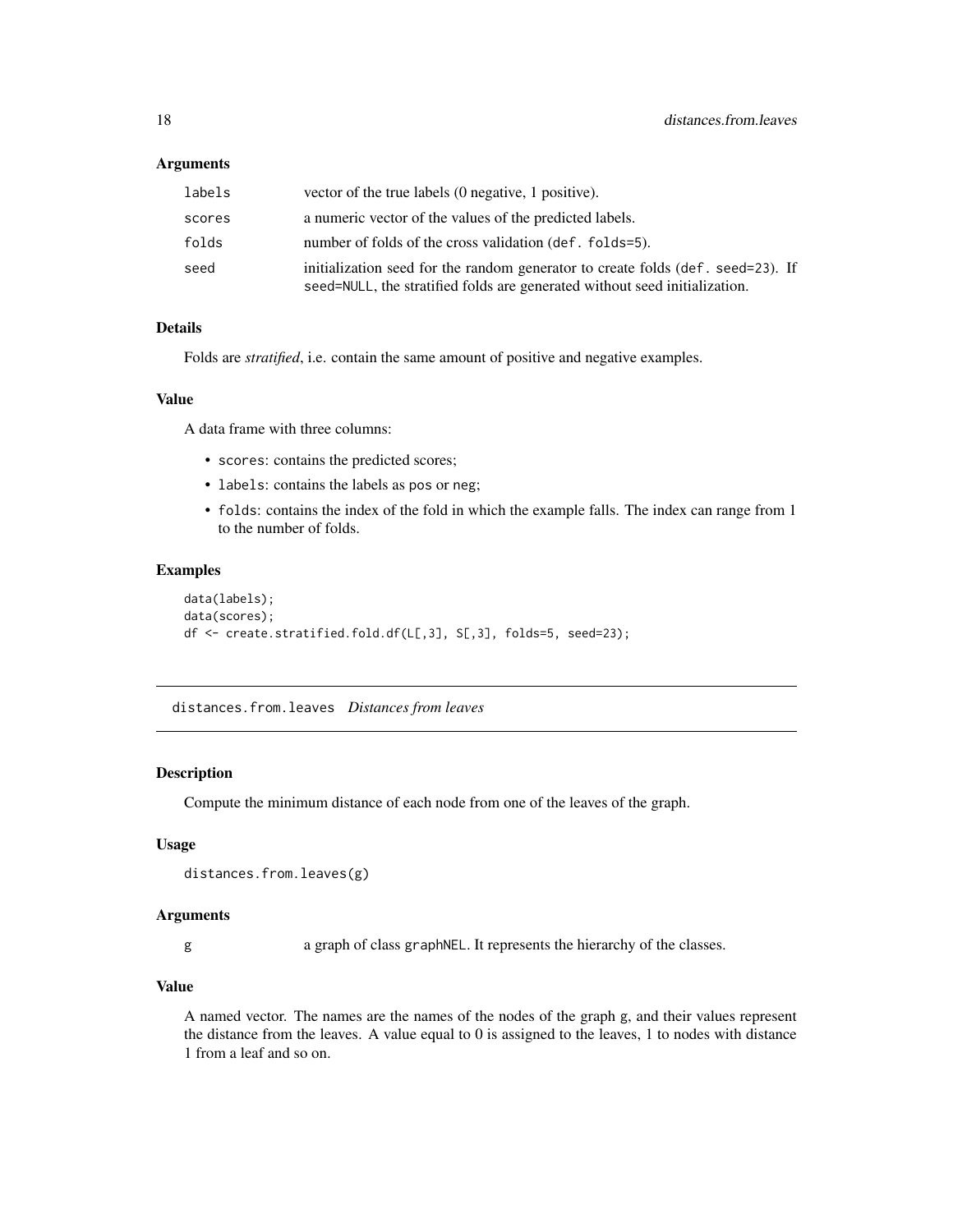### <span id="page-18-0"></span>example.datasets 19

#### Examples

```
data(graph);
dist.leaves <- distances.from.leaves(g);
```
example.datasets *Small real example datasets*

#### **Description**

Collection of real sub-datasets used in the examples of the HEMDAG package

#### Usage

```
data(graph)
data(labels)
data(scores)
data(wadj)
data(test.index)
```
#### Details

The DAG g contained in graph data is an object of class graphNEL. The graph g has 23 nodes and 30 edges and represents the "ancestors view" of the HPO term *Camptodactyly of finger* ("HP:0100490").

The matrix  $\mathsf L$  contained in the labels data is a 100 X 23 matrix, whose rows correspond to genes (*Entrez GeneID*) and columns to HPO classes.  $L[i, j] = 1$  means that the gene i belong to class j,  $L[i, j] = 0$  means that the gene i does not belong to class j. The classes of the matrix L correspond to the nodes of the graph g.

The matrix S contained in the scores data is a named 100 X 23 flat scores matrix, representing the likelihood that a given gene belongs to a given class: higher the value higher the likelihood. The classes of the matrix  $S$  correspond to the nodes of the graph g.

The matrix  $W$  contained in the wadj data is a named  $100 \text{ X } 100$  symmetric weighted adjacency matrix, whose rows and columns correspond to genes.The genes names (*Entrez GeneID*) of the adjacency matrix W correspond to the genes names of the flat scores matrix S and to genes names of the target multilabel matrix L.

The vector of integer numbers test.index contained in the test.index data refers to the index of the examples of the scores matrix S to be used in the test set. It is useful only in holdout experiments.

#### Note

Some examples of full data sets for the prediction of HPO terms are available at the following [link.](https://homes.di.unimi.it/notaro/DATA/DATA_BMC/) Note that the processing of the full datasets should be done similarly to the processing of the small data examples provided directly in this package. Please read the README clicking the link above to know more details about the available full datasets.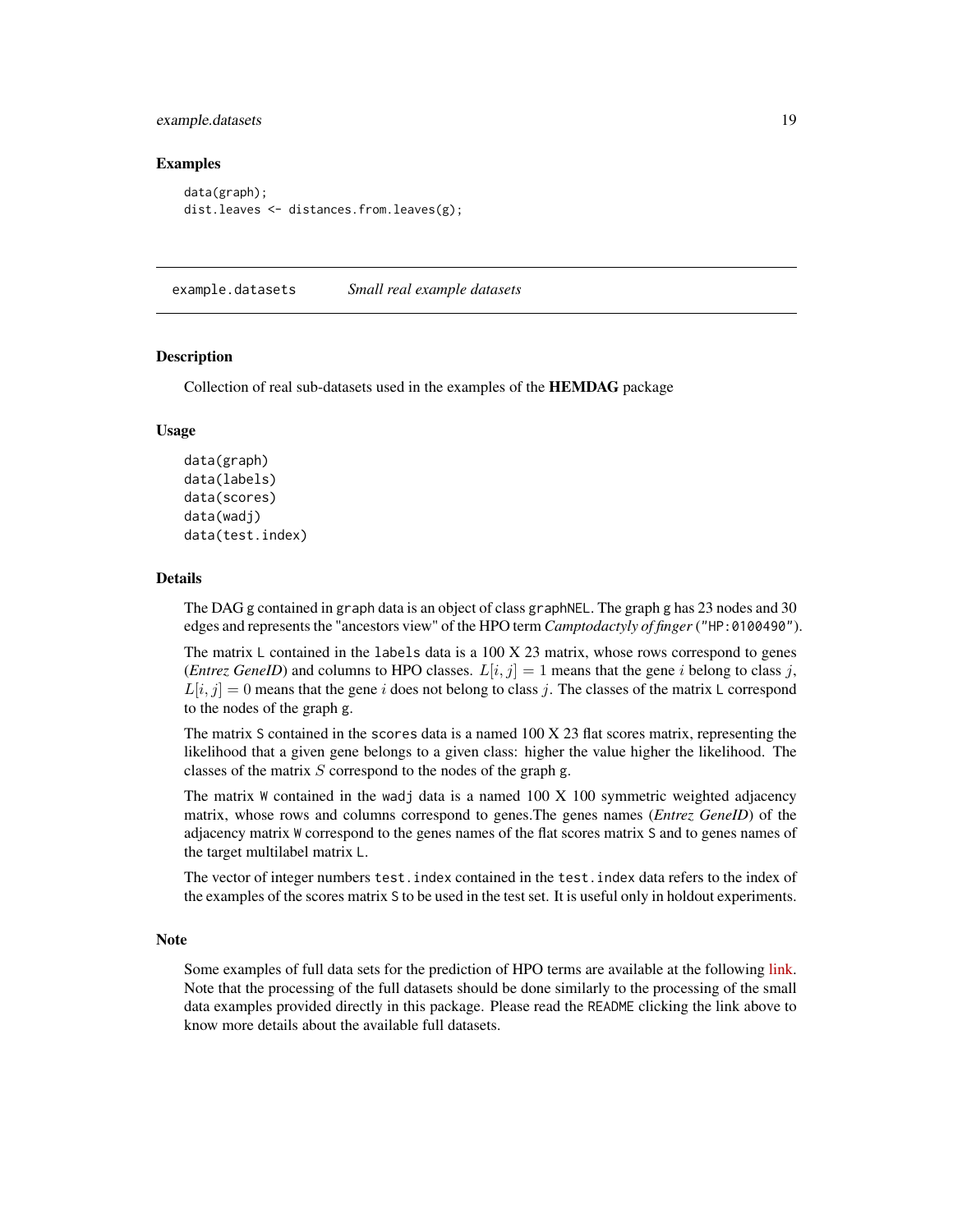<span id="page-19-0"></span>

Select the best hierarchical F-score by choosing an appropriate threshold in the scores.

### Usage

```
find.best.f(
  target,
  predicted,
  n.round = 3,
  verbose = TRUE,
  b.per.example = FALSE
)
```
### Arguments

| target        | matrix with the target multilabel: rows correspond to examples and columns<br>to classes. $target[i, j] = 1$ if example <i>i</i> belongs to class <i>j</i> , $target[i, j] = 0$<br>otherwise. |
|---------------|-----------------------------------------------------------------------------------------------------------------------------------------------------------------------------------------------|
| predicted     | a numeric matrix with continuous predicted values (scores): rows correspond to<br>examples and columns to classes.                                                                            |
| n.round       | number of rounding digits to be applied to predicted (default=3).                                                                                                                             |
| verbose       | a boolean value. If TRUE (def.) the number of iterations are printed on stdout.                                                                                                               |
| b.per.example | a boolean value.                                                                                                                                                                              |
|               | • TRUE: results are returned for each example;                                                                                                                                                |
|               | • FALSE: only the average results are returned;                                                                                                                                               |

#### Details

All the examples having no positive annotations are discarded. The predicted scores matrix (predicted) is rounded according to parameter n. round and all the values of predicted are divided by max(predicted). Then all the thresholds corresponding to all the different values included in predicted are attempted, and the threshold leading to the maximum F-measure is selected.

Names of rows and columns of target and predicted matrix must be provided in the same order, otherwise a stop message is returned.

### Value

Two different outputs respect to the input parameter b.per.example: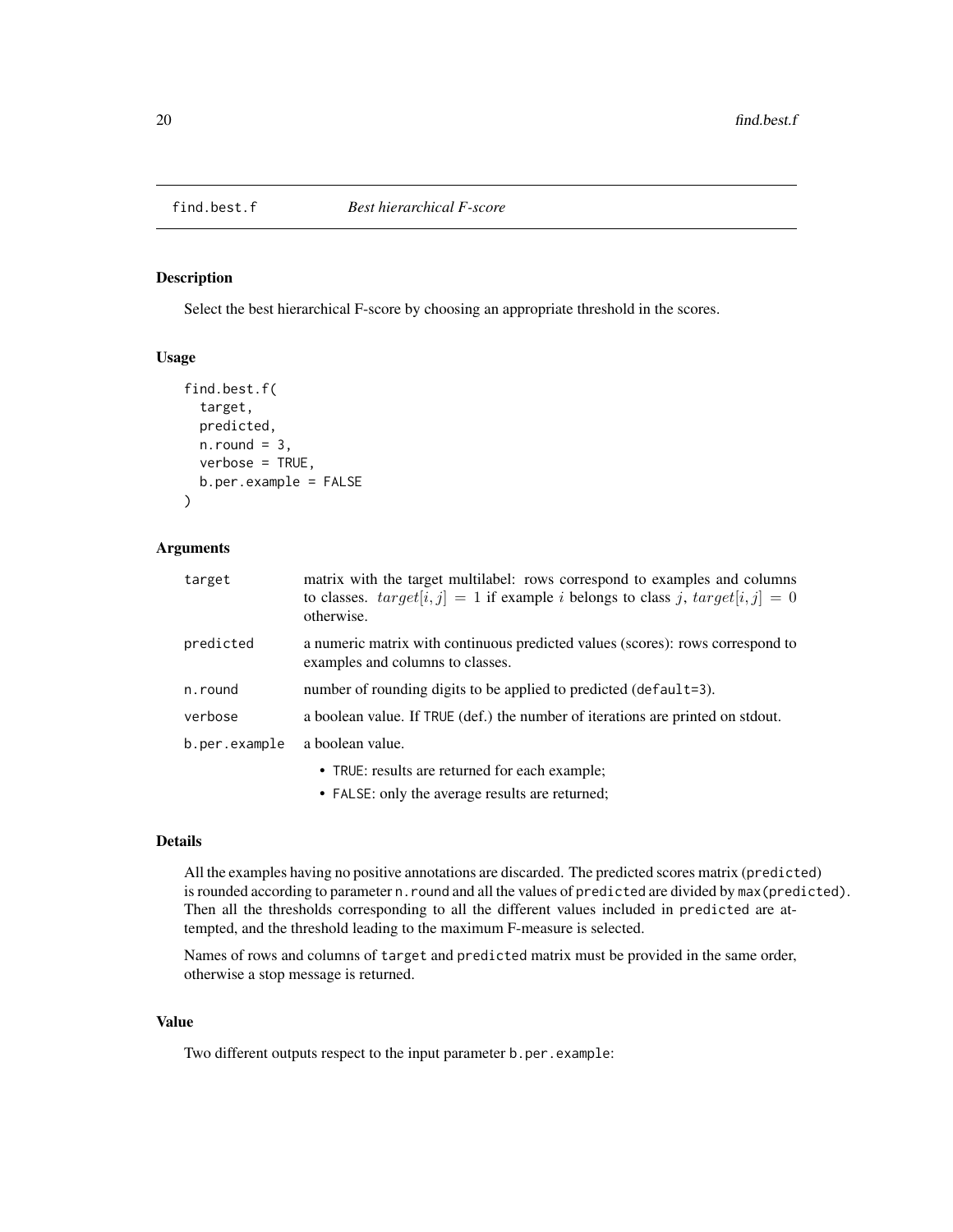#### <span id="page-20-0"></span>find.leaves 21

- b.per.example==FALSE: a list with a single element average. A named vector with 7 elements relative to the best result in terms of the F.measure: Precision (P), Recall (R), Specificity (S), F.measure (F), av.F.measure (av.F), Accuracy (A) and the best selected Threshold (T). F is the F-measure computed as the harmonic mean between the average precision and recall; av.F is the F-measure computed as the average across examples and T is the best selected threshold;
- b.per.example==FALSE: a list with two elements:
	- 1. average: a named vector with with 7 elements relative to the best result in terms of the F.measure: Precision (P), Recall (R), Specificity (S), F.measure (F), av.F.measure (av.F), Accuracy (A) and the best selected Threshold (T);
	- 2. per.example: a named matrix with the Precision (P), Recall (R), Specificity (S), Accuracy (A), F-measure (F), av.F-measure (av.F) and the best selected Threshold (T) for each example. Row names correspond to examples, column names correspond respectively to Precision (P), Recall (R), Specificity (S), Accuracy (A), F-measure (F), av.F-measure (av.F) and the best selected Threshold (T);

#### Examples

```
data(graph);
data(labels);
data(scores);
root <- root.node(g);
L <- L[,-which(colnames(L)==root)];
S <- S[,-which(colnames(S)==root)];
fscore <- find.best.f(L, S, n.round=3, verbose=TRUE, b.per.example=TRUE);
```
find.leaves *Leaves*

### **Description**

Find leaves of a directed graph.

#### Usage

find.leaves(g)

#### Arguments

g a graph of class graphNEL. It represents the hierarchy of the classes.

### Value

A vector with the names of the leaves of g.

```
data(graph);
leaves \leq find. leaves(g);
```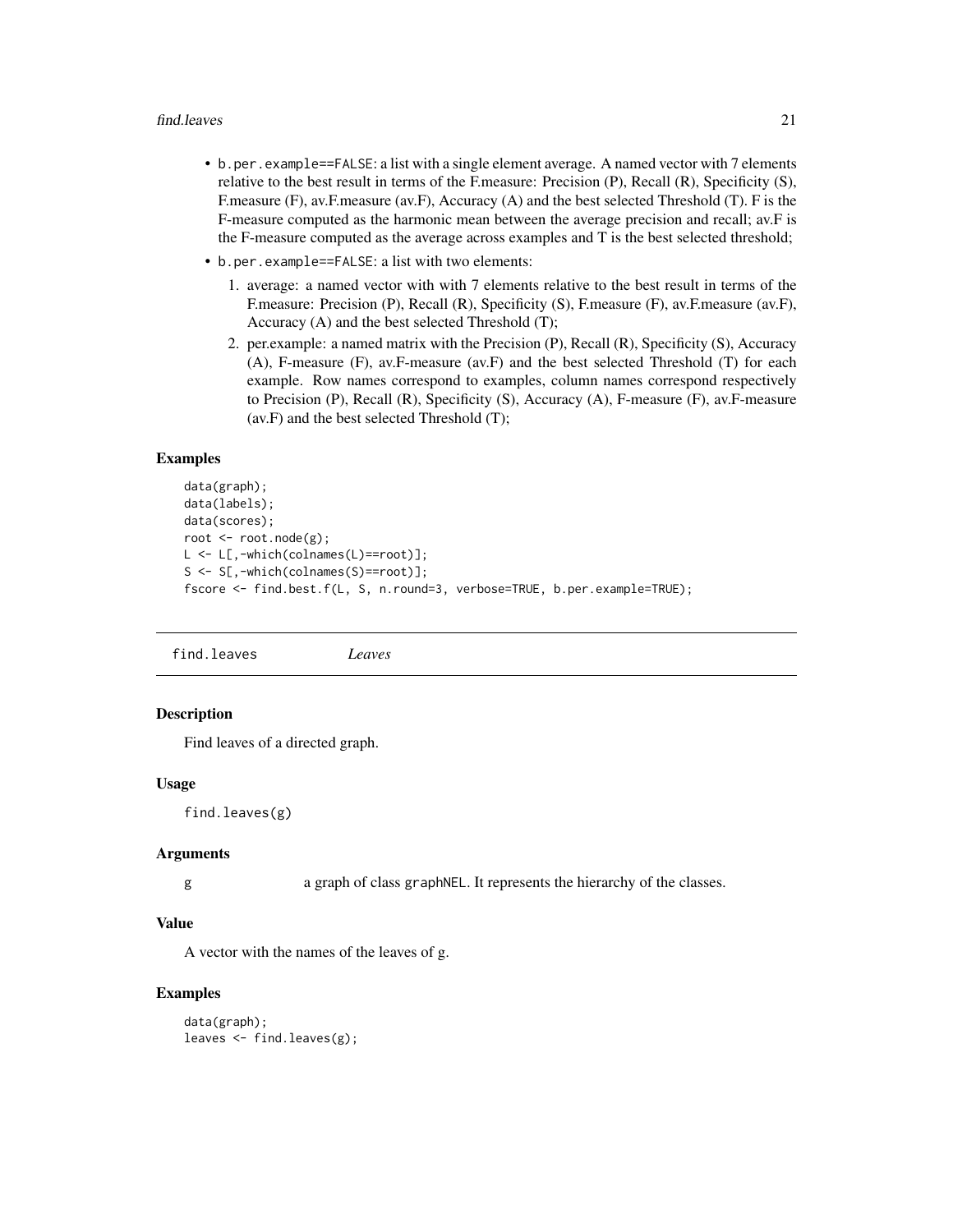<span id="page-21-0"></span>fmax *Compute Fmax*

### Description

Compute the best hierarchical Fmax either one-shot or averaged across folds

### Usage

```
compute.fmax(
  target,
 predicted,
 n.round = 3,
 verbose = TRUE,
 b.per.example = FALSE,
  folds = NULL,seed = NULL
\mathcal{L}
```
### Arguments

| target        | matrix with the target multilabel: rows correspond to examples and columns<br>to classes. $target[i, j] = 1$ if example <i>i</i> belongs to class <i>j</i> , $target[i, j] = 0$<br>otherwise.         |
|---------------|-------------------------------------------------------------------------------------------------------------------------------------------------------------------------------------------------------|
| predicted     | a numeric matrix with predicted values (scores): rows correspond to examples<br>and columns to classes.                                                                                               |
| n.round       | number of rounding digits to be applied to predicted (default=3).                                                                                                                                     |
| verbose       | a boolean value. If TRUE (def.) the number of iterations are printed on stdout.                                                                                                                       |
| b.per.example | a boolean value.                                                                                                                                                                                      |
|               | • TRUE: results are returned for each example;                                                                                                                                                        |
|               | • FALSE: only the average results are returned;                                                                                                                                                       |
| folds         | number of folds on which computing the Fmax If folds=NULL (def.), the Fmax<br>is computed one-shot, otherwise the Fmax is computed averaged across folds.                                             |
| seed          | initialization seed for the random generator to create folds. Set seed only if<br>folds≠NULL. If seed=NULL and folds≠NULL, the Fmax averaged across folds<br>is computed without seed initialization. |

### Details

Names of rows and columns of target and predicted matrix must be provided in the same order, otherwise a stop message is returned.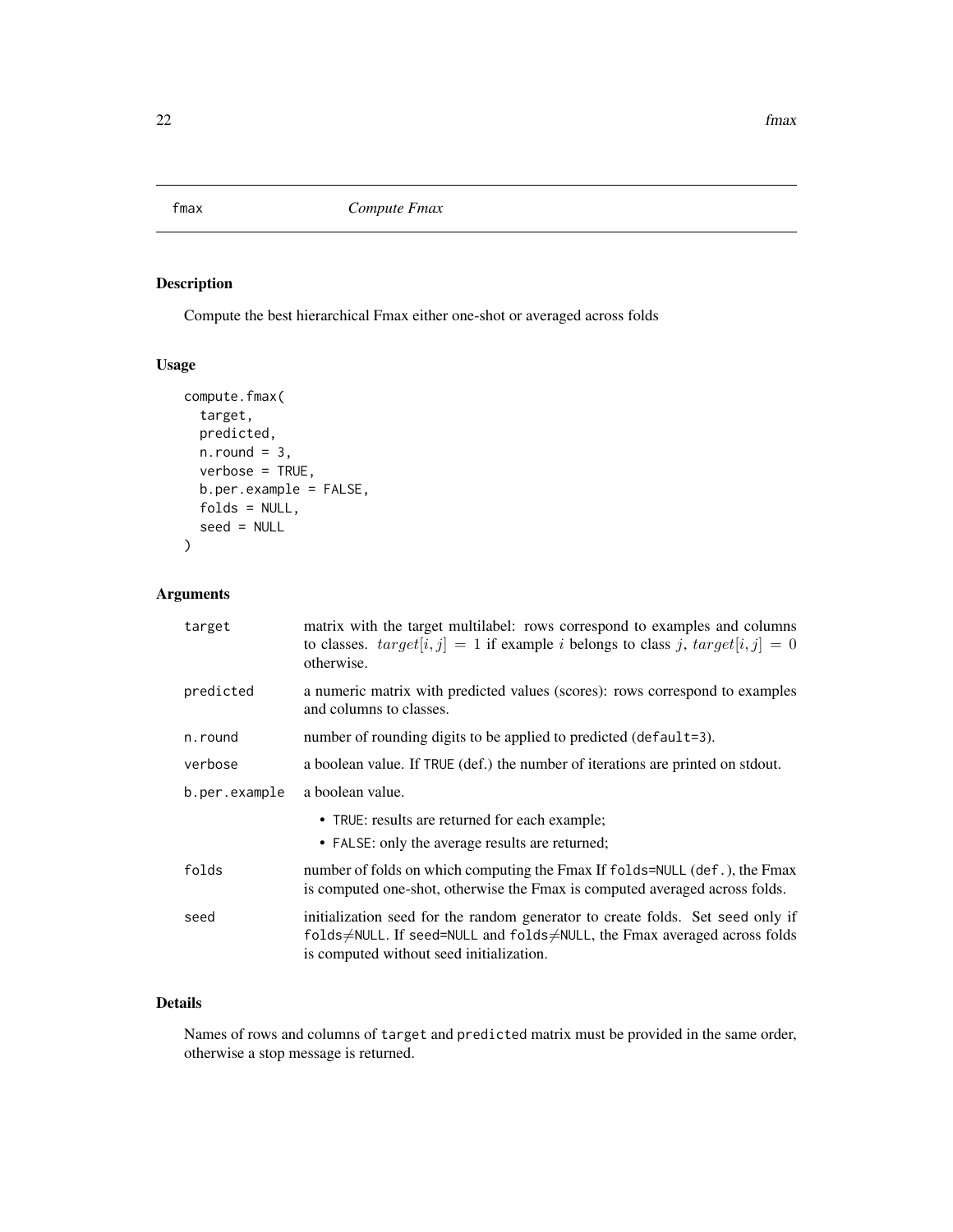#### <span id="page-22-0"></span>Value

Two different outputs respect to the input parameter b.per.example:

- b.per.example==FALSE: a list with a single element average. A named vector with 7 elements relative to the best result in terms of the F.measure: Precision (P), Recall (R), Specificity (S), F.measure (F), av.F.measure (av.F), Accuracy (A) and the best selected Threshold (T). F is the F-measure computed as the harmonic mean between the average precision and recall; av.F is the F-measure computed as the average across examples and T is the best selected threshold;
- b.per.example==FALSE: a list with two elements:
	- 1. average: a named vector with with 7 elements relative to the best result in terms of the F.measure: Precision (P), Recall (R), Specificity (S), F.measure (F), av.F.measure (av.F), Accuracy (A) and the best selected Threshold (T);
	- 2. per.example: a named matrix with the Precision (P), Recall (R), Specificity (S), Accuracy (A), F-measure (F), av.F-measure (av.F) and the best selected Threshold (T) for each example. Row names correspond to examples, column names correspond respectively to Precision (P), Recall (R), Specificity (S), Accuracy (A), F-measure (F), av.F-measure (av.F) and the best selected Threshold (T);

### Examples

```
data(graph);
data(labels);
data(scores);
root <- root.node(g);
L <- L[,-which(colnames(L)==root)];
S <- S[,-which(colnames(S)==root)];
fmax <- compute.fmax(L, S, n.round=3, verbose=TRUE, b.per.example=TRUE, folds=5, seed=23);
```
full.annotation.matrix

*Full annotation matrix*

### Description

Build a full annotations matrix using the ancestor list and the most specific annotations matrix w.r.t. a given weighted adjacency matrix (wadj). The rows of the full annotation matrix correspond to all the examples of the given weighted adjacency matrix and the columns to the class/terms. The transitive closure of the annotations is performed.

#### Usage

full.annotation.matrix(W, anc, ann.spec)

### Arguments

|          | a symmetric adjacency weighted matrix of the graph.                                 |
|----------|-------------------------------------------------------------------------------------|
| anc      | the ancestor list.                                                                  |
| ann.spec | the annotation matrix of the most specific annotations $(0/1)$ : rows are genes and |
|          | columns are terms.                                                                  |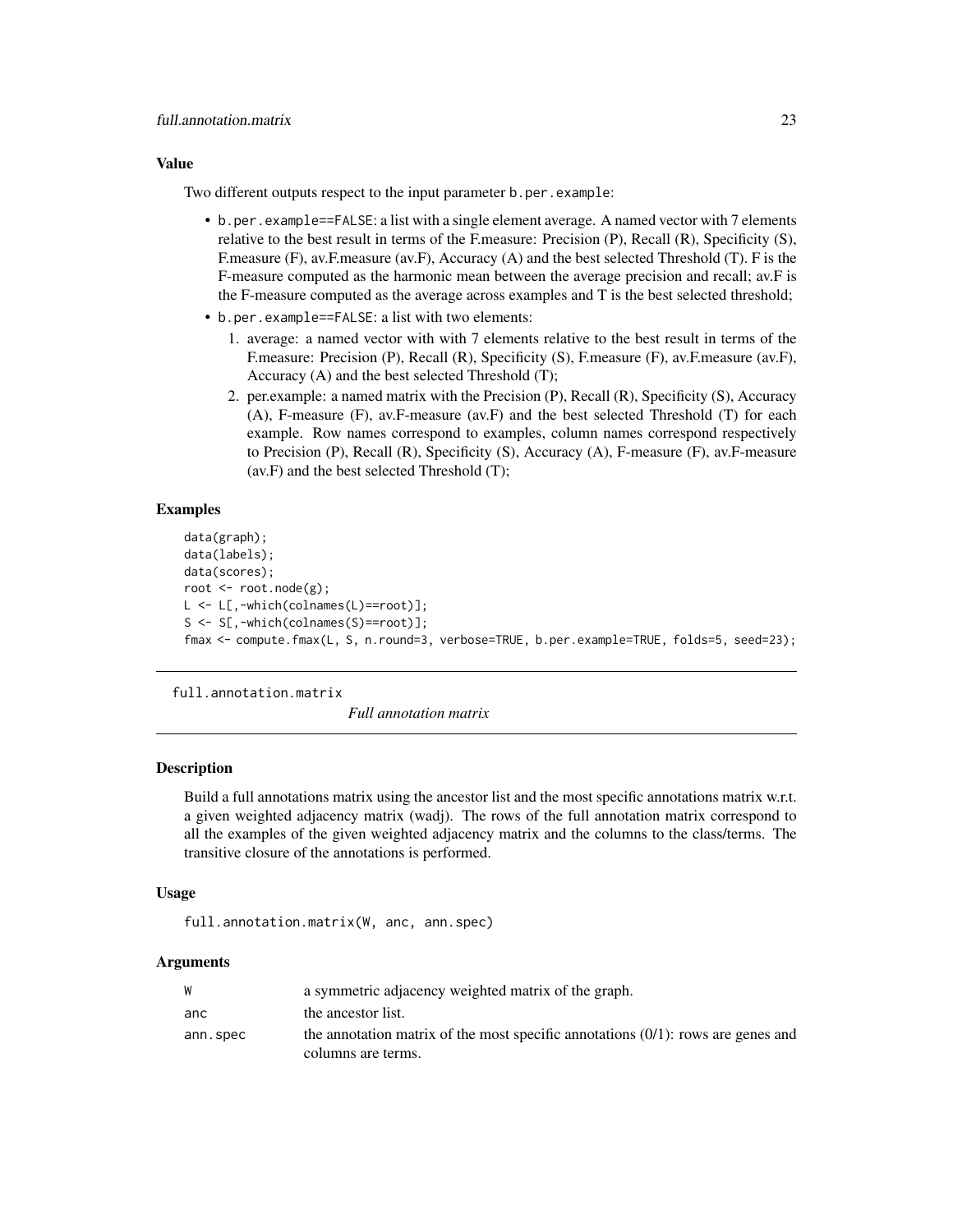### <span id="page-23-0"></span>Details

The examples present in the annotation matrix (ann. spec) but not in the adjacency weighted matrix (W) are purged.

#### Value

A full annotation table T, that is a matrix where the transitive closure of annotations is performed. Rows correspond to genes of the weighted adjacency matrix and columns to terms.  $T[i, j] = 1$ means that gene i is annotated for the term j,  $T[i, j] = 0$  means that gene i is not annotated for the term  $j$ .

#### Examples

```
data(wadj);
data(graph);
data(labels);
anc <- build.ancestors(g);
full.ann <- full.annotation.matrix(W, anc, L);
```
<span id="page-23-1"></span>gpav *Generalized Pool-Adjacent Violators (GPAV)*

### Description

Implementation of GPAV (Generalized Pool-Adjacent Violators) algorithm. (Burdakov et al., In: Di Pillo G, Roma M, editors. An O(n2) Algorithm for Isotonic Regression. Boston, MA: Springer US; 2006. p. 25–33. Available from: doi: [10.1007/0387300651\\_3](https://doi.org/10.1007/0-387-30065-1_3)

### Usage

 $g$ pav(Y, W = NULL, adj)

### Arguments

|     | vector of scores relative to a single example. Y must be a numeric named vector,<br>where names correspond to classes' names, i.e. nodes of the graph g (root node<br>included).                 |
|-----|--------------------------------------------------------------------------------------------------------------------------------------------------------------------------------------------------|
| W   | vector of weight relative to a single example. If $W=NULL$ (def.) it is assumed that<br>W is a unitary vector of the same length of the columns' number of the matrix S<br>(root node included). |
| adj | adjacency matrix of the graph which must be sparse, logical and upper triangu-<br>lar. Number of columns of adj must be equal to the length of Y and W.                                          |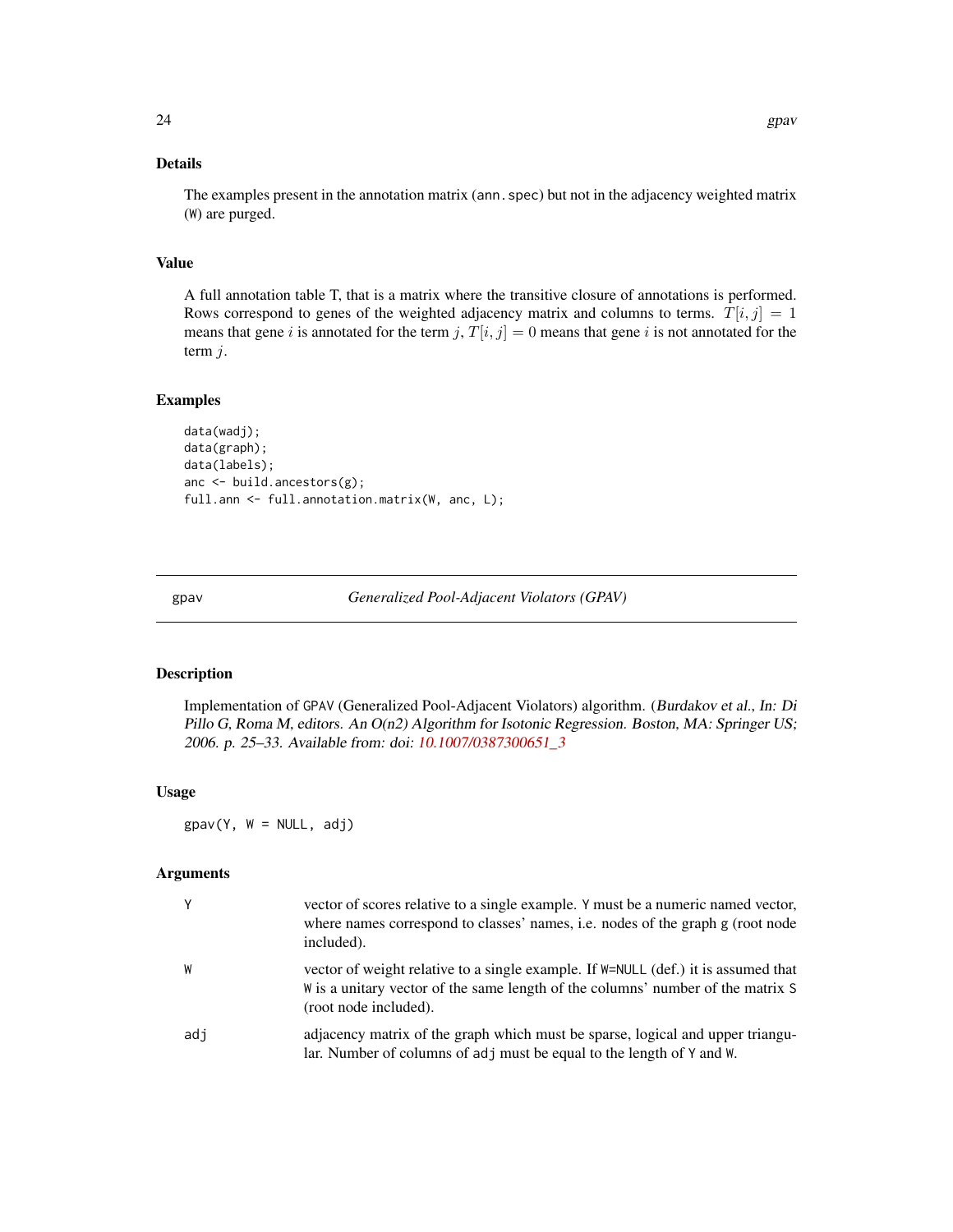### <span id="page-24-0"></span>gpav.holdout 25

#### Details

Given the constraints adjacency matrix of the graph, a vector of scores  $\hat{y} \in \mathbb{R}^n$  and a vector of strictly positive weights  $w \in R^n$ , the GPAV algorithm returns a vector  $\bar{y}$  which is as close as possible, in the least-squares sense, to the response vector  $\hat{y}$  and whose components are partially ordered in accordance with the constraints matrix adj. In other words, GPAV solves the following problem:

$$
\bar{y} = \begin{cases} \min \sum_{i \in V} (\hat{y}_i - \bar{y}_i)^2 \\ \forall i, \quad j \in par(i) \Rightarrow \bar{y}_j \ge \bar{y}_i \end{cases}
$$

where  $V$  are the number of vertexes of the graph.

#### Value

A list of 3 elements:

- YFit: a named vector with the scores of the classes corrected according to the GPAV algorithm.
- blocks: list of vectors, containing the partitioning of nodes (represented with an integer number) into blocks;
- W: vector of weights.

#### Examples

```
data(graph);
data(scores);
Y \leftarrow S[3, ];
adj <- adj.upper.tri(g);
Y.gpav <- gpav(Y,W=NULL,adj);
```
gpav.holdout *GPAV holdout*

### Description

Correct the computed scores in a hierarchy according to the GPAV algorithm by applying a classical holdout procedure.

#### Usage

```
gpav.holdout(
  S,
  g,
  testIndex,
 W = NULL,
 parallel = FALSE,
 ncores = 1,
 norm = TRUE,norm.type = NULL
)
```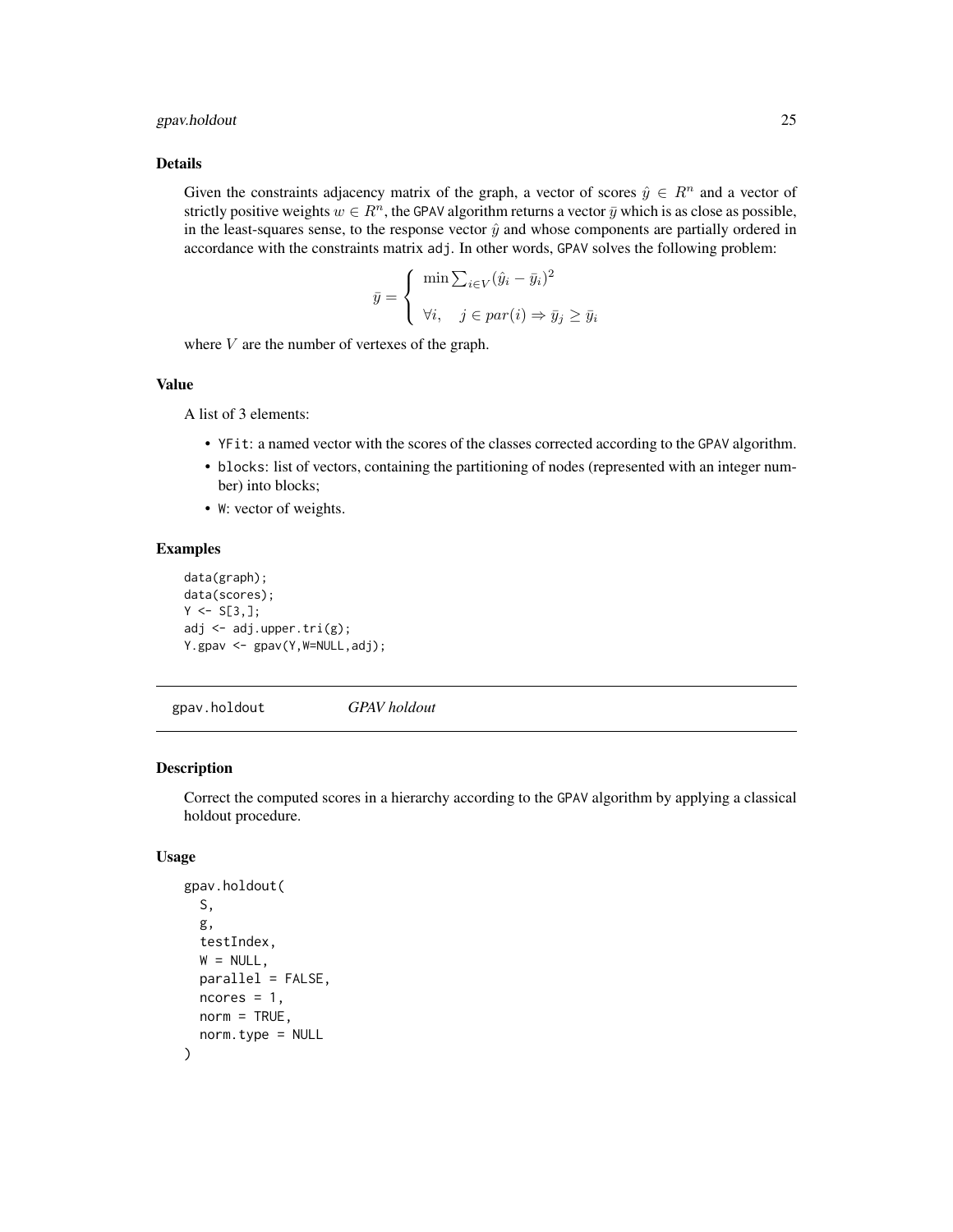### <span id="page-25-0"></span>Arguments

| S         | a named flat scores matrix with examples on rows and classes on columns (root<br>node included).                                                                                                   |
|-----------|----------------------------------------------------------------------------------------------------------------------------------------------------------------------------------------------------|
| g         | a graph of class graphNEL. It represents the hierarchy of the classes.                                                                                                                             |
| testIndex | a vector of integer numbers corresponding to the indexes of the elements (rows)<br>of the scores matrix S to be used in the test set.                                                              |
| W         | vector of weight relative to a single example. If $W = NULL$ (def.) it is assumed that<br>W is a unitary vector of the same length of the columns' number of the matrix S<br>(root node included). |
| parallel  | a boolean value. Should the parallel version GPAV be run?                                                                                                                                          |
|           | • TRUE: execute the parallel implementation of GPAV (gpav.parallel);                                                                                                                               |
|           | • FALSE (def.): execute the sequential implementation of GPAV (gpav.over.examples);                                                                                                                |
| ncores    | number of cores to use for parallel execution. Set ncores=1 if parallel=FALSE,<br>otherwise set neores to the desired number of cores.                                                             |
| norm      | a boolean value. Should the flat score matrix be normalized? By default norm=FALSE.<br>If norm=TRUE the matrix S is normalized according to the normalization type se-<br>lected in norm. type.    |
| norm.type | a string character. It can be one of the following values:                                                                                                                                         |
|           | 1. NULL (def.): none normalization is applied (norm=FALSE)                                                                                                                                         |
|           | 2. maxnorm: each score is divided for the maximum value of each class;                                                                                                                             |
|           | 3. qnorm: quantile normalization. <b>preprocessCore</b> package is used;                                                                                                                           |

### Value

A named matrix with the scores of the classes corrected according to the GPAV algorithm. Rows of the matrix are shrunk to testIndex.

### Examples

```
data(graph);
data(scores);
data(test.index);
S.gpav <- gpav.holdout(S, g, testIndex=test.index, norm=FALSE, norm.type=NULL);
```
<span id="page-25-1"></span>gpav.over.examples *GPAV over examples*

### Description

Compute GPAV across all the examples.

### Usage

gpav.over.examples(S, g, W = NULL)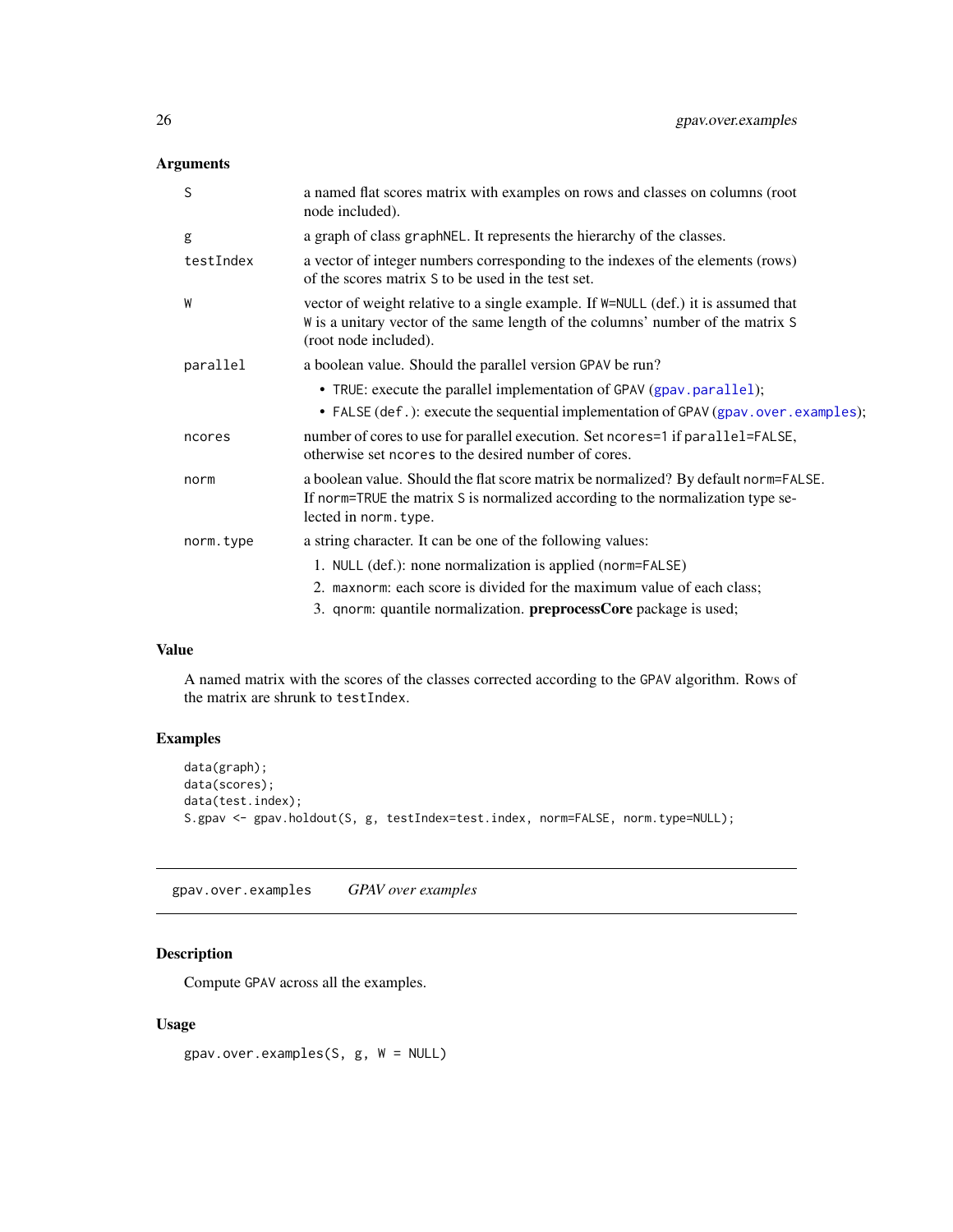### <span id="page-26-0"></span>gpav.parallel 27

### Arguments

| <sub>S</sub> | a named flat scores matrix with examples on rows and classes on columns (root<br>node included).                                                                                                 |
|--------------|--------------------------------------------------------------------------------------------------------------------------------------------------------------------------------------------------|
| g            | a graph of class graph NEL. It represents the hierarchy of the classes.                                                                                                                          |
| W            | vector of weight relative to a single example. If $W=NULL$ (def.) it is assumed that<br>W is a unitary vector of the same length of the columns' number of the matrix S<br>(root node included). |

### Value

A named matrix with the scores of the classes corrected according to the GPAV algorithm.

### See Also

```
gpav.parallel
```
### Examples

```
data(graph);
data(scores);
S.gpav <- gpav.over.examples(S, W=NULL, g);
```
<span id="page-26-1"></span>

### Description

Compute GPAV across all the examples (parallel implementation).

### Usage

 $g$ pav.parallel(S,  $g$ , W = NULL, ncores = 8)

### Arguments

| -S     | a named flat scores matrix with examples on rows and classes on columns (root<br>node included).                                                                                                 |
|--------|--------------------------------------------------------------------------------------------------------------------------------------------------------------------------------------------------|
| g      | a graph of class graph NEL. It represents the hierarchy of the classes.                                                                                                                          |
| W      | vector of weight relative to a single example. If $W=NULL$ (def.) it is assumed that<br>W is a unitary vector of the same length of the columns' number of the matrix S<br>(root node included). |
| ncores | number of cores to use for parallel execution (def. 8). If ncores=0, the maxi-<br>mum number of cores minus one are used.                                                                        |

### Value

A named matrix with the scores of the classes corrected according to the GPAV algorithm.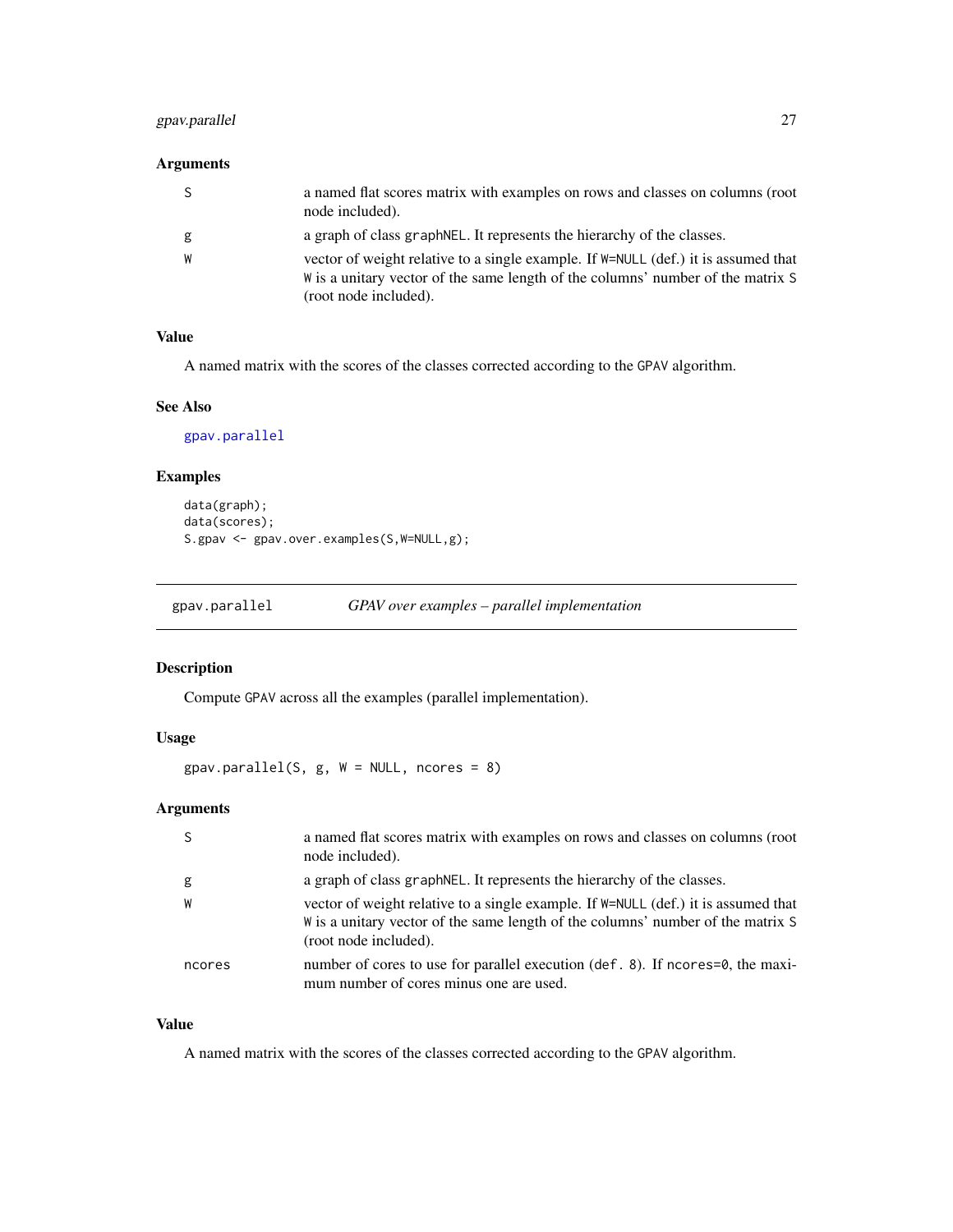## Examples

```
data(graph);
data(scores);
if(Sys.info()['sysname']!="Windows"){
   S.gpav <- gpav.parallel(S,W=NULL,g,ncores=2);
}
```
gpav.vanilla *GPAV vanilla*

### Description

Correct the computed scores in a hierarchy according to the GPAV algorithm.

### Usage

```
gpav.vanilla(
 S,
 g,
 W = NULL,parallel = FALSE,
 ncores = 1,
 norm = FALSE,
 norm.type = NULL
)
```
### Arguments

| S         | a named flat scores matrix with examples on rows and classes on columns (root<br>node included).                                                                                                 |
|-----------|--------------------------------------------------------------------------------------------------------------------------------------------------------------------------------------------------|
| g         | a graph of class graphNEL. It represents the hierarchy of the classes.                                                                                                                           |
| W         | vector of weight relative to a single example. If $W=NULL$ (def.) it is assumed that<br>W is a unitary vector of the same length of the columns' number of the matrix S<br>(root node included). |
| parallel  | a boolean value. Should the parallel version GPAV be run?                                                                                                                                        |
|           | • TRUE: execute the parallel implementation of GPAV (gpav.parallel);<br>• FALSE (def.): execute the sequential implementation of GPAV (gpav.over.examples);                                      |
| ncores    | number of cores to use for parallel execution. Set ncores=1 if parallel=FALSE,<br>otherwise set no cores to the desired number of cores.                                                         |
| norm      | a boolean value. Should the flat score matrix be normalized? By default norm=FALSE.<br>If norm=TRUE the matrix S is normalized according to the normalization type se-<br>lected in norm. type.  |
| norm.type | a string character. It can be one of the following values:                                                                                                                                       |
|           | 1. NULL (def.): none normalization is applied (norm=FALSE)                                                                                                                                       |
|           | 2. maxnorm: each score is divided for the maximum value of each class;                                                                                                                           |
|           | 3. qnorm: quantile normalization. preprocessCore package is used;                                                                                                                                |

<span id="page-27-0"></span>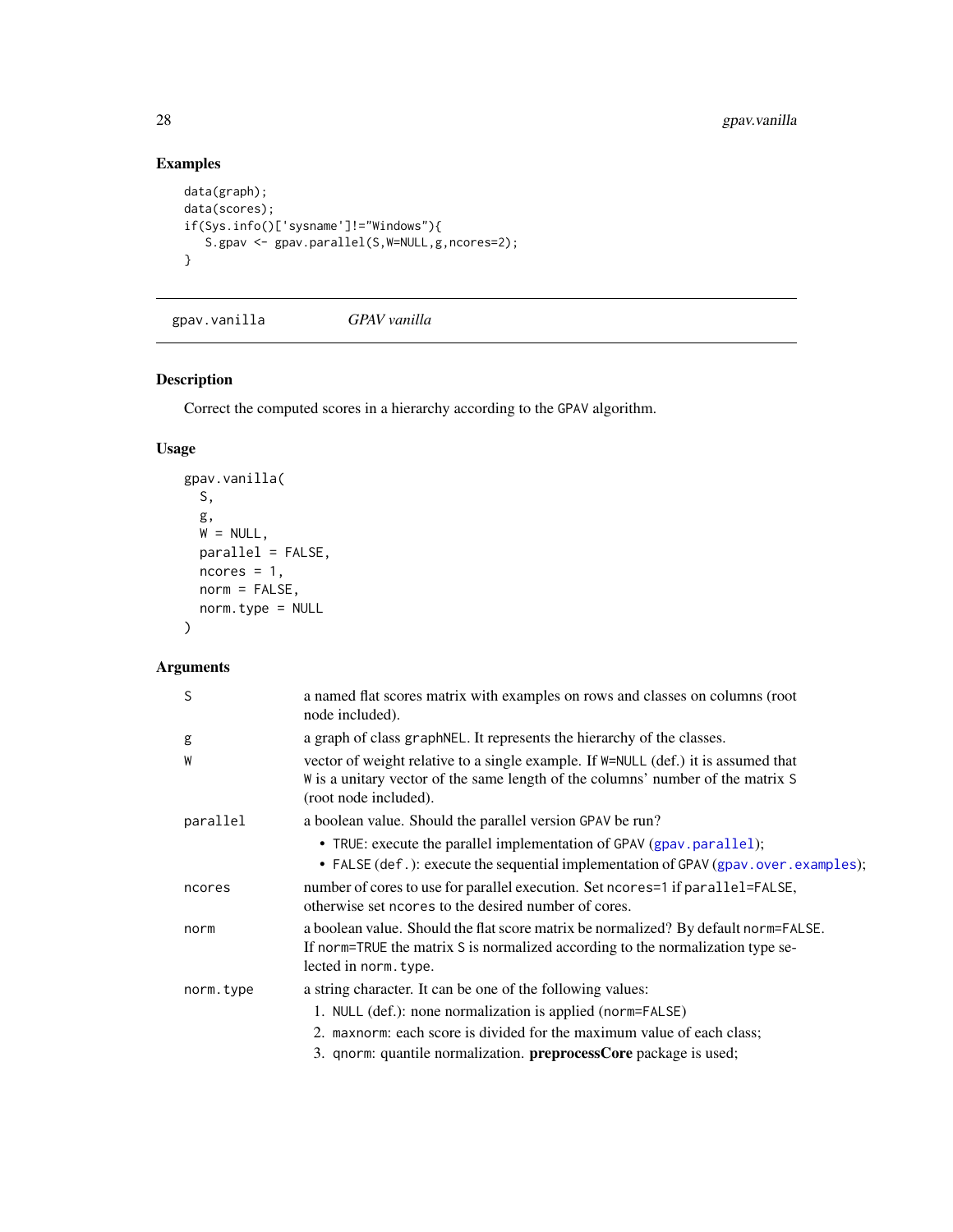### <span id="page-28-0"></span>graph.levels 29

### Value

A named matrix with the scores of the classes corrected according to the GPAV algorithm.

### Examples

```
data(graph);
data(scores);
S.gpav <- gpav.vanilla(S, g, W=NULL, parallel=FALSE, ncores=1, norm=FALSE, norm.type=NULL);
```
<span id="page-28-1"></span>graph.levels *Build graph levels*

### Description

Group a set of nodes in according to their maximum depth in the graph. Firstly, it inverts the weights of the graph and then it applies the Bellman Ford algorithm to find the shortest path, achieving in this way the longest path.

#### Usage

graph.levels(g, root = "00")

### Arguments

|      | an object of class graph NEL.                                                    |
|------|----------------------------------------------------------------------------------|
| root | name of the class that it is on the top-level of the hierarchy (def. root="00"). |

#### Value

A list of the nodes grouped w.r.t. the distance from the root: the first element of the list corresponds to the root node (level 0), the second to nodes at maximum distance 1 (level 1), the third to the node at maximum distance 3 (level 2) and so on.

```
data(graph);
root <- root.node(g);
lev <- graph.levels(g, root=root);
```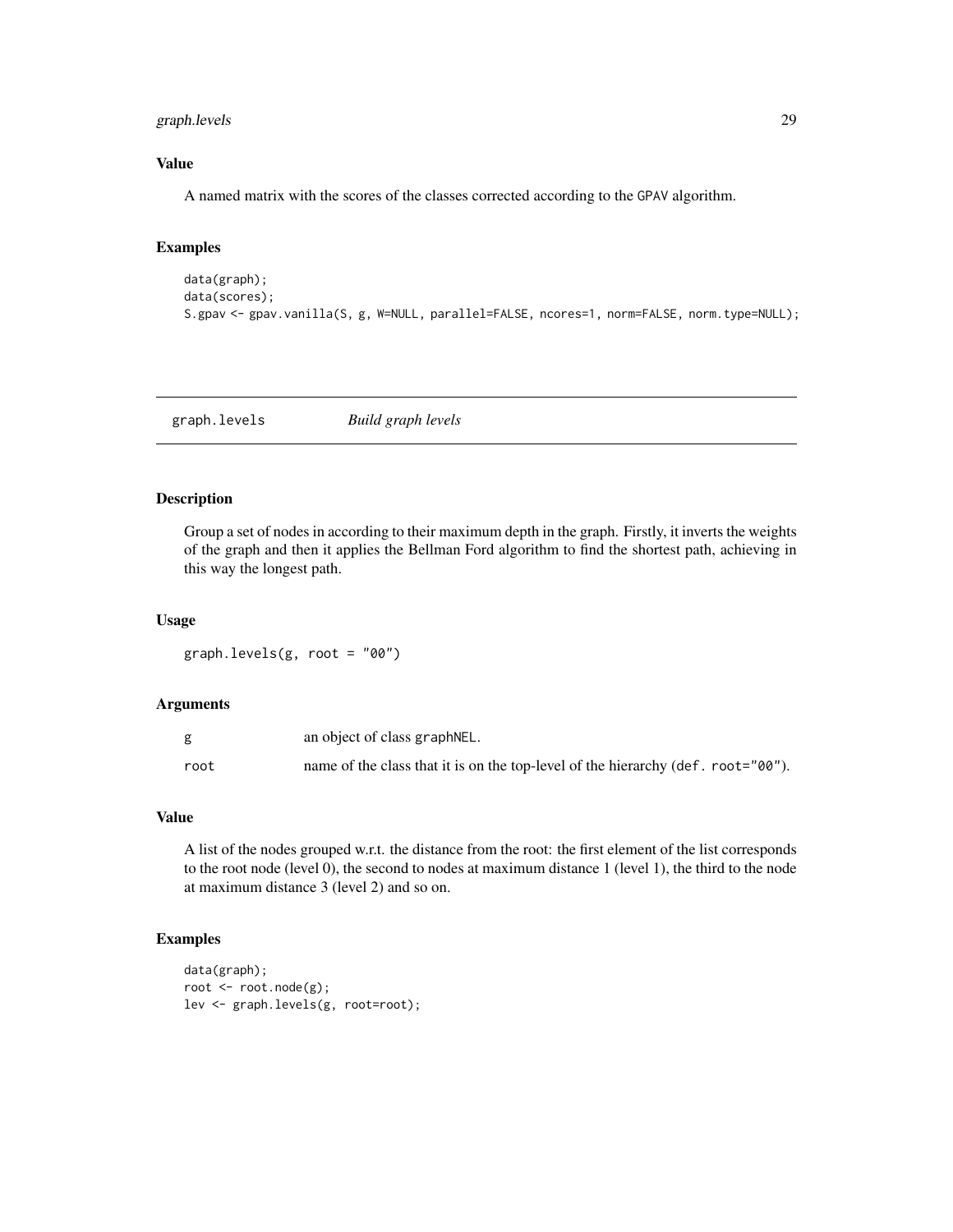<span id="page-29-0"></span>hierarchical.checkers *Hierarchical constraints checker*

#### Description

Check if the true path rule is violated or not. In other words this function checks if the score of a parent or an ancestor node is always larger or equal than that of its children or descendants nodes.

#### Usage

```
check.hierarchy.single.sample(y.hier, g, root = "00")
```

```
check.hierarchy(S.hier, g, root = "00")
```
#### Arguments

| y.hier | vector of scores relative to a single example. It must be a named numeric vector<br>(names are functional classes).                                                |
|--------|--------------------------------------------------------------------------------------------------------------------------------------------------------------------|
| g      | a graph of class graph NEL. It represents the hierarchy of the classes.                                                                                            |
| root   | name of the class that is on the top-level of the hierarchy (def. root="00").                                                                                      |
| S.hier | the matrix with the scores of the classes corrected in according to hierarchy. It<br>must be a named matrix: rows are examples and columns are functional classes. |

### Value

A list of 3 elements:

- status:
	- OK if none hierarchical constraints have bee broken;
	- NOTOK if there is at least one hierarchical constraints broken;
- hierarchy\_constraints\_broken:
	- TRUE: example did not respect the hierarchical constraints;
	- FALSE: example broke the hierarchical constraints;
- hierarchy\_constraints\_satisfied: how many terms satisfied the hierarchical constraint;

```
data(graph);
data(scores);
root <- root.node(g);
S.hier <- htd(S,g,root);
S.hier.single.example <- S.hier[sample(ncol(S.hier),1),];
check.hierarchy.single.sample(S.hier.single.example, g, root=root);
check.hierarchy(S.hier, g, root);
```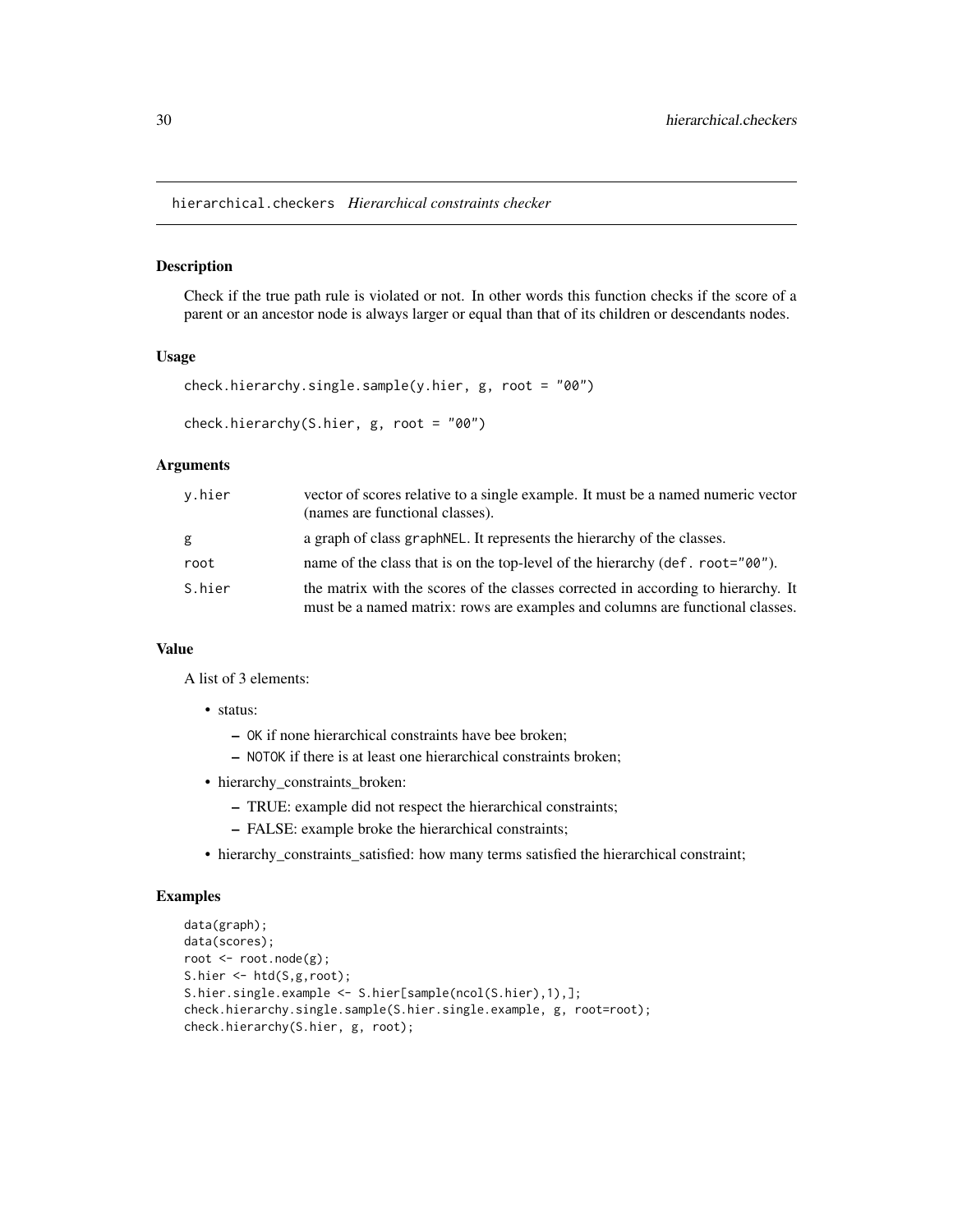<span id="page-30-1"></span><span id="page-30-0"></span>

Implementation of the top-down procedure to correct the scores of the hierarchy according to the constraints that the score of a node cannot be greater than a score of its parents.

#### Usage

htd(S,  $g$ , root = "00")

#### Arguments

| S.   | a named flat scores matrix with examples on rows and classes on columns.       |
|------|--------------------------------------------------------------------------------|
| g    | a graph of class graph NEL. It represents the hierarchy of the classes.        |
| root | name of the class that it is the top-level of the hierarchy $(\text{def:00}).$ |

### Details

The HTD-DAG algorithm modifies the flat scores according to the hierarchy of a DAG G through a unique run across the nodes of the graph. For a given example x, the flat predictions  $f(x) = \hat{y}$ are hierarchically corrected to  $\bar{y}$ , by per-level visiting the nodes of the DAG from top to bottom according to the following simple rule:

$$
\bar{y}_i := \begin{cases} \hat{y}_i & \text{if } i \in root(G) \\ \min_{j \in par(i)} \bar{y}_j & \text{if } \min_{j \in par(i)} \bar{y}_j < \hat{y}_i \\ \hat{y}_i & \text{otherwise} \end{cases}
$$

The node levels correspond to their maximum path length from the root.

### Value

A matrix with the scores of the classes corrected according to the HTD-DAG algorithm.

```
data(graph);
data(scores);
root <- root.node(g);
S.htd <- htd(S,g,root);
```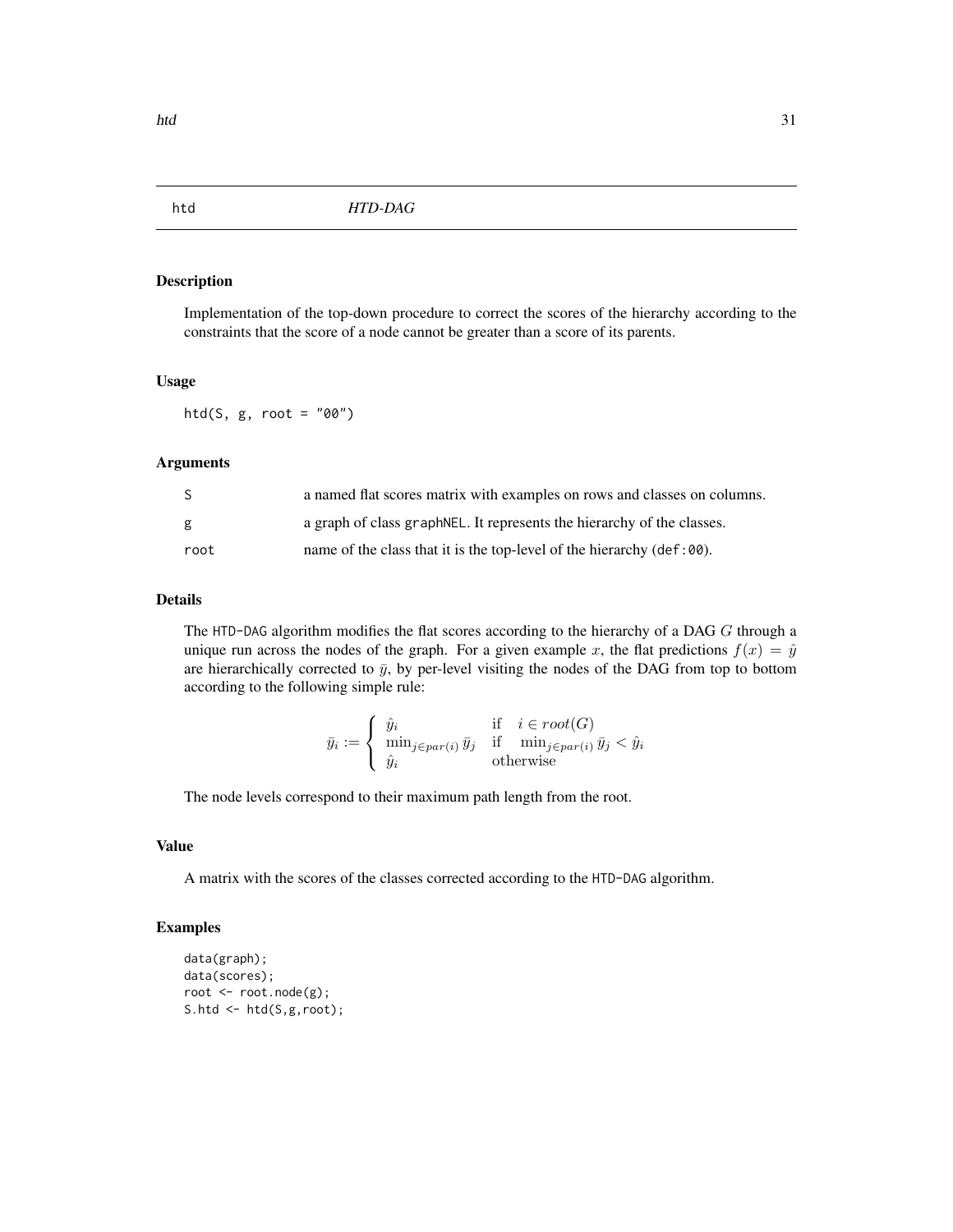<span id="page-31-0"></span>

Correct the computed scores in a hierarchy according to the HTD-DAG algorithm applying a classical holdout procedure.

### Usage

```
htd.holdout(S, g, testIndex, norm = FALSE, norm.type = NULL)
```
### Arguments

| <sub>S</sub> | a named flat scores matrix with examples on rows and classes on columns.                                                                                                                        |
|--------------|-------------------------------------------------------------------------------------------------------------------------------------------------------------------------------------------------|
| g            | a graph of class graph NEL. It represents the hierarchy of the classes.                                                                                                                         |
| testIndex    | a vector of integer numbers corresponding to the indexes of the elements (rows)<br>of the scores matrix S to be used in the test set.                                                           |
| norm         | a boolean value. Should the flat score matrix be normalized? By default norm=FALSE.<br>If norm=TRUE the matrix S is normalized according to the normalization type se-<br>lected in norm. type. |
| norm.type    | a string character. It can be one of the following values:<br>1. NULL (def.): none normalization is applied (norm=FALSE)                                                                        |
|              | 2. maxnorm: each score is divided for the maximum value of each class;                                                                                                                          |
|              | 3. qnorm: quantile normalization. <b>preprocessCore</b> package is used;                                                                                                                        |

### Value

A matrix with the scores of the classes corrected according to the HTD-DAG algorithm. Rows of the matrix are shrunk to testIndex.

```
data(graph);
data(scores);
data(test.index);
S.htd <- htd.holdout(S, g, testIndex=test.index, norm=FALSE, norm.type=NULL);
```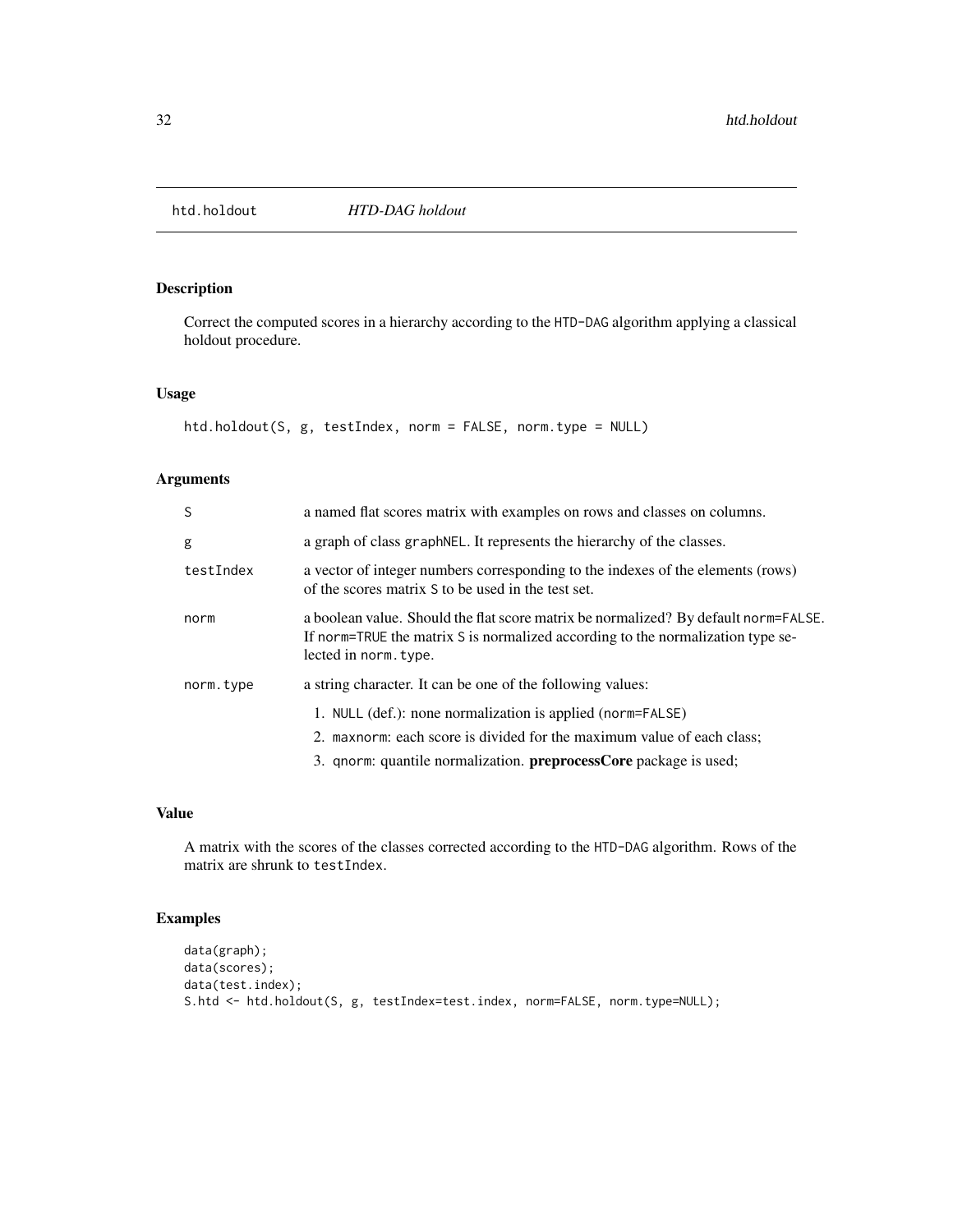<span id="page-32-0"></span>

Correct the computed scores in a hierarchy according to the HTD-DAG algorithm.

### Usage

htd.vanilla(S, g, norm = FALSE, norm.type = NULL)

### Arguments

| <sup>S</sup> | a named flat scores matrix with examples on rows and classes on columns.                                                                                                                        |
|--------------|-------------------------------------------------------------------------------------------------------------------------------------------------------------------------------------------------|
| g            | a graph of class graph NEL. It represents the hierarchy of the classes.                                                                                                                         |
| norm         | a boolean value. Should the flat score matrix be normalized? By default norm=FALSE.<br>If norm=TRUE the matrix S is normalized according to the normalization type se-<br>lected in norm. type. |
| norm.type    | a string character. It can be one of the following values:                                                                                                                                      |
|              | 1. NULL (def.): none normalization is applied (norm=FALSE)                                                                                                                                      |
|              | 2. maxnorm: each score is divided for the maximum value of each class;                                                                                                                          |
|              | 3. qnorm: quantile normalization. preprocessCore package is used;                                                                                                                               |

### Value

A matrix with the scores of the classes corrected according to the HTD-DAG algorithm.

### Examples

```
data(graph);
data(scores);
S.htd <- htd.vanilla(S, g, norm=FALSE, norm.type=NULL);
```
lexicographical.topological.sort

*Lexicographical topological sorting*

### Description

Nodes of a graph are sorted according to a lexicographical topological ordering.

### Usage

lexicographical.topological.sort(g)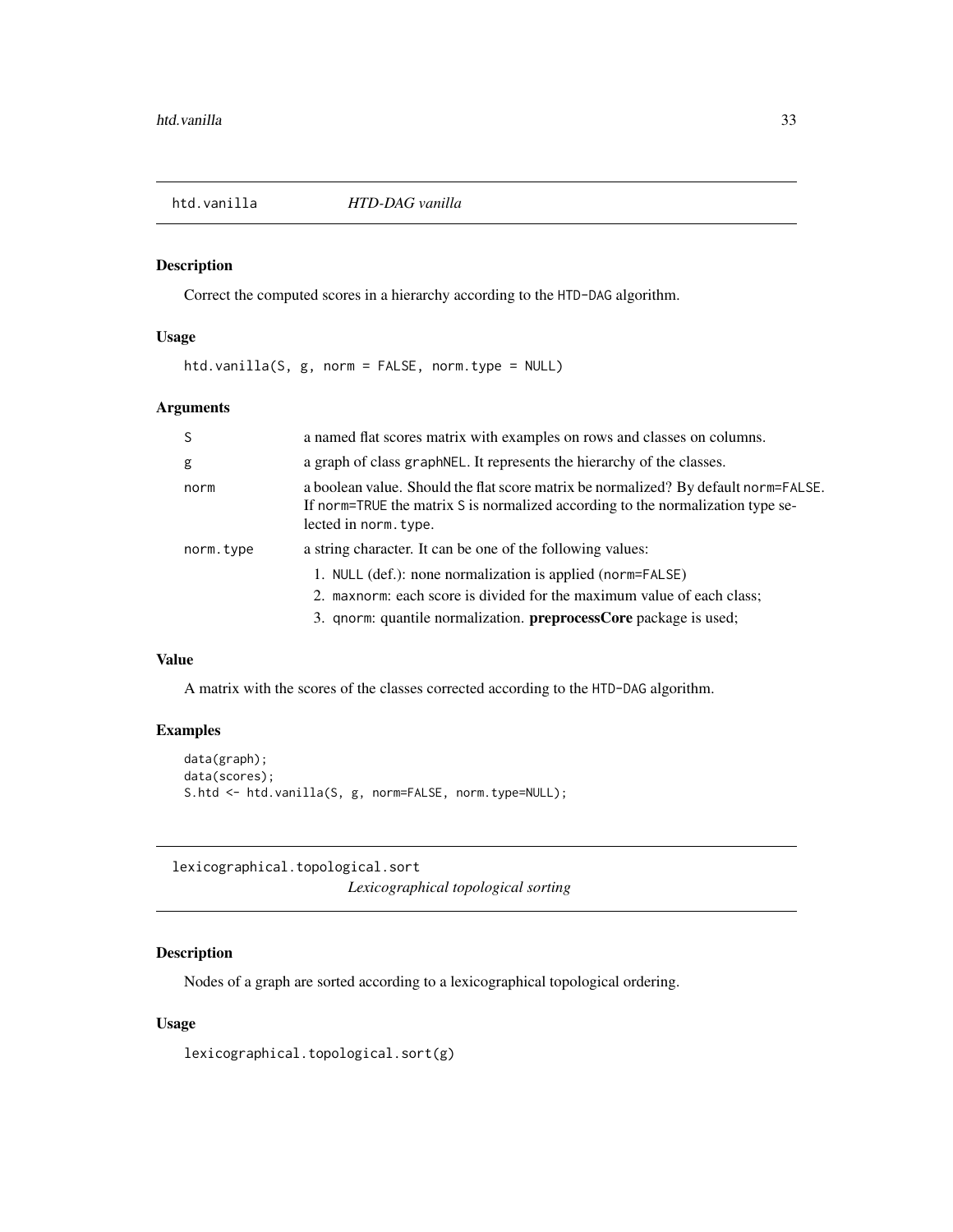#### <span id="page-33-0"></span>Arguments

g an object of class graphNEL.

### Details

A topological sorting is a linear ordering of the nodes such that given an edge from u to v, the node u comes before node v in the ordering. Topological sorting is not possible if the graph g contains self-loop. To implement the topological sorting algorithm we applied the Kahn's algorithm.

### Value

A vector in which the nodes of the graph g are sorted according to a lexicographical topological order.

#### Examples

```
data(graph);
T <- lexicographical.topological.sort(g);
```
<span id="page-33-1"></span>multilabel.F.measure *multilabel F-measure*

#### Description

Method for computing Precision, Recall, Specificity, Accuracy and F-measure for multiclass and multilabel classification.

### Usage

```
F.measure.multilabel(target, predicted, b.per.example = FALSE)
## S4 method for signature 'matrix,matrix'
```

```
F.measure.multilabel(target, predicted, b.per.example = FALSE)
```
#### Arguments

| target        | matrix with the target multilabel: rows correspond to examples and columns<br>to classes. $target[i, j] = 1$ if example <i>i</i> belongs to class <i>j</i> , $target[i, j] = 0$<br>otherwise.                                      |
|---------------|------------------------------------------------------------------------------------------------------------------------------------------------------------------------------------------------------------------------------------|
| predicted     | a numeric matrix with discrete predicted values: rows correspond to examples<br>and columns to classes. <i>predicted</i> [ $i$ , $j$ ] = 1 if example <i>i</i> is predicted belonging<br>to class j, $target[i, j] = 0$ otherwise. |
| b.per.example | a boolean value.                                                                                                                                                                                                                   |
|               | • TRUE: results are returned for each example;                                                                                                                                                                                     |

• FALSE: only the average results are returned;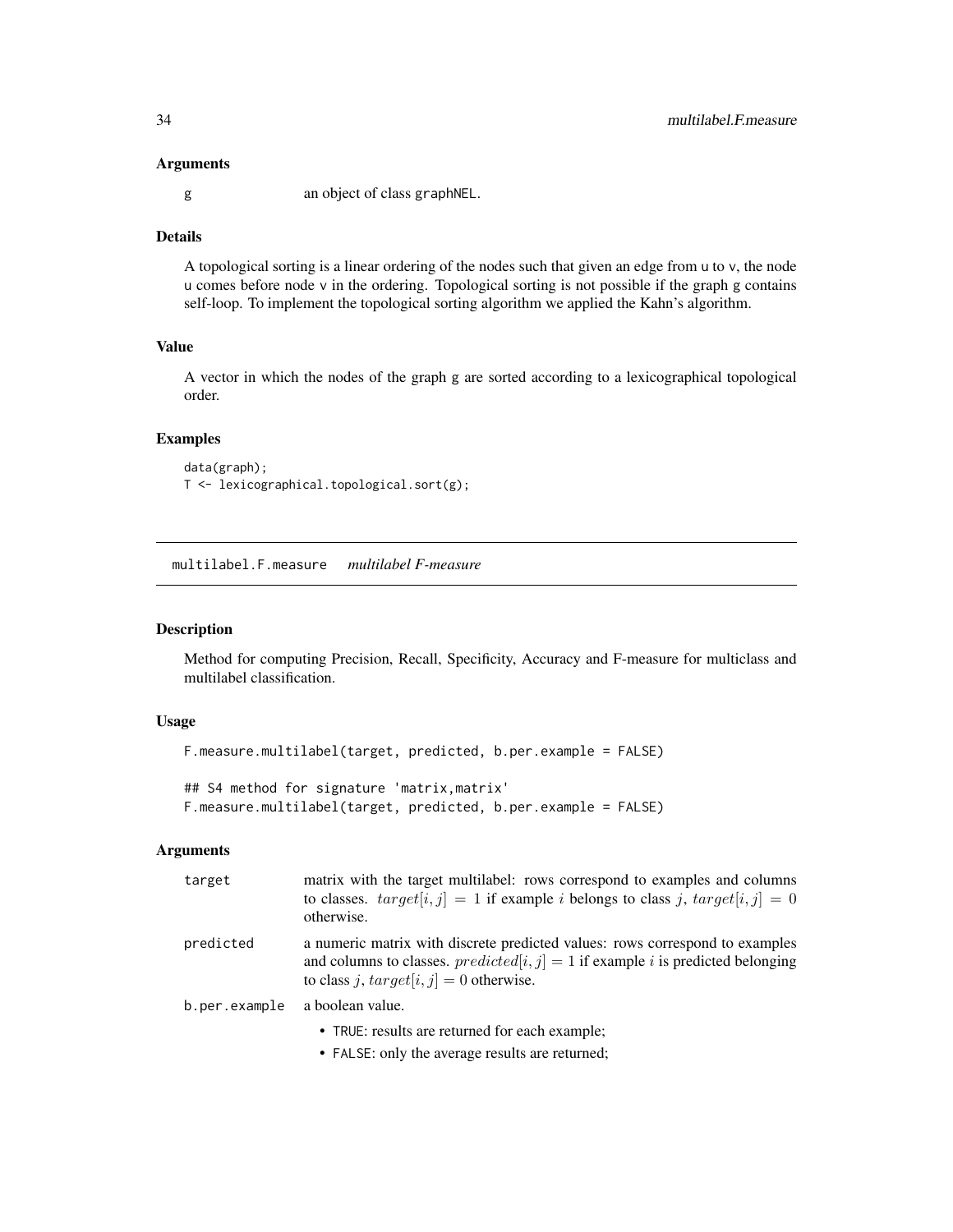#### <span id="page-34-0"></span>normalize.max 35

### Details

Names of rows and columns of target and predicted matrix must be provided in the same order, otherwise a stop message is returned.

#### Value

Two different outputs respect to the input parameter b.per.example:

- b.per.example==FALSE: a list with a single element average. A named vector with average precision (P), recall (R), specificity (S), F-measure (F), average F-measure (avF) and Accuracy (A) across examples. F is the F-measure computed as the harmonic mean between the average precision and recall; av.F is the F-measure computed as average across examples;
- b.per.example==FALSE: a list with two elements:
	- 1. average: a named vector with average precision (P), recall (R), specificity (S), F-measure (F), average F-measure (avF) and Accuracy (A) across examples;
	- 2. per.example: a named matrix with the Precision (P), Recall (R), Specificity (S), Accuracy (A), F-measure (F) and av.F-measure (av.F) for each example. Row names correspond to examples, column names correspond respectively to Precision (P), Recall (R), Specificity (S), Accuracy (A), F-measure (F) and av.F-measure (av.F);

#### Examples

```
data(labels);
data(scores);
data(graph);
root <- root.node(g);
L <- L[,-which(colnames(L)==root)];
S <- S[,-which(colnames(S)==root)];
S[ S>0.7 ] \leftarrow 1;S[ S < 0.7 ] < - 0;fscore <- F.measure.multilabel(L,S);
```
normalize.max *Max normalization*

### Description

Normalize the scores of a scores matrix by dividing the score values of each class for the maximum score of the class.

#### Usage

normalize.max(S)

#### Arguments

S a scores matrix. Rows are examples and columns are classes.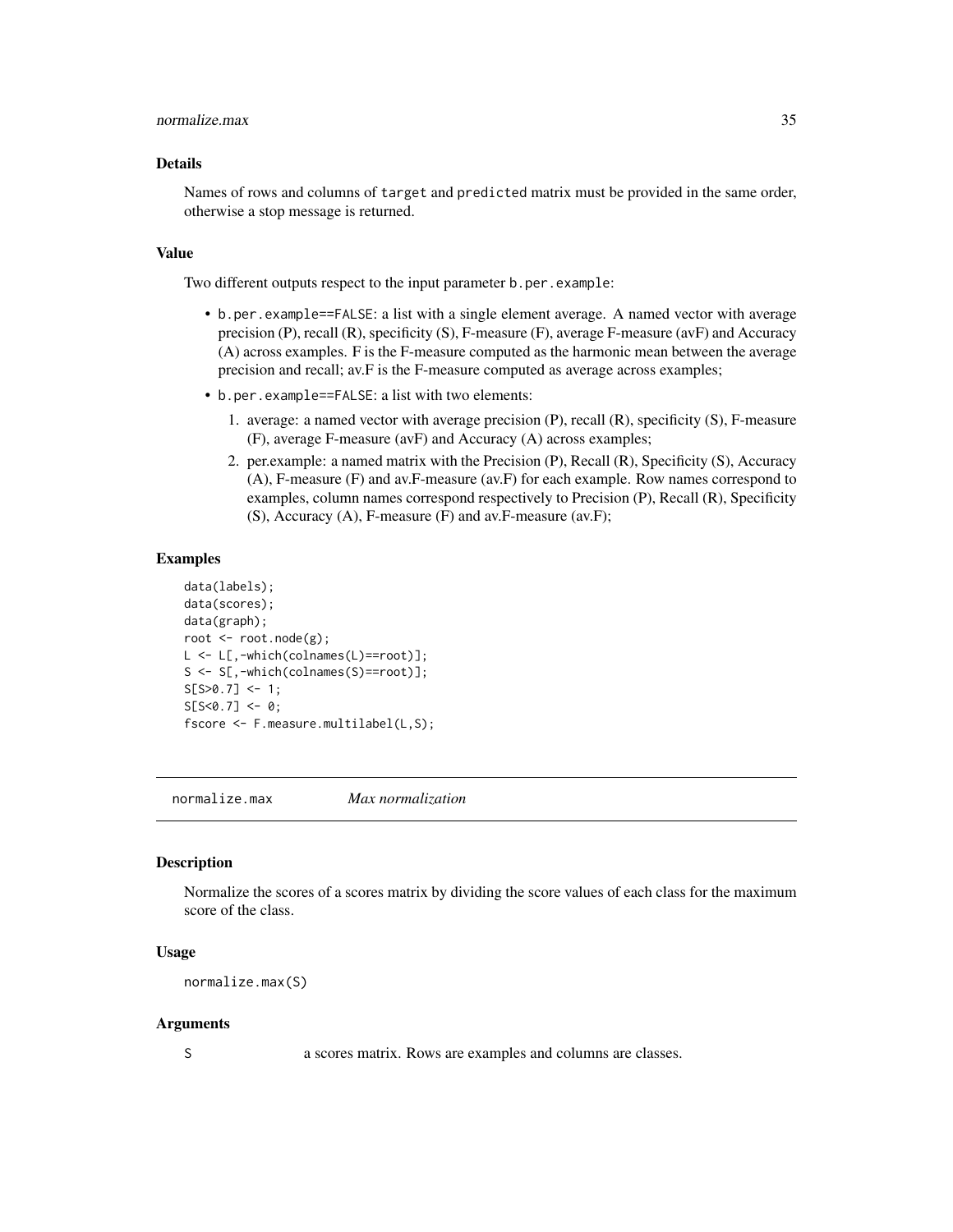#### Value

A scores matrix with the scores normalized.

#### Examples

```
data(scores);
maxnorm <- normalize.max(S);
```
<span id="page-35-1"></span>obozinski.heuristic.methods

*Obozinski heuristic methods*

### Description

Implementation of the Obozinski's heuristic methods Max, And, Or (Obozinski et al., Genome Biology, 2008, doi: [10.1186/gb20089s1s6](https://doi.org/10.1186/gb-2008-9-s1-s6)).

### Usage

obozinski.max(S, g, root = "00") obozinski.and(S, g, root = "00") obozinski.or(S, g, root = "00")

### Arguments

| S.   | a named flat scores matrix with examples on rows and classes on columns.       |
|------|--------------------------------------------------------------------------------|
| g    | a graph of class graph NEL. It represents the hierarchy of the classes.        |
| root | name of the class that it is the top-level of the hierarchy $(\text{def:00}).$ |

### Details

Obozinski's heuristic methods:

- 1. Max: reports the largest logistic regression (LR) value of self and all descendants:  $p_i =$  $max_{j \in descendants(i)} \hat{p}_j;$
- 2. And: reports the product of LR values of all ancestors and self. This is equivalent to computing the probability that all ancestral terms are "on" assuming that, conditional on the data, all predictions are independent:  $p_i = \prod_{j \in ancestors(i)} \hat{p}_j;$
- 3. Or: computes the probability that at least one of the descendant terms is "on" assuming again that, conditional on the data, all predictions are independent:  $1 - p_i = \prod_{j \in descendants(i)} (1 - p_j)$  $\hat{p_j}$ ;

#### Value

A matrix with the scores of the classes corrected according to the chosen Obozinski's heuristic algorithm.

<span id="page-35-0"></span>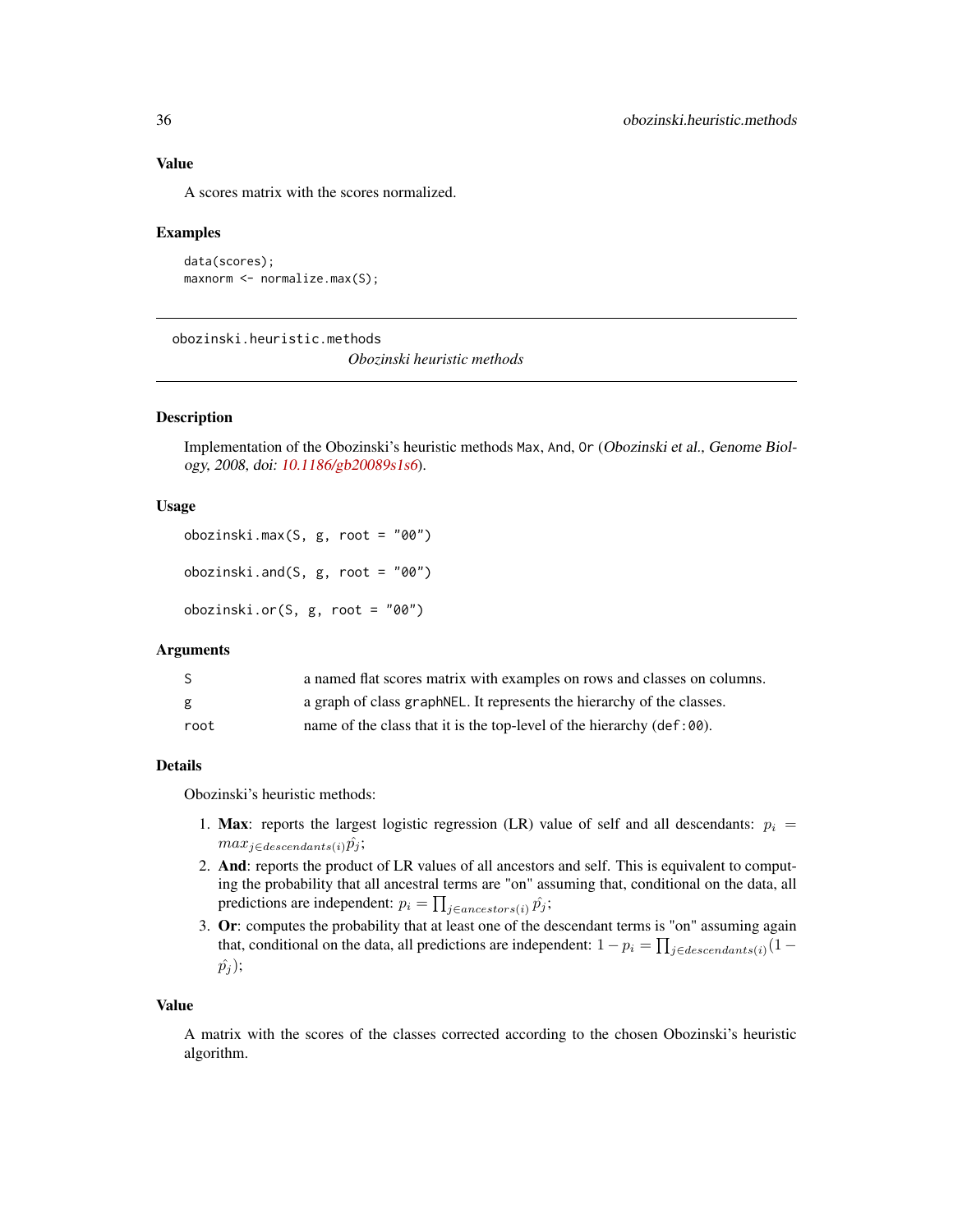### <span id="page-36-0"></span>obozinski.holdout 37

### Examples

```
data(graph);
data(scores);
root <- root.node(g);
S.max <- obozinski.max(S,g,root);
S.and <- obozinski.and(S,g,root);
S.or <- obozinski.or(S,g,root);
```
obozinski.holdout *Obozinski's heuristic methods – holdout*

### Description

Compute the Obozinski's heuristic methods Max, And, Or (Obozinski et al., Genome Biology, 2008) applying a classical holdout procedure.

### Usage

```
obozinski.holdout(
  S,
  g,
  testIndex,
 heuristic = "and",
 norm = FALSE,norm.type = NULL
)
```
### Arguments

| S         | a named flat scores matrix with examples on rows and classes on columns.                                                                                                                        |
|-----------|-------------------------------------------------------------------------------------------------------------------------------------------------------------------------------------------------|
| g         | a graph of class graphNEL. It represents the hierarchy of the classes.                                                                                                                          |
| testIndex | a vector of integer numbers corresponding to the indexes of the elements (rows)<br>of the scores matrix S to be used in the test set.                                                           |
| heuristic | a string character. It can be one of the following three values:                                                                                                                                |
|           | 1. "max": run the method heuristic.max;                                                                                                                                                         |
|           | 2. "and": run the method heuristic.and;                                                                                                                                                         |
|           | 3. "or": run the method heuristic.or;                                                                                                                                                           |
| norm      | a boolean value. Should the flat score matrix be normalized? By default norm=FALSE.<br>If norm=TRUE the matrix S is normalized according to the normalization type se-<br>lected in norm. type. |
| norm.type | a string character. It can be one of the following values:                                                                                                                                      |
|           | 1. NULL (def.): none normalization is applied (norm=FALSE)                                                                                                                                      |
|           | 2. maxnorm: each score is divided for the maximum value of each class;                                                                                                                          |
|           | 3. qnorm: quantile normalization. <b>preprocessCore</b> package is used;                                                                                                                        |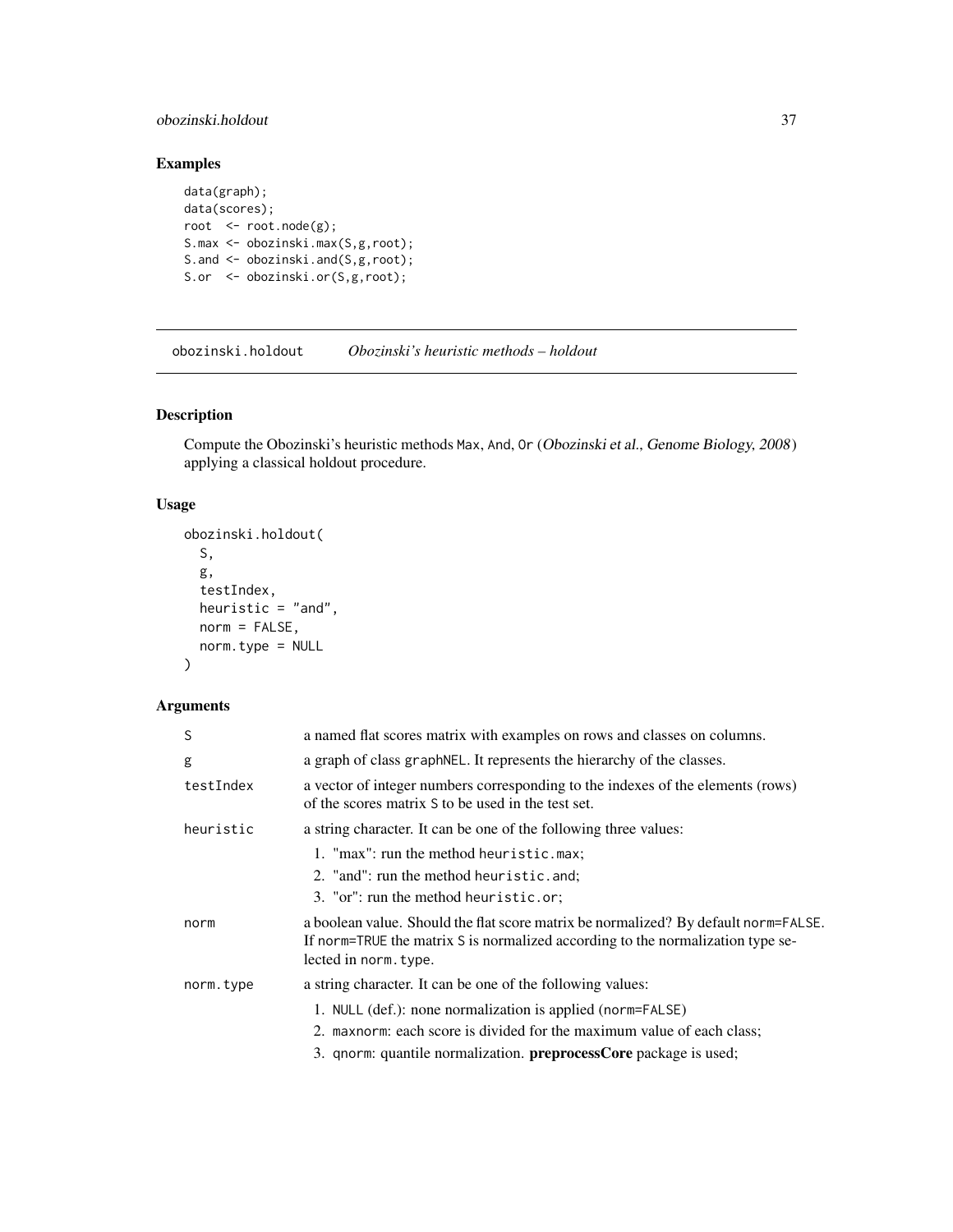### Value

A matrix with the scores of the classes corrected according to the chosen heuristic algorithm. Rows of the matrix are shrunk to testIndex.

### Examples

```
data(graph);
data(scores);
data(test.index);
S.and <- obozinski.holdout(S, g, testIndex=test.index, heuristic="and", norm=FALSE, norm.type=NULL);
```
obozinski.methods *Obozinski's heuristic methods calling*

#### Description

Compute the Obozinski's heuristic methods Max, And, Or (Obozinski et al., Genome Biology, 2008).

#### Usage

obozinski.methods(S, g, heuristic = "and", norm = FALSE, norm.type = NULL)

#### Arguments

| S         | a named flat scores matrix with examples on rows and classes on columns.                                                                                                                        |
|-----------|-------------------------------------------------------------------------------------------------------------------------------------------------------------------------------------------------|
| g         | a graph of class graph NEL. It represents the hierarchy of the classes.                                                                                                                         |
| heuristic | a string character. It can be one of the following three values:                                                                                                                                |
|           | 1. "max": run the method obozinski.max;                                                                                                                                                         |
|           | 2. "and": run the method obozinski.and;                                                                                                                                                         |
|           | 3. "or": run the method obozinski.or;                                                                                                                                                           |
| norm      | a boolean value. Should the flat score matrix be normalized? By default norm=FALSE.<br>If norm=TRUE the matrix S is normalized according to the normalization type se-<br>lected in norm. type. |
| norm.type | a string character. It can be one of the following values:                                                                                                                                      |
|           | 1. NULL (def.): none normalization is applied (norm=FALSE)                                                                                                                                      |
|           | 2. maxnorm: each score is divided for the maximum value of each class;                                                                                                                          |
|           | 3. qnorm: quantile normalization. <b>preprocessCore</b> package is used;                                                                                                                        |

### Value

A matrix with the scores of the classes corrected according to the chosen heuristic algorithm.

```
data(graph);
data(scores);
S.and <- obozinski.methods(S, g, heuristic="and", norm=TRUE, norm.type="maxnorm");
```
<span id="page-37-0"></span>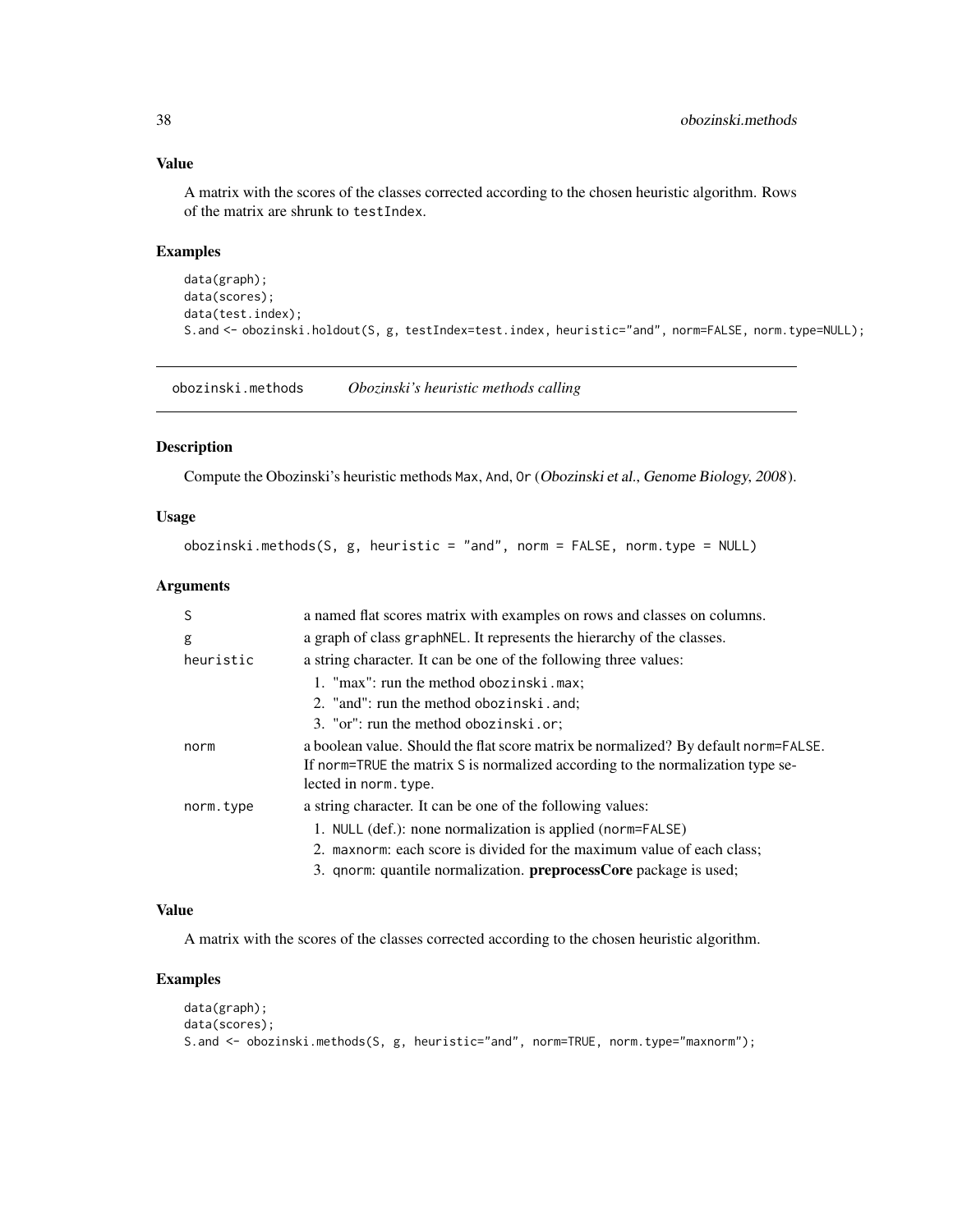Compute the Precision-Recall (PxR) values through precrec package.

### Usage

```
precision.at.all.recall.levels.single.class(labels, scores)
precision.at.given.recall.levels.over.classes(
  target,
 predicted,
 folds = NULL,
  seed = NULL,
  recall.levels = seq(from = 0.1, to = 1, by = 0.1)\mathcal{L}
```
### Arguments

| labels        | vector of the true labels (0 negative, 1 positive examples).                                                                                                                                         |
|---------------|------------------------------------------------------------------------------------------------------------------------------------------------------------------------------------------------------|
| scores        | a numeric vector of the values of the predicted labels (scores).                                                                                                                                     |
| target        | matrix with the target multilabel: rows correspond to examples and columns<br>to classes. $target[i, j] = 1$ if example <i>i</i> belongs to class <i>j</i> , $target[i, j] = 0$<br>otherwise.        |
| predicted     | a numeric matrix with predicted values (scores): rows correspond to examples<br>and columns to classes.                                                                                              |
| folds         | number of folds on which computing the PXR. If folds=NULL (def.), the PXR<br>is computed one-shot, otherwise the PXR is computed averaged across folds.                                              |
| seed          | initialization seed for the random generator to create folds. Set seed only if<br>folds≠NULL. If seed=NULL and folds≠NULL, the PXR averaged across folds is<br>computed without seed initialization. |
| recall.levels | a vector with the desired recall levels (def: from: 0.1, to: 0.9, by: 0.1).                                                                                                                          |

### Details

precision.at.all.recall.levels.single.class computes the precision at all recall levels just for a single class.

precision.at.given.recall.levels.over.classes computes the precision at fixed recall levels over classes.

<span id="page-38-0"></span>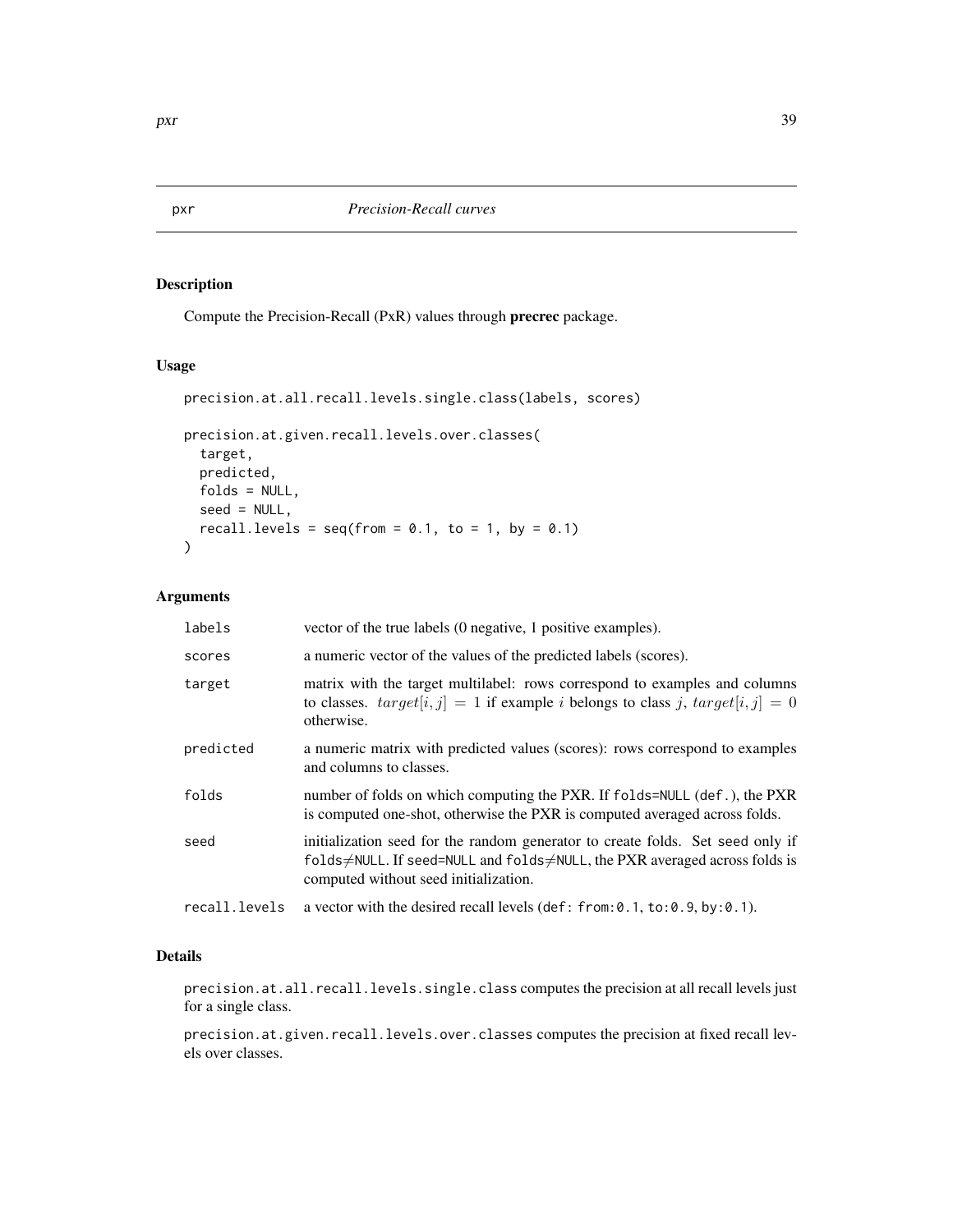### Value

precision.at.all.recall.levels.single.class returns a two-columns matrix, representing a pair of precision and recall values. The first column is the precision, the second the recall; precision.at.given.recall.levels.over.classes returns a list with two elements:

- 1. average: a vector with the average precision at different recall levels across classes;
- 2. fixed.recall: a matrix with the precision at different recall levels: rows are classes, columns precision at different recall levels;

### Examples

```
data(labels);
data(scores);
data(graph);
root <- root.node(g);
L <- L[,-which(colnames(L)==root)];
S <- S[,-which(colnames(S)==root)];
labels \leq L[,1];
scores \leq S[, 1];
rec.levels \leq seq(from=0.25, to=1, by=0.25);
pxr.single <- precision.at.all.recall.levels.single.class(labels, scores);
pxr <- precision.at.given.recall.levels.over.classes(L, S, folds=5, seed=23,
         recall.levels=rec.levels);
```
read.graph *Read a directed graph from a file*

#### Description

Read a directed graph from a file and build a graphNEL object.

#### Usage

read.graph(file = "graph.txt.gz")

### Arguments

file name of the file to be read. The format of the file is a sequence of rows and each row corresponds to an edge represented through a pair of vertexes separated by blanks. The extension of the file can be plain (".txt") or compressed (".gz").

### Value

An object of class graphNEL.

```
ed <- system.file("extdata/graph.edges.txt.gz", package= "HEMDAG");
g <- read.graph(file=ed);
```
<span id="page-39-0"></span>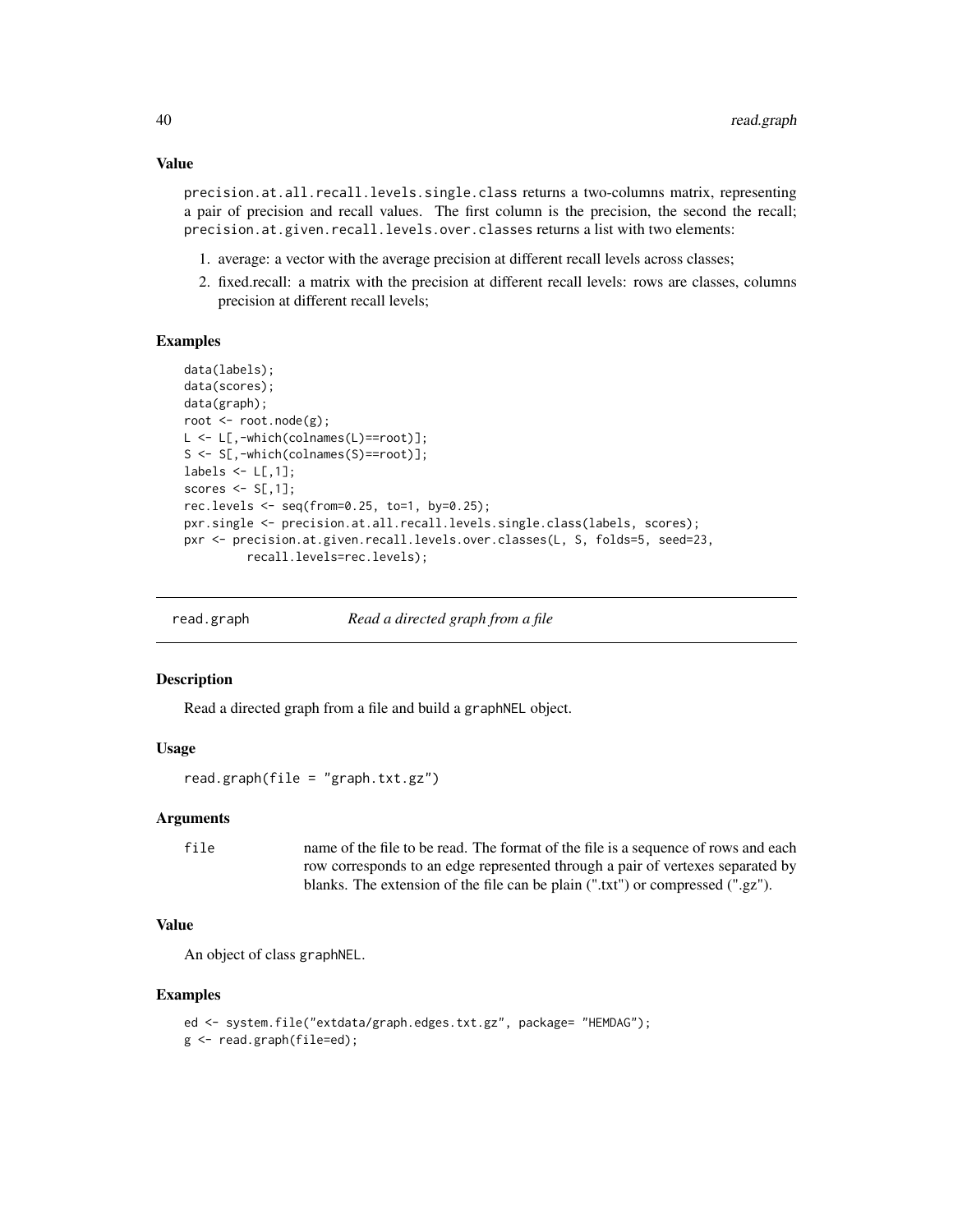<span id="page-40-0"></span>read.undirected.graph *Read an undirected graph from a file*

#### Description

Read a graph from a file and build a graphNEL object. The format of the input file is a sequence of rows. Each row corresponds to an edge represented through a pair of vertexes (blank separated) and the weight of the edge.

#### Usage

```
read.undirected.graph(file = "graph.txt.gz")
```
### Arguments

file name of the file to be read. The extension of the file can be plain (".txt") or compressed (".gz").

### Value

A graph of class graphNEL.

#### Examples

```
edges <- system.file("extdata/edges.txt.gz", package="HEMDAG");
g <- read.undirected.graph(file=edges);
```
root.node *Root node*

#### Description

Find the root node of a directed graph.

#### Usage

root.node(g)

### Arguments

g a graph of class graphNEL. It represents the hierarchy of the classes.

### Value

Name of the root node.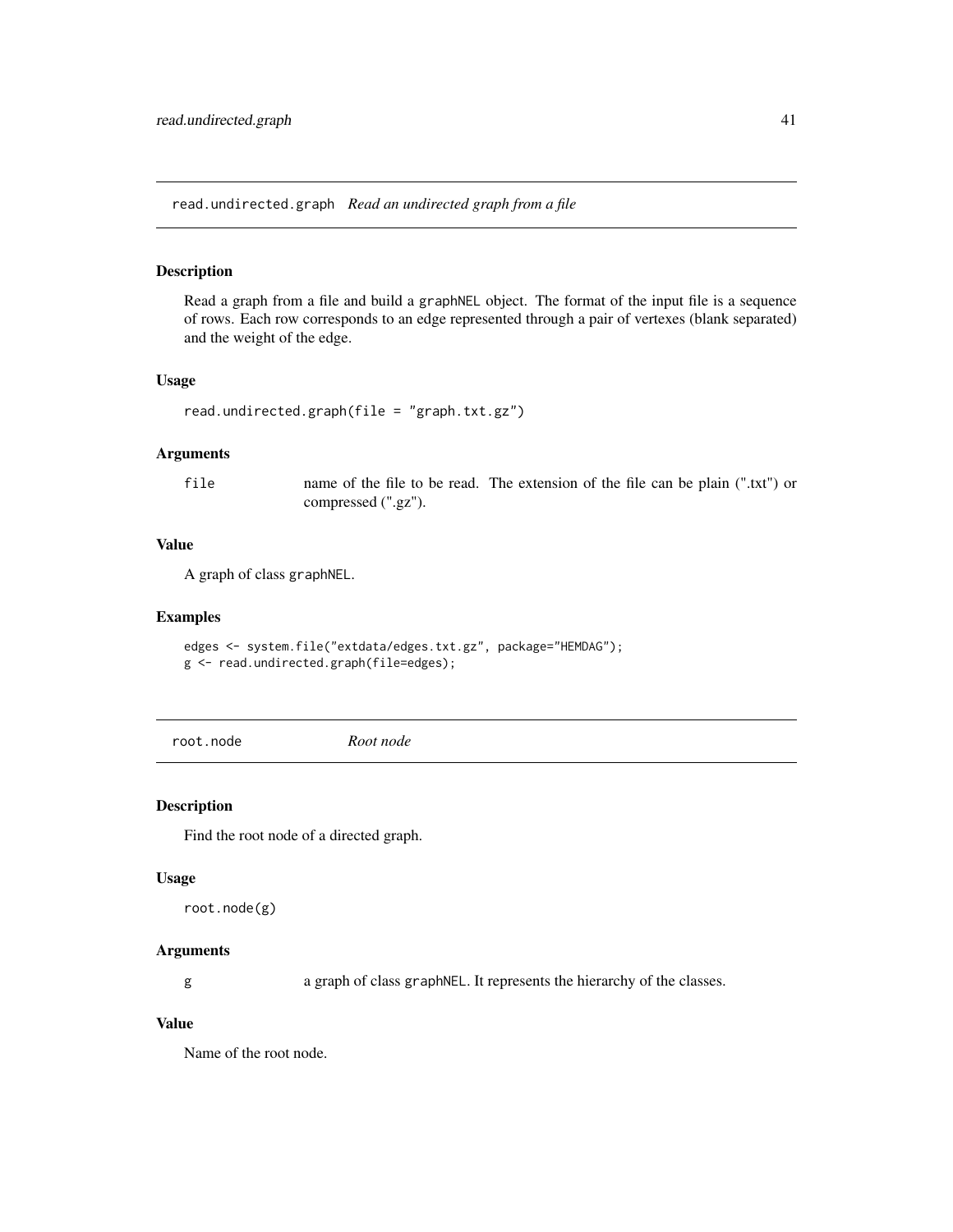### Examples

```
data(graph);
root <- root.node(g);
```
<span id="page-41-1"></span>scores.normalization *Scores normalization function*

### Description

Normalize a scores matrix w.r.t. max normalization (maxnorm) or quantile normalization (qnorm)

#### Usage

```
scores.normalization(norm.type = "maxnorm", S)
```
### Arguments

| norm.type | can be one of the following two values:                                          |
|-----------|----------------------------------------------------------------------------------|
|           | • maxnorm (def.): each score is divided w.r.t. the max of each class;            |
|           | • qnorm: a quantile normalization is applied. Package preprocessCore is<br>used: |
| -S        | A named flat scores matrix with examples on rows and classes on columns.         |

### Details

To apply the quantile normalization the preprocessCore package must be properly installed.

#### Value

The matrix of the scores flat normalized w.r.t. maxnorm or qnorm.

```
data(scores);
norm.types <- c("maxnorm","qnorm");
for(norm.type in norm.types){
    scores.normalization(norm.type=norm.type, S=S);
}
```
<span id="page-41-0"></span>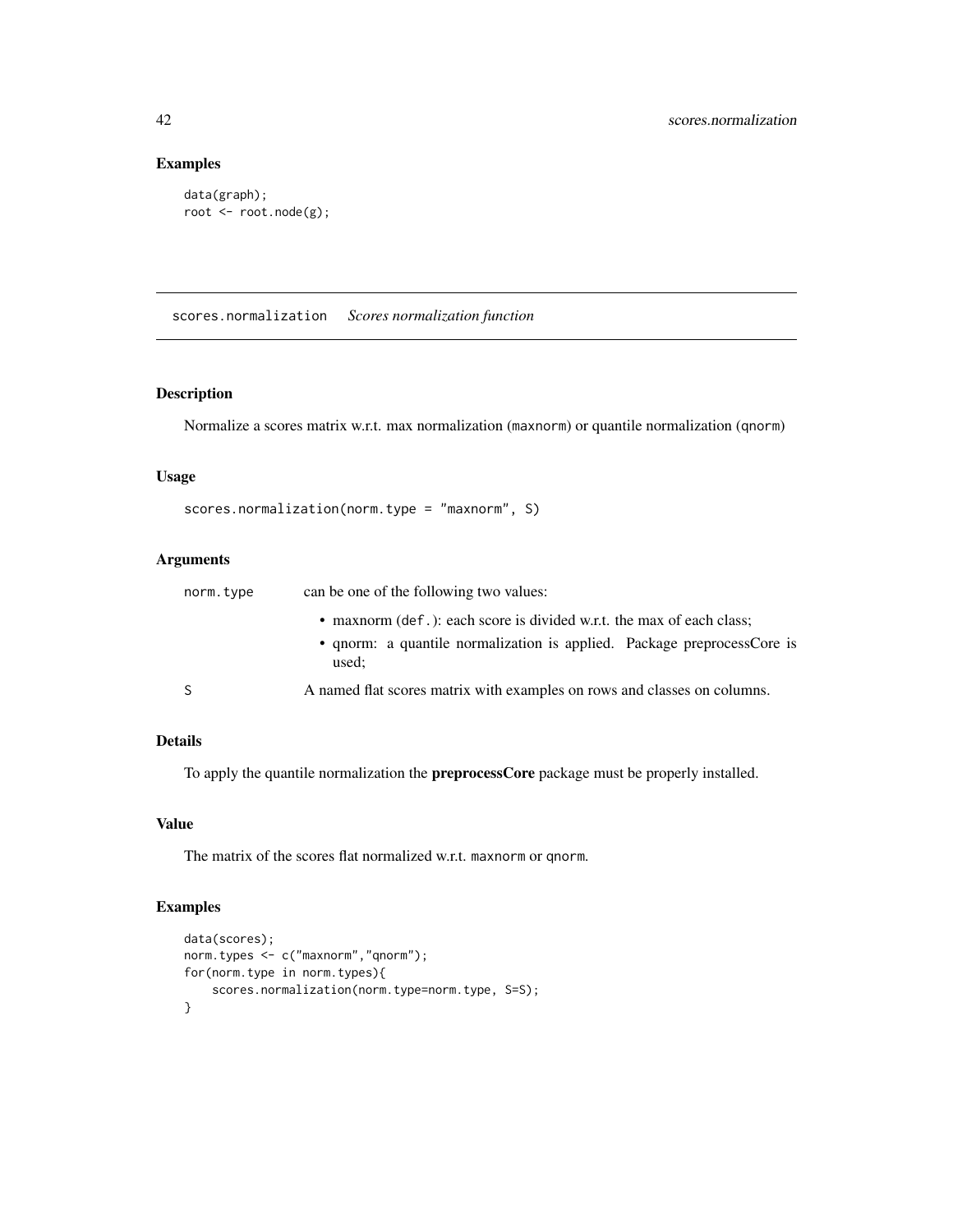<span id="page-42-0"></span>specific.annotation.list

*Specific annotations list*

### Description

Build the annotation list starting from the matrix of the most specific annotations.

#### Usage

```
specific.annotation.list(ann)
```
#### Arguments

ann annotation matrix  $(0/1)$ . Rows are examples and columns are the most specific functional terms. It must be a named matrix.

### Value

A named list, where names of each component correspond to examples (genes) and elements of each component are the associated functional terms.

### Examples

```
data(labels);
spec.list <- specific.annotation.list(L);
```
specific.annotation.matrix

*Specific annotation matrix*

#### Description

Build the annotation matrix of the most specific functional terms.

#### Usage

```
specific.annotation.matrix(file = "gene2pheno.txt.gz")
```
#### Arguments

file text file representing the associations gene-OBO terms. The file must be written as sequence of rows. Each row represents a gene/protein and all its associations with an ontology term (pipe separated), i.e. in the form *e.g.: gene1 |obo1|obo2|...|oboN*.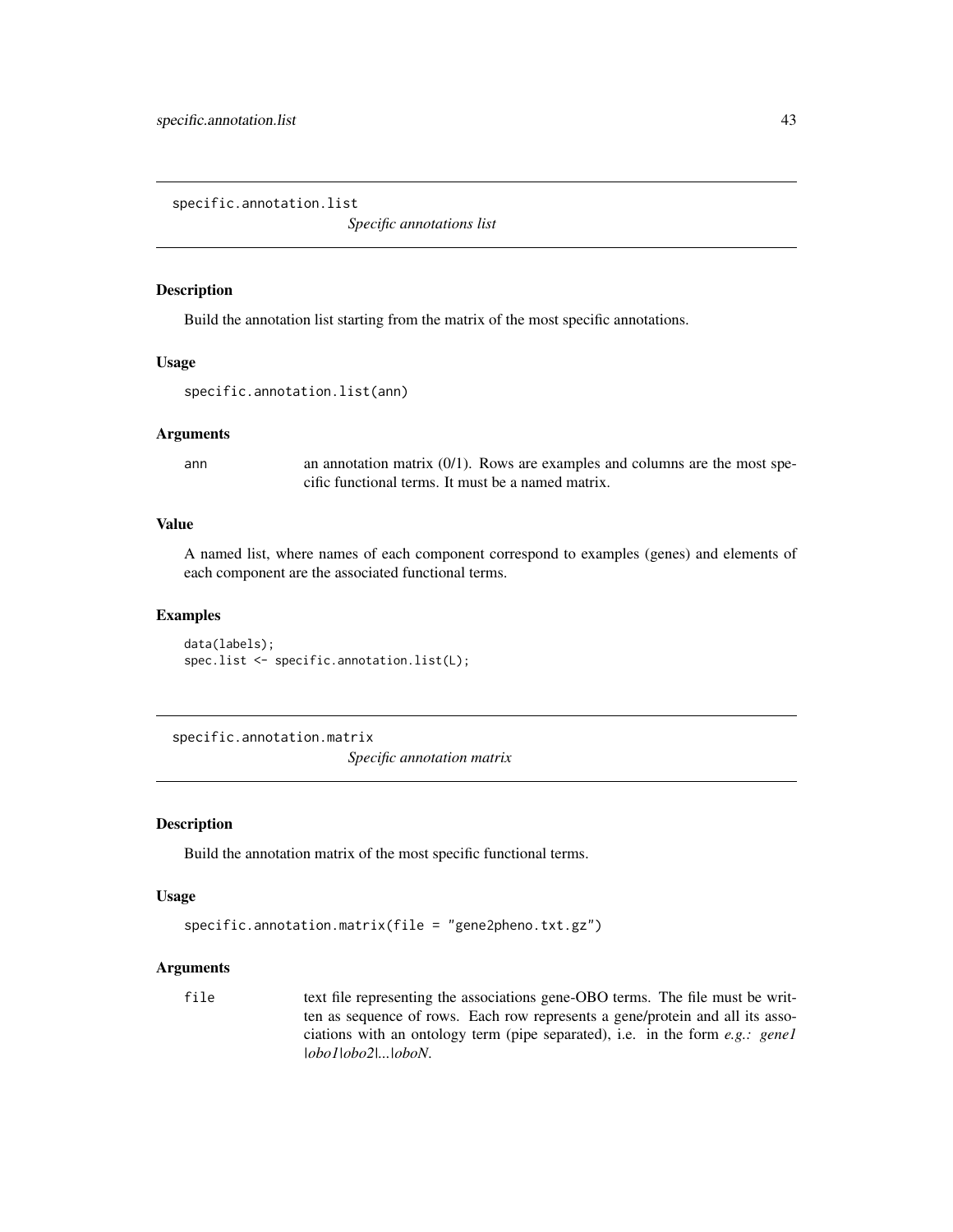### <span id="page-43-0"></span>Details

The input plain text file (representing the associations gene-OBO terms) can be obtained by cloning the GitHub repository [obogaf-parser,](https://github.com/marconotaro/obogaf-parser) a perl5 module specifically designed to handle HPO and GO obo file and their gene annotation file (gaf file).

#### Value

The annotation matrix of the most specific annotations  $(0/1)$ : rows are genes and columns are functional terms (such as GO or HPO). Let's denote M the labels matrix. If  $M[i, j] = 1$ , means that the gene i is annotated with the class j, otherwise  $M[i, j] = 0$ .

### Examples

```
gene2pheno <- system.file("extdata/gene2pheno.txt.gz", package="HEMDAG");
spec.ann <- specific.annotation.matrix(file=gene2pheno);
```
stratified.cross.validation

*Stratified cross validation*

### Description

Generate data for the stratified cross-validation.

#### Usage

```
stratified.cv.data.single.class(examples, positives, kk = 5, seed = NULL)
```

```
stratified.cv.data.over.classes(labels, examples, kk = 5, seed = NULL)
```
### Arguments

| examples  | indices or names of the examples. Can be either a vector of integers or a vector<br>of names.                                                                                                    |
|-----------|--------------------------------------------------------------------------------------------------------------------------------------------------------------------------------------------------|
| positives | vector of integers or vector of names. The indices (or names) refer to the indices<br>(or names) of 'positive' examples.                                                                         |
| kk        | number of folds $(\text{def. kk=5}).$                                                                                                                                                            |
| seed      | seed of the random generator (def. seed=NULL). If is set to NULL no initializa-<br>tion is performed.                                                                                            |
| labels    | labels matrix. Rows are genes and columns are classes. Let's denote M the<br>labels matrix. If $M[i, j] = 1$ , means that the gene i is annotated with the class<br>j, otherwise $M[i, j] = 0$ . |

### Details

Folds are *stratified*, i.e. contain the same amount of positive and negative examples.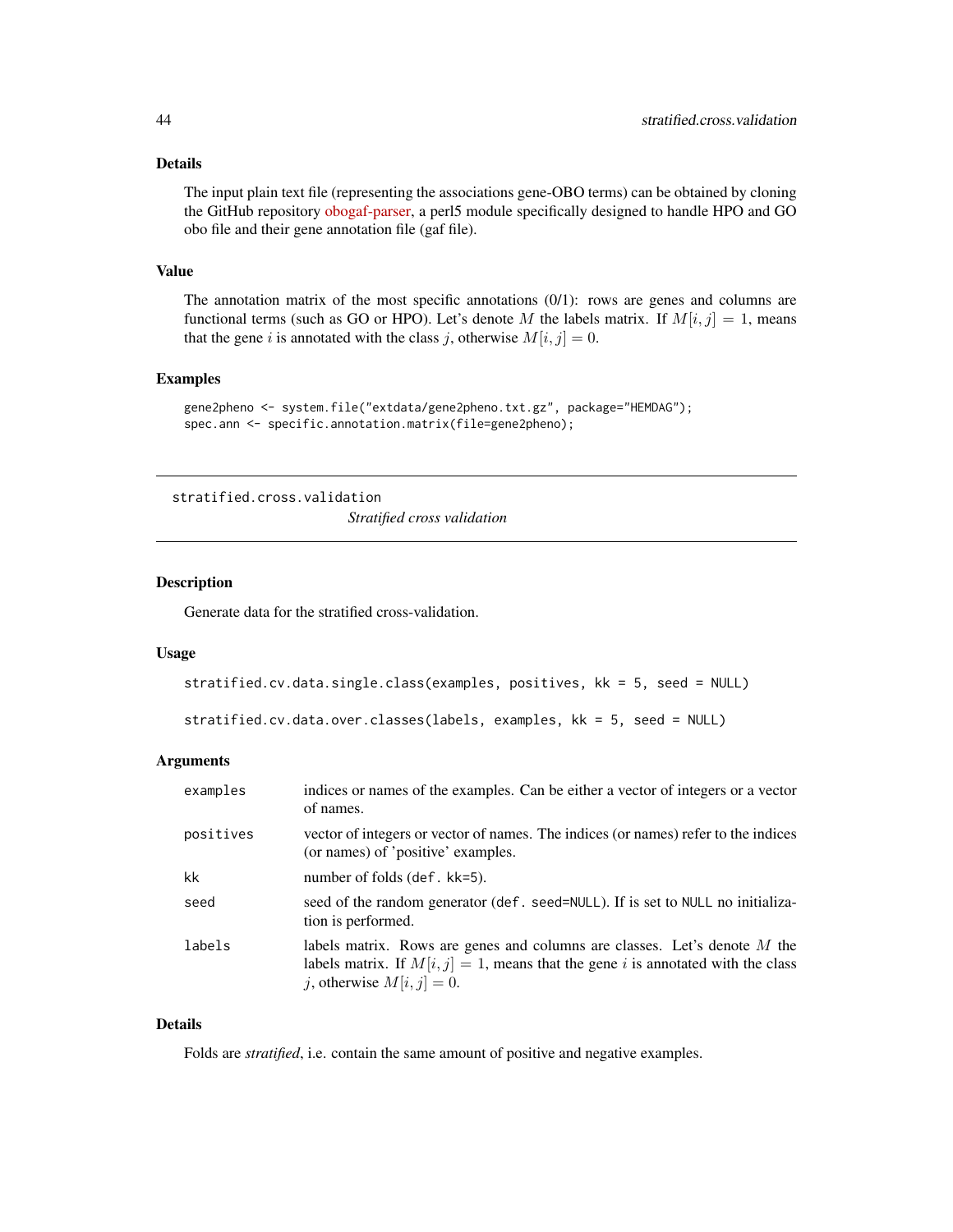#### <span id="page-44-0"></span>tpr.dag 45

#### Value

stratified.cv.data.single.class returns a list with 2 two component:

- fold.non.positives: a list with  $k$  components. Each component is a vector with the indices (or names) of the non-positive elements. Indexes (or names) refer to row numbers (or names) of a data matrix;
- fold.positives: a list with  $k$  components. Each component is a vector with the indices (or names) of the positive elements. Indexes (or names) refer to row numbers (or names) of a data matrix;

stratified.cv.data.over.classes returns a list with n components, where n is the number of classes of the labels matrix. Each component n is in turn a list with k elements, where k is the number of folds. Each fold contains an equal amount of positives and negatives examples.

#### Examples

```
data(labels);
examples.index <- 1:nrow(L);
examples.name <- rownames(L);
positives \leq which(L[,3]==1);
x <- stratified.cv.data.single.class(examples.index, positives, kk=5, seed=23);
y <- stratified.cv.data.single.class(examples.name, positives, kk=5, seed=23);
z <- stratified.cv.data.over.classes(L, examples.index, kk=5, seed=23);
k <- stratified.cv.data.over.classes(L, examples.name, kk=5, seed=23);
```
<span id="page-44-1"></span>tpr.dag *TPR-DAG ensemble variants*

#### **Description**

Collection of the true-path-rule-based hierarchical learning ensemble algorithms and its variants.

TPR-DAG is a family of algorithms on the basis of the choice of the bottom-up step adopted for the selection of *positive* children (or descendants) and of the top-down step adopted to assure ontology-based predictions. Indeed, in their more general form the TPR-DAG algorithms adopt a two step learning strategy:

- 1. in the first step they compute a *per-level bottom-up* visit from leaves to root to propagate *positive* predictions across the hierarchy;
- 2. in the second step they compute a *per-level top-down* visit from root to leaves in order to assure the consistency of the predictions.

It is worth noting that levels (both in the first and second step) are defined in terms of the maximum distance from the root node (see [graph.levels](#page-28-1)).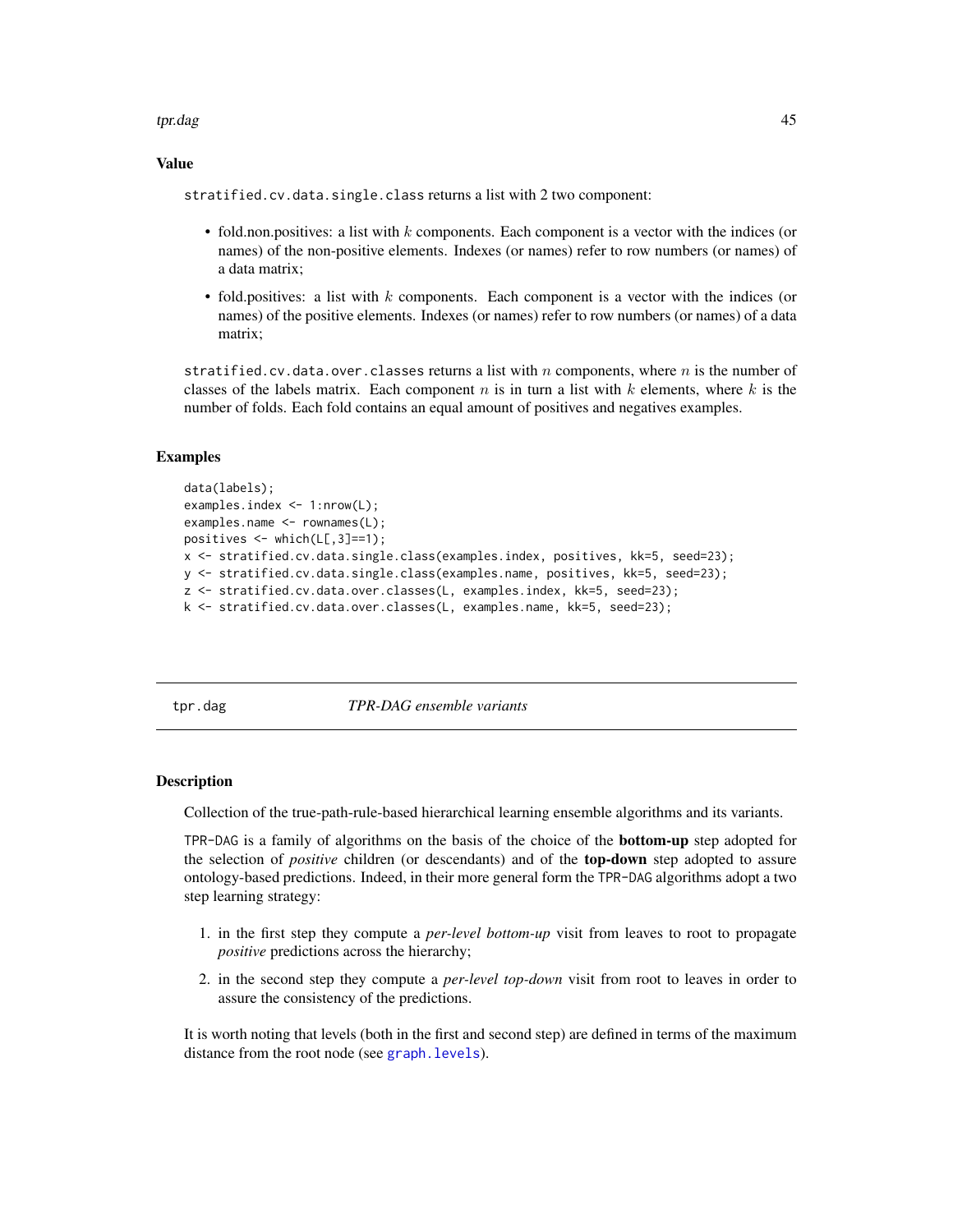### Usage

```
tpr.dag(
 S,
  g,
  root = "00",positive = "children",
  bottomup = "threshold.free",
  topdown = "gpav",t = 0,
  w = 0,W = NULL,parallel = FALSE,
  ncores = 1
\mathcal{L}
```
### Arguments

| S        | a named flat scores matrix with examples on rows and classes on columns.                                                                                                          |
|----------|-----------------------------------------------------------------------------------------------------------------------------------------------------------------------------------|
| g        | a graph of class graph NEL. It represents the hierarchy of the classes.                                                                                                           |
| root     | name of the class that it is on the top-level of the hierarchy (def. root="00").                                                                                                  |
| positive | choice of the <i>positive</i> nodes to be considered in the bottom-up strategy. Can be<br>one of the following values:                                                            |
|          | • children (def.): positive children are are considered for each node;                                                                                                            |
|          | • descendants: positive descendants are are considered for each node;                                                                                                             |
| bottomup | strategy to enhance the flat predictions by propagating the positive predictions<br>from leaves to root. It can be one of the following values:                                   |
|          | • threshold. free (def.): positive nodes are selected on the basis of the<br>threshold. free strategy;                                                                            |
|          | • threshold: positive nodes are selected on the basis of the threshold strat-<br>egy;                                                                                             |
|          | • weighted. threshold. free: positive nodes are selected on the basis of the<br>weighted.threshold.free strategy;                                                                 |
|          | • weighted. threshold: positive nodes are selected on the basis of the weighted. threshold<br>strategy;                                                                           |
|          | • tau: positive nodes are selected on the basis of the tau strategy. NOTE:                                                                                                        |
|          | tau is only a DESCENS variant. If you select tau strategy you must set<br>positive=descendants;                                                                                   |
| topdown  | strategy to make scores "hierarchy-aware". It can be one of the following values:                                                                                                 |
|          | • htd: HTD-DAG strategy is applied (htd);                                                                                                                                         |
|          | • gpav (def.): GPAV strategy is applied (gpav);                                                                                                                                   |
| t        | threshold for the choice of positive nodes (def. $t = 0$ ). Set t only for the variants<br>requiring a threshold for the selection of the positive nodes, otherwise set $t = 0$ . |
| W        | weight to balance between the contribution of the node $i$ and that of its positive<br>nodes. Set w only for the <i>weighted</i> variants, otherwise set w=0.                     |

<span id="page-45-0"></span>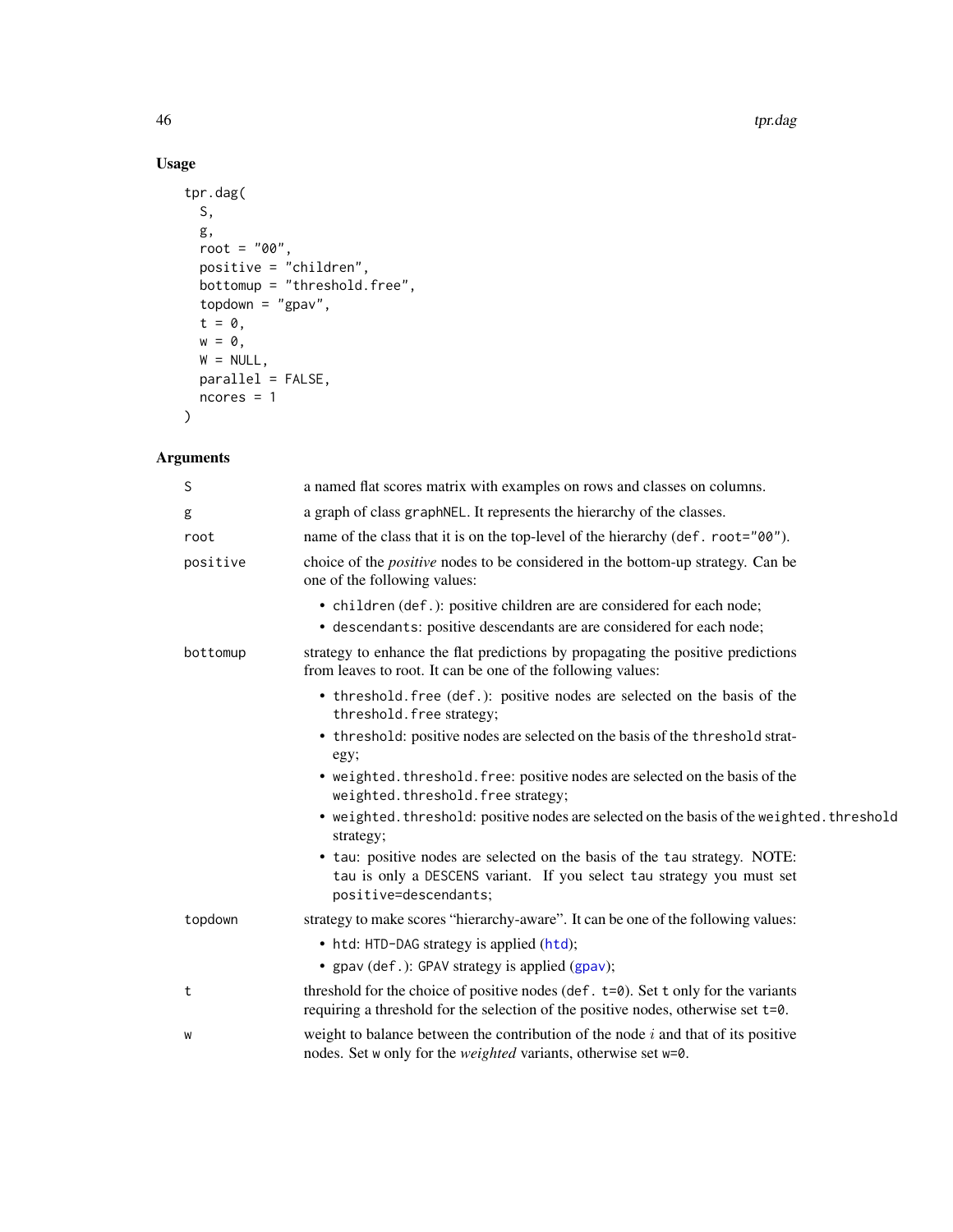#### <span id="page-46-0"></span>tpr.dag 47

| W        | vector of weight relative to a single example. If $W = NULL$ (def.) it is assumed that |
|----------|----------------------------------------------------------------------------------------|
|          | W is a unitary vector of the same length of the columns' number of the matrix S        |
|          | (root node included). Set W only if topdown=gpav.                                      |
| parallel | a boolean value:                                                                       |
|          | • TRUE: execute the parallel implementation of GPAV (gpav.parallel);                   |
|          | • FALSE (def.): execute the sequential implementation of GPAV (gpav.over.examples);    |
|          | Use parallel only if topdown=GPAV; otherwise set parallel=FALSE.                       |
| ncores   | number of cores to use for parallel execution. Set ncores = 1 if parallel = FALSE,     |
|          | otherwise set ncores to the desired number of cores. Set ncores if and only if         |
|          | topdown=GPAV; otherwise set ncores=1.                                                  |

### Details

The *vanilla* TPR-DAG adopts a per-level bottom-up traversal of the DAG to correct the flat predictions  $\hat{y}_i$  according to the following formula:

$$
\bar{y}_i := \frac{1}{1+|\phi_i|}(\hat{y}_i + \sum_{j \in \phi_i} \bar{y}_j)
$$

where  $\phi_i$  are the positive children of i. Different strategies to select the positive children  $\phi_i$  can be applied:

1. threshold-free strategy: the positive nodes are those children that can increment the score of the node  $i$ , that is those nodes that achieve a score higher than that of their parents:

$$
\phi_i := \{ j \in child(i) | \bar{y}_j > \hat{y}_i \}
$$

- 2. threshold strategy: the positive children are selected on the basis of a threshold that can be selected in two different ways:
	- (a) for each node a constant threshold  $\bar{t}$  is a priori selected:

$$
\phi_i := \{ j \in child(i) | \bar{y}_j > \bar{t} \}
$$

For instance if the predictions represent probabilities it could be meaningful to a priori select  $\bar{t}= 0.5$ .

(b) the threshold is selected to maximize some performance metric  $M$  estimated on the training data, as for instance the Fmax or the AUPRC. In other words the threshold is selected to maximize some measure of accuracy of the predictions  $\mathcal{M}(j, t)$  on the training data for the class j with respect to the threshold t. The corresponding set of positives  $\forall i \in V$ is:

$$
\phi_i := \{ j \in child(i) | \bar{y}_j > t_j^*, t_j^* = \arg \max_t \mathcal{M}(j, t) \}
$$

For instance  $t_j^*$  can be selected from a set of  $t \in (0,1)$  through internal cross-validation techniques.

The weighted TPR-DAG version can be designed by adding a weight  $w \in [0, 1]$  to balance between the contribution of the node i and that of its positive children  $\phi$ , through their convex combination:

$$
\bar{y}_i := w\hat{y}_i + \frac{(1-w)}{|\phi_i|} \sum_{j \in \phi_i} \bar{y}_j
$$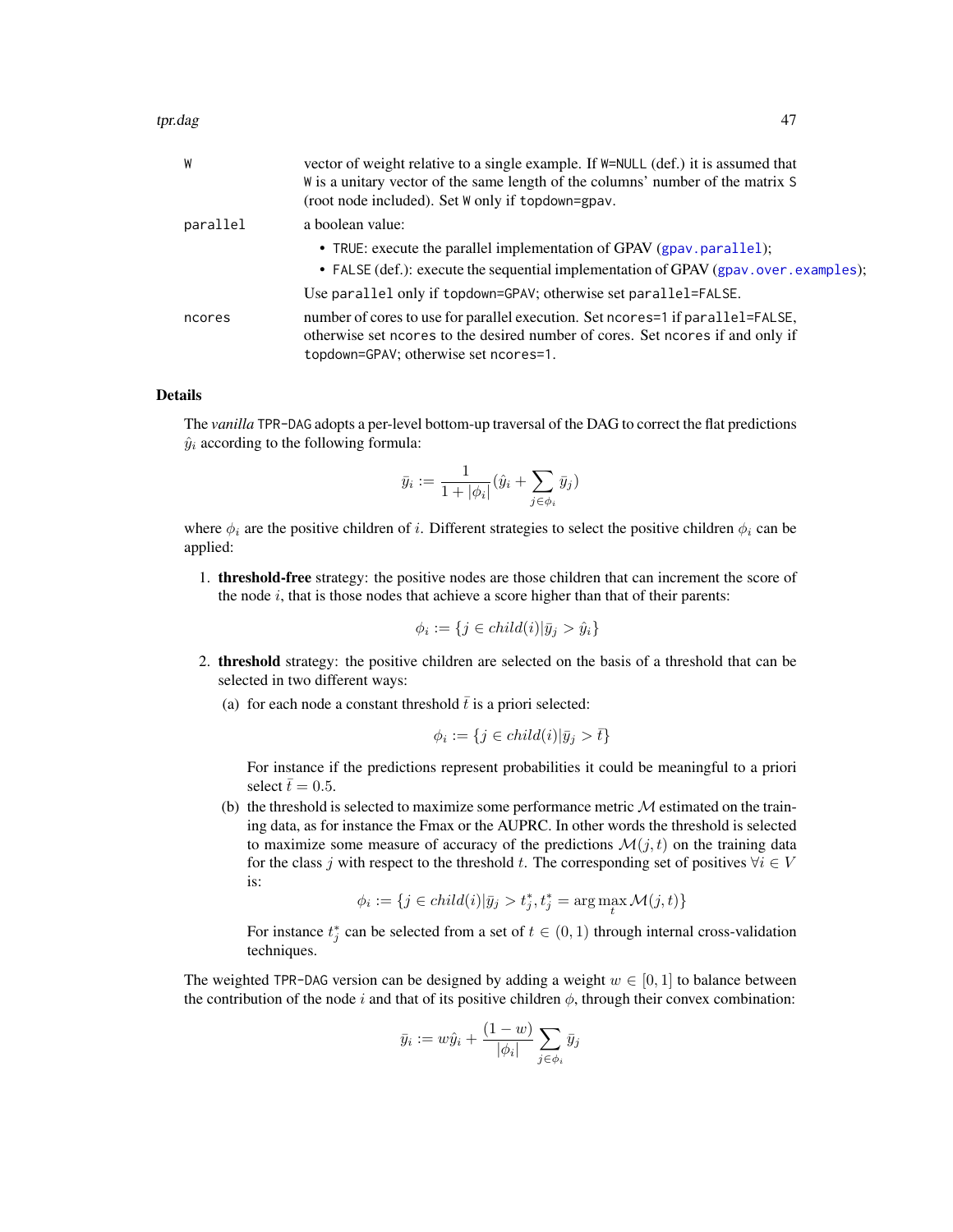<span id="page-47-0"></span>If  $w = 1$  no weight is attributed to the children and the TPR-DAG reduces to the HTD-DAG algorithm, since in this way only the prediction for node i is used in the bottom-up step of the algorithm. If  $w = 0$  only the predictors associated to the children nodes vote to predict node i. In the intermediate cases we attribute more importance to the predictor for the node  $i$  or to its children depending on the values of  $w$ . By combining the weighted and the threshold variant, we design the weightedthreshold variant.

Since the contribution of the descendants of a given node decays exponentially with their distance from the node itself, to enhance the contribution of the most specific nodes to the overall decision of the ensemble we design the ensemble variant DESCENS. The novelty of DESCENS consists in strongly considering the contribution of all the descendants of each node instead of only that of its children. Therefore DESCENS predictions are more influenced by the information embedded in the leaves nodes, that are the classes containing the most informative and meaningful information from a biological and medical standpoint. For the choice of the "positive" descendants we use the same strategies adopted for the selection of the "positive" children shown above. Furthermore, we designed a variant specific only for DESCENS, that we named DESCENS- $\tau$ . The DESCENS- $\tau$  variant balances the contribution between the "positives" children of a node  $i$  and that of its "positives" descendants excluding its children by adding a weight  $\tau \in [0, 1]$ :

$$
\bar{y}_i := \frac{\tau}{1 + |\phi_i|} (\hat{y}_i + \sum_{j \in \phi_i} \bar{y}_j) + \frac{1 - \tau}{1 + |\delta_i|} (\hat{y}_i + \sum_{j \in \delta_i} \bar{y}_j)
$$

where  $\phi_i$  are the "positive" children of i and  $\delta_i = \Delta_i \setminus \phi_i$  the descendants of i without its children. If  $\tau = 1$  we consider only the contribution of the "positive" children of i; if  $\tau = 0$  only the descendants that are not children contribute to the score, while for intermediate values of  $\tau$  we can balance the contribution of  $\phi_i$  and  $\delta_i$  positive nodes.

Simply by replacing the HTD-DAG top-down step ([htd](#page-30-1)) with the GPAV approach ([gpav](#page-23-1)) we design the ISO-TPR variant. The most important feature of ISO-TPR is that it maintains the hierarchical constraints by construction and it selects the closest solution (in the least square sense) to the bottom-up predictions that obeys the *True Path Rule*.

#### Value

A named matrix with the scores of the classes corrected according to the chosen TPR-DAG ensemble algorithm.

#### See Also

[gpav](#page-23-1), [htd](#page-30-1)

```
data(graph);
data(scores);
data(labels);
root <- root.node(g);
S.tpr <- tpr.dag(S, g, root, positive="children", bottomup="threshold.free",
topdown="gpav", t=0, w=0, W=NULL, parallel=FALSE, ncores=1);
```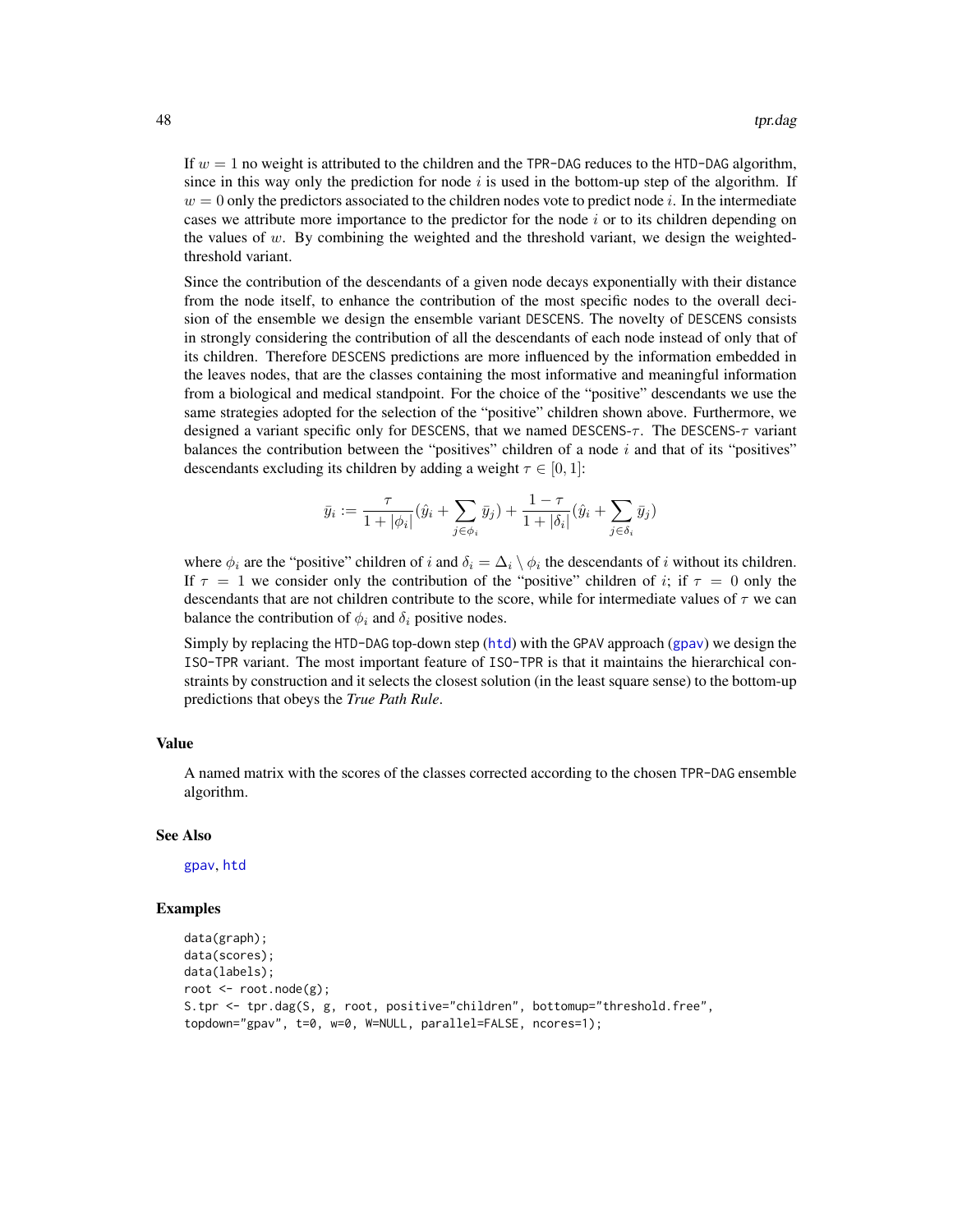<span id="page-48-0"></span>

Correct the computed scores in a hierarchy according to the a TPR-DAG ensemble variant.

### Usage

```
tpr.dag.cv(
 S,
 g,
 ann,
 norm = FALSE,
 norm.type = NULL,
 positive = "children",
 bottomup = "threshold",
 topdown = "gpav",
 W = NULL,parallel = FALSE,
 ncores = 1,
 threshold = seq(from = 0.1, to = 0.9, by = 0.1),weight = 0,
 kk = 5,seed = 23,
 metric = "auprc",
 n.round = NULL
)
```
### Arguments

| a named flat scores matrix with examples on rows and classes on columns.                                                                                                                                                                                                                                                                                                               |
|----------------------------------------------------------------------------------------------------------------------------------------------------------------------------------------------------------------------------------------------------------------------------------------------------------------------------------------------------------------------------------------|
| a graph of class graphNEL. It represents the hierarchy of the classes.                                                                                                                                                                                                                                                                                                                 |
| an annotation matrix: rows correspond to examples and columns to classes.<br>$ann[i, j] = 1$ if example <i>i</i> belongs to class j, $ann[i, j] = 0$ otherwise. ann<br>matrix is necessary to maximize the hyper-parameter(s) of the chosen parametric<br>TPR-DAG ensemble variant respect to the metric selected in metric. For the<br>parametric-free ensemble variant set ann=NULL. |
| a boolean value. Should the flat score matrix be normalized? By default norm=FALSE.<br>If norm=TRUE the matrix S is normalized according to the normalization type se-<br>lected in norm. type.                                                                                                                                                                                        |
| a string character. It can be one of the following values:                                                                                                                                                                                                                                                                                                                             |
| 1. NULL (def.): none normalization is applied (norm=FALSE)<br>2. maxnorm: each score is divided for the maximum value of each class (scores.normalization);<br>3. qnorm: quantile normalization. preprocessCore package is used (scores.normalization);                                                                                                                                |
|                                                                                                                                                                                                                                                                                                                                                                                        |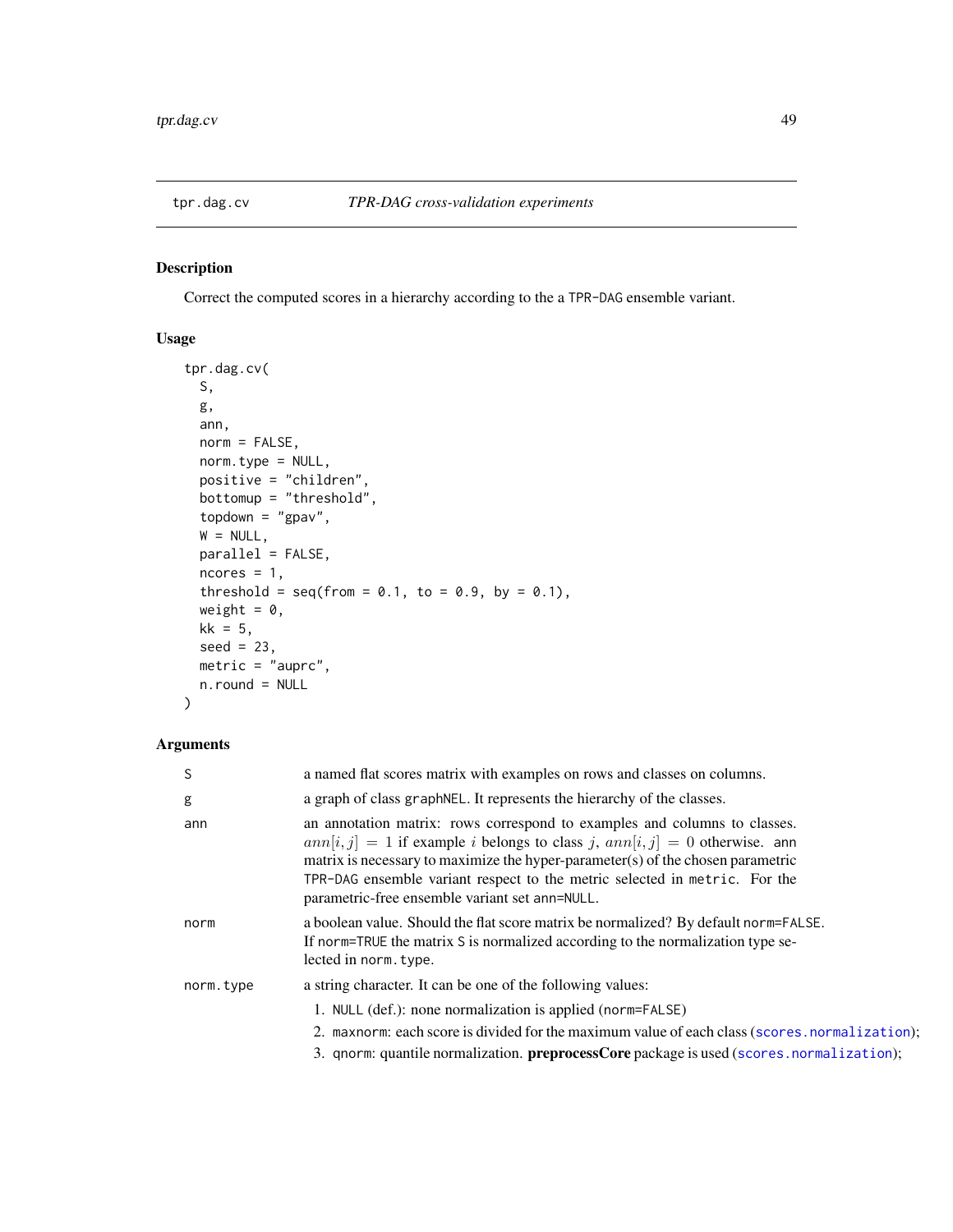<span id="page-49-0"></span>

| positive  | choice of the <i>positive</i> nodes to be considered in the bottom-up strategy. Can be<br>one of the following values:                                                                                                                                                                                |
|-----------|-------------------------------------------------------------------------------------------------------------------------------------------------------------------------------------------------------------------------------------------------------------------------------------------------------|
|           | • children (def.): positive children are are considered for each node;                                                                                                                                                                                                                                |
|           | • descendants: positive descendants are are considered for each node;                                                                                                                                                                                                                                 |
| bottomup  | strategy to enhance the flat predictions by propagating the positive predictions<br>from leaves to root. It can be one of the following values:                                                                                                                                                       |
|           | • threshold. free: positive nodes are selected on the basis of the threshold. free<br>strategy;                                                                                                                                                                                                       |
|           | • threshold (def.): positive nodes are selected on the basis of the threshold<br>strategy;                                                                                                                                                                                                            |
|           | • weighted. threshold. free: positive nodes are selected on the basis of the<br>weighted.threshold.free strategy;                                                                                                                                                                                     |
|           | • weighted. threshold: positive nodes are selected on the basis of the weighted. threshold<br>strategy;                                                                                                                                                                                               |
|           | • tau: positive nodes are selected on the basis of the tau strategy. NOTE:<br>tau is only a DESCENS variant. If you select tau strategy you must set<br>positive=descendants;                                                                                                                         |
| topdown   | strategy to make the scores hierarchy-consistent. It can be one of the following<br>values:                                                                                                                                                                                                           |
|           | • htd: HTD-DAG strategy is applied (htd);<br>• gpav (def.): GPAV strategy is applied (gpav);                                                                                                                                                                                                          |
| W         | vector of weight relative to a single example. If W=NULL (def.) it is assumed that<br>W is a unitary vector of the same length of the columns' number of the matrix S<br>(root node included). Set W only if topdown=gpav.                                                                            |
| parallel  | a boolean value:                                                                                                                                                                                                                                                                                      |
|           | • TRUE: execute the parallel implementation of GPAV (gpav.parallel);<br>• FALSE (def.): execute the sequential implementation of GPAV (gpav.over.examples);                                                                                                                                           |
|           | Use parallel only if topdown=gpav; otherwise set parallel=FALSE.                                                                                                                                                                                                                                      |
| ncores    | number of cores to use for parallel execution. Set ncores=1 if parallel=FALSE,<br>otherwise set ncores to the desired number of cores. Set ncores if topdown=gpav,<br>otherwise set ncores=1.                                                                                                         |
| threshold | range of threshold values to be tested in order to find the best threshold (def:<br>from: 0.1, to: 0.9, by: 0.1). The denser the range is, the higher the probabil-<br>ity to find the best threshold is, but the execution time will be higher. For the<br>threshold-free variants, set threshold=0. |
| weight    | range of weight values to be tested in order to find the best weight (def: from: 0.1,<br>$to: 0.9$ , by: 0.1). The denser the range is, the higher the probability to find the<br>best threshold is, but the execution time will be higher. For the weight-free vari-<br>ants, set weight=0.          |
| kk        | number of folds of the cross validation (def: kk=5) on which tuning the param-<br>eters threshold, weight and tau of the parametric ensemble variants. For the<br>parametric-free variants (i.e. if bottomup = threshold.free), set kk=NULL.                                                          |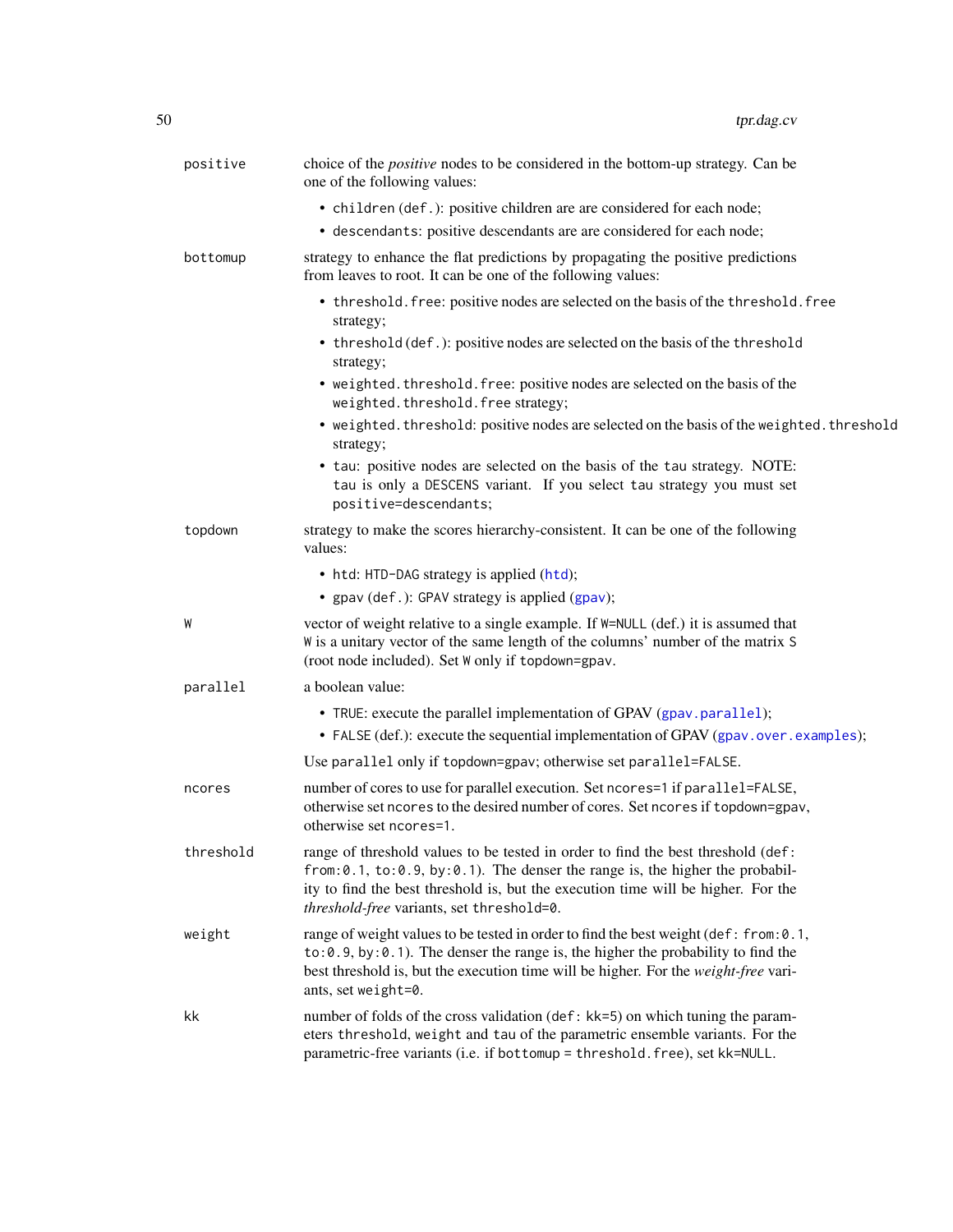<span id="page-50-0"></span>

| seed | initialization seed for the random generator to create folds (def. 23). If seed=NULL |
|------|--------------------------------------------------------------------------------------|
|      | folds are generated without seed initialization. If bottomup=threshold. free,        |

| metric  | a string character specifying the performance metric on which maximizing the<br>parametric ensemble variant. It can be one of the following values: |
|---------|-----------------------------------------------------------------------------------------------------------------------------------------------------|
|         | 1. auprc (def.): the parametric ensemble variant is maximized on the basis of<br>AUPRC (auprc);                                                     |
|         | 2. fmax: the parametric ensemble variant is maximized on the basis of Fmax<br>(multilabel.F.measure;                                                |
|         | 3. NULL: threshold, free variant is parameter-free, so none optimization is<br>needed.                                                              |
| n.round | number of rounding digits (def. 3) to be applied to the hierarchical scores matrix                                                                  |

## for choosing the best threshold on the basis of the best Fmax. If bottomup==threshold.free or metric="auprc", set n.round=NULL.

### Details

The parametric hierarchical ensemble variants are cross-validated maximizing the parameter on the metric selected in metric.

#### Value

A named matrix with the scores of the functional terms corrected according to the chosen TPR-DAG ensemble algorithm.

### Examples

```
data(graph);
data(scores);
data(labels);
S.tpr <- tpr.dag.cv(S, g, ann=NULL, norm=FALSE, norm.type=NULL, positive="children",
bottomup="threshold.free", topdown="gpav", W=NULL, parallel=FALSE, ncores=1,
threshold=0, weight=0, kk=NULL, seed=NULL, metric=NULL, n.round=NULL);
```
tpr.dag.holdout *TPR-DAG holdout experiments*

set seed=NULL.

### Description

Correct the computed scores in a hierarchy according to the selected TPR-DAG ensemble variant by applying a classical holdout procedure.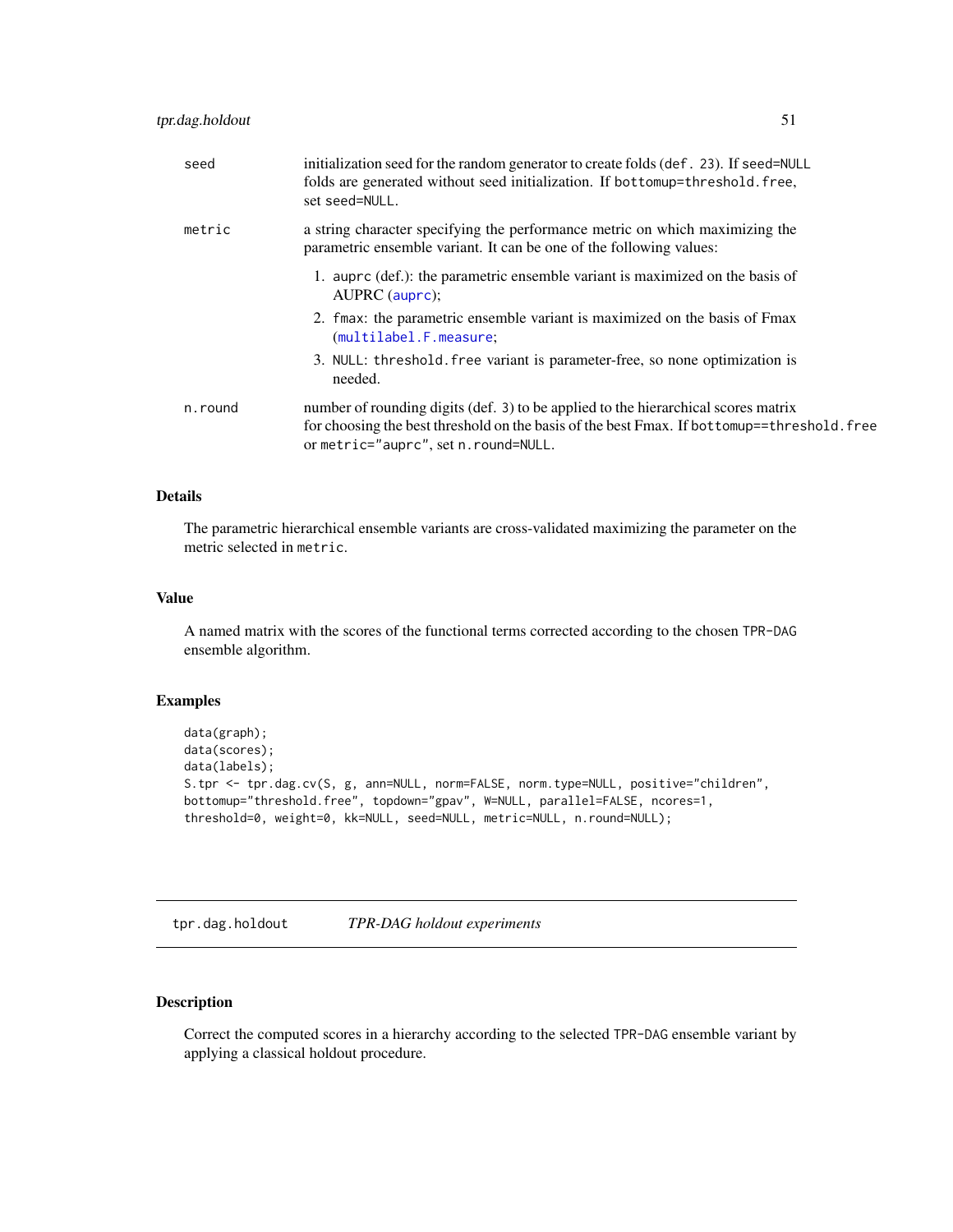### Usage

```
tpr.dag.holdout(
 S,
 g,
 ann,
 testIndex,
 norm = FALSE,
 norm.type = NULL,
 W = NULL,parallel = FALSE,
 ncores = 1,
 positive = "children",
 bottomup = "threshold",
 topdown = "htd",
  threshold = seq(from = 0.1, to = 0.9, by = 0.1),weight = seq(from = 0.1, to = 0.9, by = 0.1),kk = 5,
 seed = 23,
 metric = "auprc",
 n.round = NULL
\mathcal{L}
```
### Arguments

| a named flat scores matrix with examples on rows and classes on columns.                                                                                                                                                                                                                                                                                                                       |
|------------------------------------------------------------------------------------------------------------------------------------------------------------------------------------------------------------------------------------------------------------------------------------------------------------------------------------------------------------------------------------------------|
| a graph of class graphNEL. It represents the hierarchy of the classes.                                                                                                                                                                                                                                                                                                                         |
| an annotation matrix: rows correspond to examples and columns to classes.<br>$ann[i, j] = 1$ if example <i>i</i> belongs to class <i>j</i> , $ann[i, j] = 0$ otherwise. ann<br>matrix is necessary to maximize the hyper-parameter(s) of the chosen parametric<br>TPR-DAG ensemble variant respect to the metric selected in metric. For the<br>parametric-free ensemble variant set ann=NULL. |
| a vector of integer numbers corresponding to the indexes of the elements (rows)<br>of the scores matrix S to be used in the test set.                                                                                                                                                                                                                                                          |
| a boolean value. Should the flat score matrix be normalized? By default norm=FALSE.<br>If norm=TRUE the matrix S is normalized according to the normalization type se-<br>lected in norm. type.                                                                                                                                                                                                |
| a string character. It can be one of the following values:                                                                                                                                                                                                                                                                                                                                     |
| 1. NULL (def.): none normalization is applied (norm=FALSE)                                                                                                                                                                                                                                                                                                                                     |
| 2. maxnorm: each score is divided for the maximum value of each class;                                                                                                                                                                                                                                                                                                                         |
| 3. qnorm: quantile normalization. <b>preprocessCore</b> package is used;                                                                                                                                                                                                                                                                                                                       |
| vector of weight relative to a single example. If $W = NULL$ (def.) it is assumed that<br>W is a unitary vector of the same length of the columns' number of the matrix S<br>(root node included). Set W only if topdown=gpav.                                                                                                                                                                 |
| a boolean value:                                                                                                                                                                                                                                                                                                                                                                               |
| • TRUE: execute the parallel implementation of GPAV (gpav.parallel);                                                                                                                                                                                                                                                                                                                           |
|                                                                                                                                                                                                                                                                                                                                                                                                |

<span id="page-51-0"></span>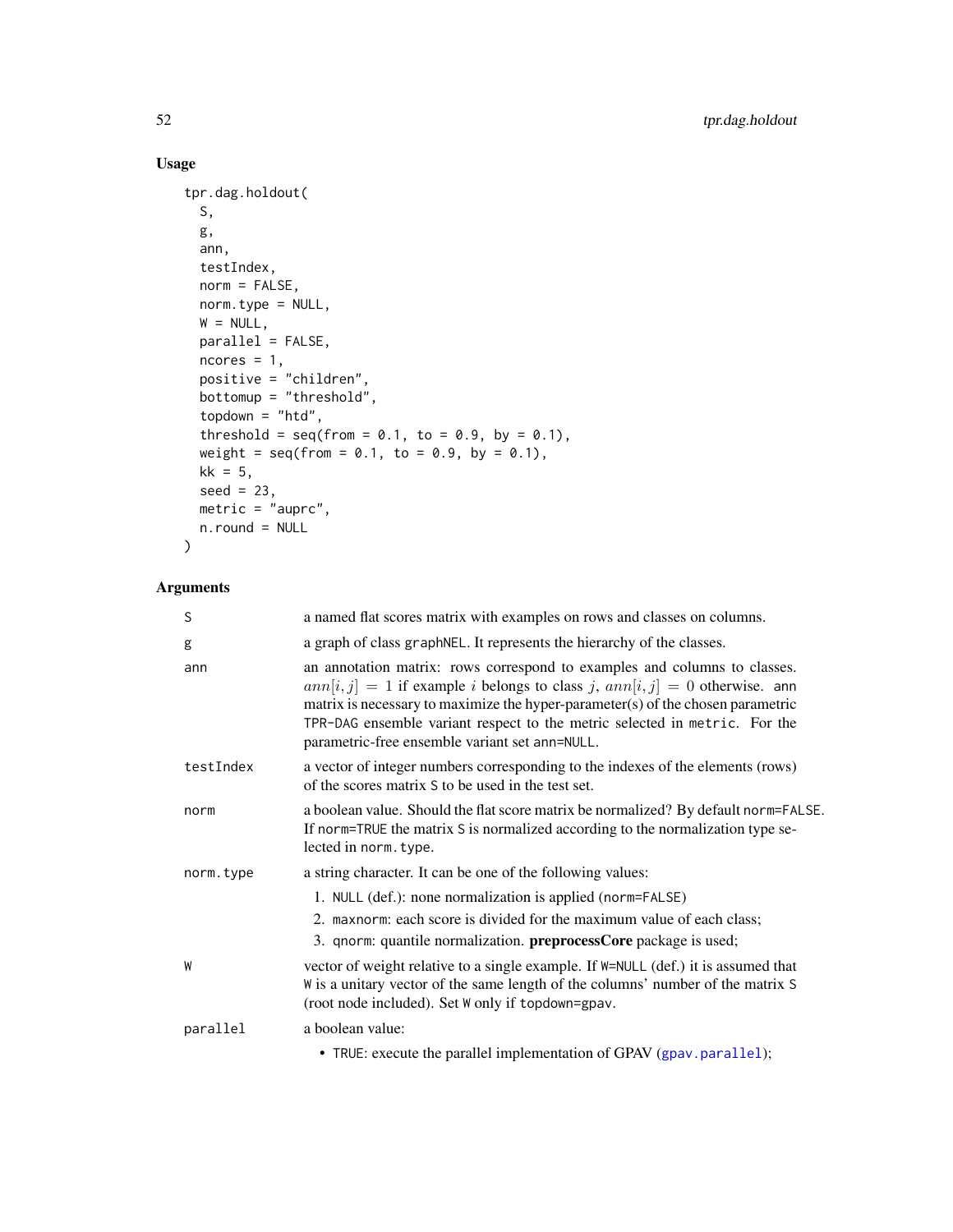<span id="page-52-0"></span>

|           | • FALSE (def.): execute the sequential implementation of GPAV (gpav.over.examples);                                                                                                                                                                                                                            |
|-----------|----------------------------------------------------------------------------------------------------------------------------------------------------------------------------------------------------------------------------------------------------------------------------------------------------------------|
|           | Use parallel only if topdown=gpav; otherwise set parallel=FALSE.                                                                                                                                                                                                                                               |
| ncores    | number of cores to use for parallel execution. Set ncores=1 if parallel=FALSE,<br>otherwise set ncores to the desired number of cores. Set ncores if and only if<br>topdown=gpav; otherwise set ncores=1.                                                                                                      |
| positive  | choice of the <i>positive</i> nodes to be considered in the bottom-up strategy. Can be<br>one of the following values:                                                                                                                                                                                         |
|           | • children (def.): positive children are are considered for each node;<br>• descendants: positive descendants are are considered for each node;                                                                                                                                                                |
| bottomup  | strategy to enhance the flat predictions by propagating the positive predictions<br>from leaves to root. It can be one of the following values:                                                                                                                                                                |
|           | • threshold. free: positive nodes are selected on the basis of the threshold. free<br>strategy (def.);                                                                                                                                                                                                         |
|           | • threshold (def.): positive nodes are selected on the basis of the threshold<br>strategy;                                                                                                                                                                                                                     |
|           | • weighted. threshold. free: positive nodes are selected on the basis of the<br>weighted.threshold.free strategy;                                                                                                                                                                                              |
|           | • weighted. threshold: positive nodes are selected on the basis of the weighted. threshold<br>strategy;                                                                                                                                                                                                        |
|           | • tau: positive nodes are selected on the basis of the tau strategy. NOTE:<br>tau is only a DESCENS variant. If you select tau strategy you must set<br>positive=descendants;                                                                                                                                  |
| topdown   | strategy to make the scores hierarchy-consistent. It can be one of the following<br>values:                                                                                                                                                                                                                    |
|           | • htd: HTD-DAG strategy is applied (htd);                                                                                                                                                                                                                                                                      |
|           | • gpav (def.): GPAV strategy is applied (gpav);                                                                                                                                                                                                                                                                |
| threshold | range of threshold values to be tested in order to find the best threshold (def:<br>from: $0.1$ , to: $0.9$ , by: $0.1$ ). The denser the range is, the higher the probabil-<br>ity to find the best threshold is, but the execution time will be higher. For the<br>threshold-free variants, set threshold=0. |
| weight    | range of weight values to be tested in order to find the best weight (def: from: 0.1,<br>$to: 0.9$ , by: $0.1$ ). The denser the range is, the higher the probability to find the<br>best threshold is, but the execution time will be higher. For the weight-free vari-<br>ants, set weight=0.                |
| kk        | number of folds of the cross validation (def: kk=5) on which tuning the param-<br>eters threshold, weight and tau of the parametric ensemble variants. For the<br>parametric-free variants (i.e. if bottomup = threshold. free), set kk=NULL.                                                                  |
| seed      | initialization seed for the random generator to create folds (def. 23). If seed=NULL<br>folds are generated without seed initialization. If bottomup=threshold.free,<br>set seed=NULL.                                                                                                                         |
| metric    | a string character specifying the performance metric on which maximizing the<br>parametric ensemble variant. It can be one of the following values:                                                                                                                                                            |
|           | 1. auprc (def.): the parametric ensemble variant is maximized on the basis of<br>AUPRC (auprc);                                                                                                                                                                                                                |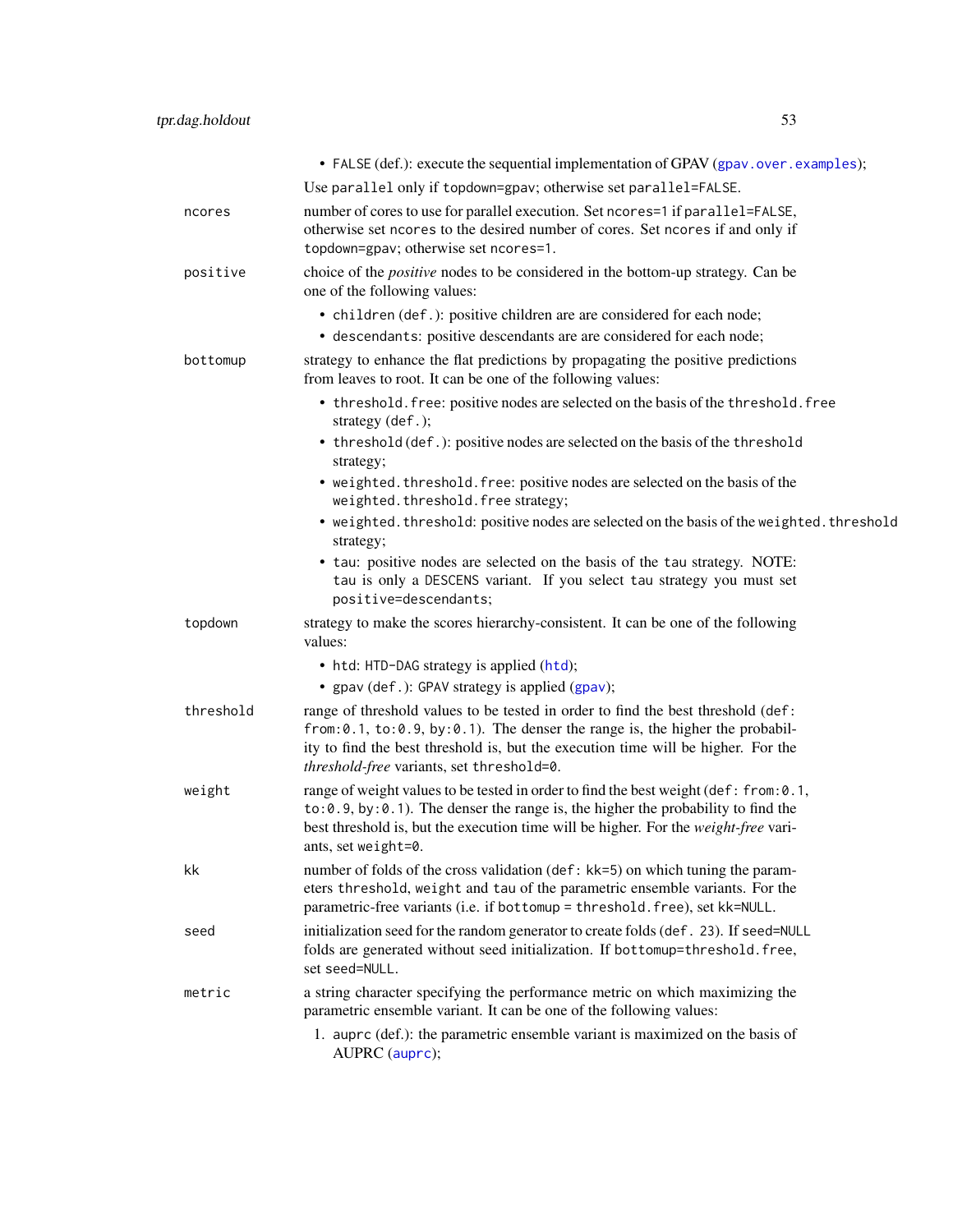<span id="page-53-0"></span>

|         | 2. fmax: the parametric ensemble variant is maximized on the basis of Fmax<br>(multilabel.F.measure;                                                                                                                       |
|---------|----------------------------------------------------------------------------------------------------------------------------------------------------------------------------------------------------------------------------|
|         | 3. NULL: threshold. free variant is parameter-free, so none optimization is<br>needed.                                                                                                                                     |
| n.round | number of rounding digits (def. 3) to be applied to the hierarchical scores matrix<br>for choosing the best threshold on the basis of the best Fmax. If bottomup==threshold. free<br>or metric="auprc", set n. round=NULL. |

### Details

The parametric hierarchical ensemble variants are cross-validated maximizing the parameter on the metric selected in metric,

#### Value

A named matrix with the scores of the classes corrected according to the chosen TPR-DAG ensemble algorithm. Rows of the matrix are shrunk to testIndex.

### Examples

```
data(graph);
data(scores);
data(labels);
data(test.index);
S.tpr <- tpr.dag.holdout(S, g, ann=NULL, testIndex=test.index, norm=FALSE, norm.type=NULL,
positive="children", bottomup="threshold.free", topdown="gpav", W=NULL, parallel=FALSE,
ncores=1, threshold=0, weight=0, kk=NULL, seed=NULL, metric=NULL, n.round=NULL);
```
transitive.closure.annotations *Transitive closure of annotations*

#### **Description**

Perform the transitive closure of the annotations using ancestors and the most specific annotation matrix. The annotations are propagated from bottom to top, enriching the most specific annotations table. Rows correspond to genes and columns to functional terms.

#### Usage

```
transitive.closure.annotations(ann.spec, anc)
```
#### Arguments

| ann.spec | the annotation matrix of the most specific annotations $(0/1)$ : rows are genes and |
|----------|-------------------------------------------------------------------------------------|
|          | columns are functional terms.                                                       |
| anc      | the ancestor list.                                                                  |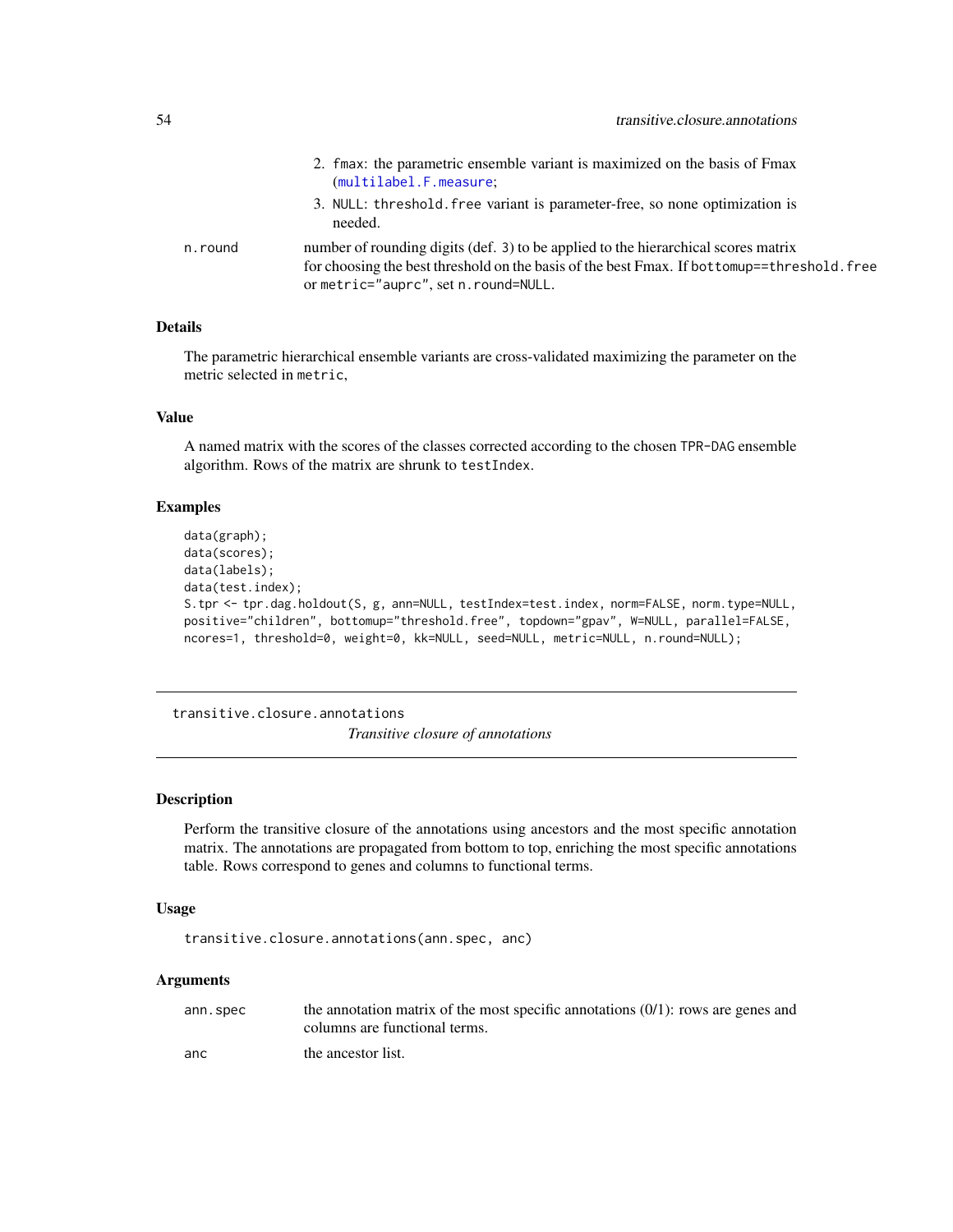### <span id="page-54-0"></span>tupla.matrix 55

### Value

The annotation table T: rows correspond to genes and columns to OBO terms.  $T[i, j] = 1$  means that gene i is annotated for the term j,  $T[i, j] = 0$  means that gene i is not annotated for the term j.

### Examples

```
data(graph);
data(labels);
anc <- build.ancestors(g);
tca <- transitive.closure.annotations(L, anc);
```
tupla.matrix *Tupla matrix*

#### Description

Transform a named score matrix in a tupla, i.e. in the form nodeX nodeY score.

#### Usage

```
tupla.matrix(m, output.file = "net.file.gz", digits = 3)
```
### Arguments

| m           | a named score matrix. It can be either a m x n matrix (where m are example and<br>n are functional terms, e.g. GO terms) or it can be a square named matrix m x m,<br>where m are examples. |
|-------------|---------------------------------------------------------------------------------------------------------------------------------------------------------------------------------------------|
| output.file | name of the file on which the matrix must be written.                                                                                                                                       |
| digits      | number of digits to be used to save scores of m (def. digits=3). The extension<br>of the file can be plain (".txt") or compressed (".gz").                                                  |

### Details

Only the *non-zero* interactions are kept, while the *zero* interactions are discarded.

#### Value

A tupla score matrix stored in output.file.

```
data(wadj);
file <- tempfile();
tupla.matrix(W, output.file=file, digits=3);
```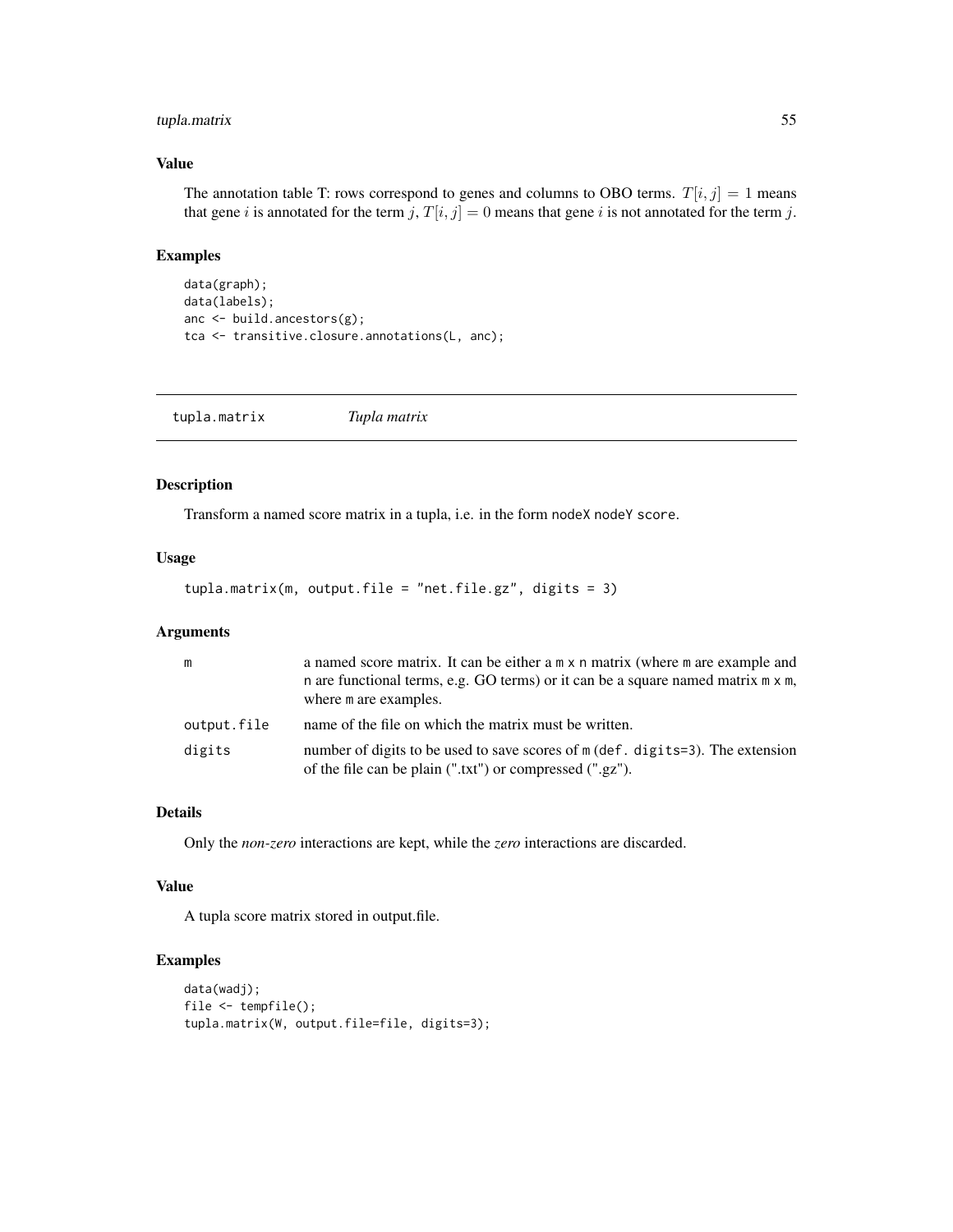<span id="page-55-0"></span>This function splits a dataset in k-fold in an unstratified way, i.e. a fold does not contain an equal amount of positive and negative examples. This function is used to perform k-fold cross-validation experiments in a hierarchical correction contest where splitting dataset in a stratified way is not needed.

### Usage

```
unstratified.cv.data(S, kk = 5, seed = NULL)
```
#### Arguments

| -S   | matrix of the flat scores. It must be a named matrix, where rows are example |
|------|------------------------------------------------------------------------------|
|      | (e.g. genes) and columns are classes/terms (e.g. GO terms).                  |
| kk   | number of folds in which to split the dataset (def. $k=5$ ).                 |
| seed | seed for random generator. If NULL (def.) no initialization is performed.    |

### Value

A list with  $k = kk$  components (folds). Each component of the list is a character vector contains the index of the examples, i.e. the index of the rows of the matrix S.

#### Examples

```
data(scores);
foldIndex <- unstratified.cv.data(S, kk=5, seed=23);
```
weighted.adjacency.matrix

*Weighted adjacency matrix*

### Description

Build a symmetric weighted adjacency matrix (wadj matrix) of a graph.

#### Usage

```
weighted.adjacency.matrix(file = "edges.txt")
```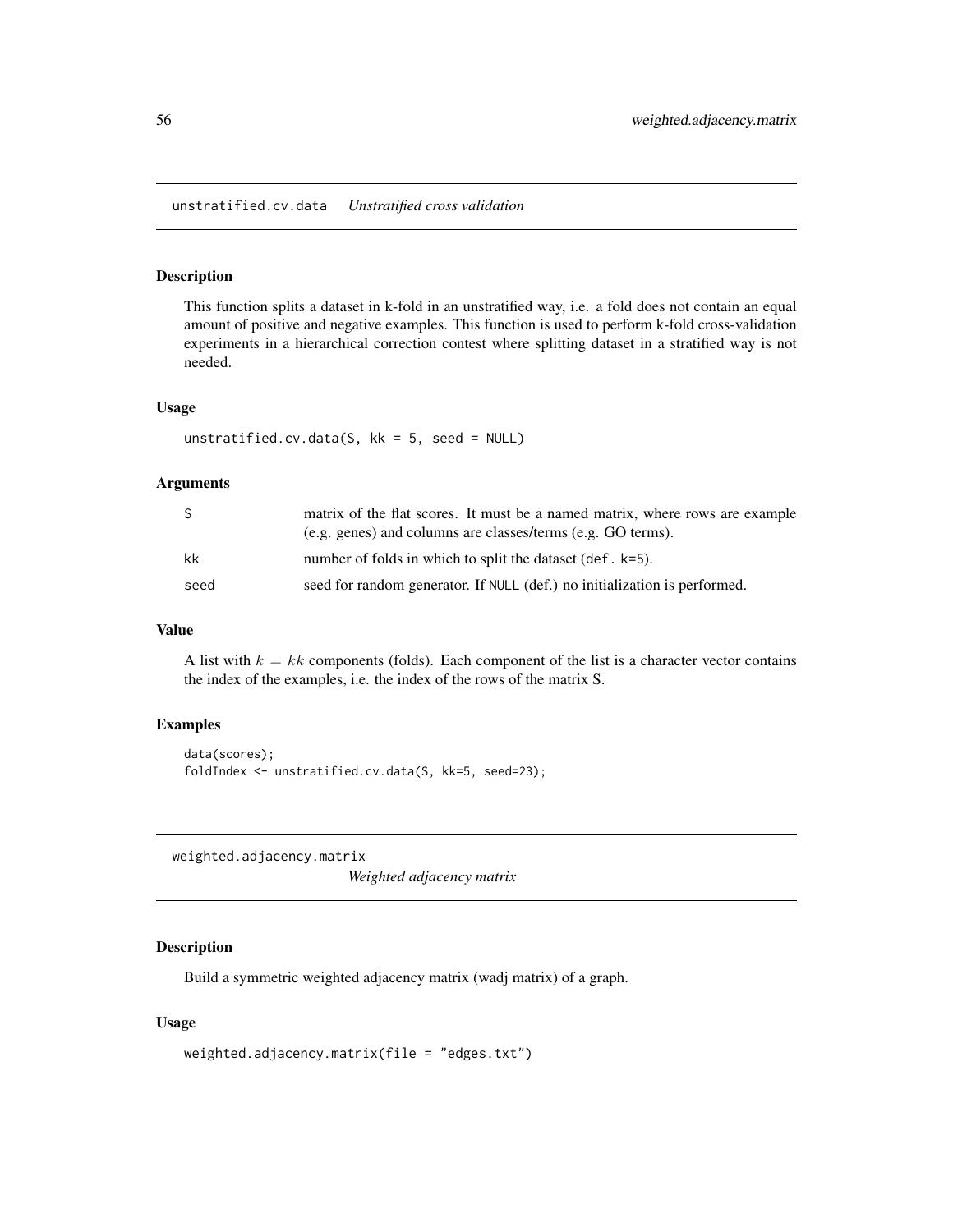### <span id="page-56-0"></span>write.graph 57

#### Arguments

file name of the plain text file to be read (def. edges). The format of the file is a sequence of rows. Each row corresponds to an edge represented through a pair of vertexes (blank separated) and the weight of the edges. For instance: nodeX nodeY score. The file extension can be plain (".txt") or compressed (".gz").

### Value

A named symmetric weighted adjacency matrix of the graph.

#### Examples

```
edges <- system.file("extdata/edges.txt.gz", package="HEMDAG");
W <- weighted.adjacency.matrix(file=edges);
```
write.graph *Write a directed graph on file*

#### Description

Read an object of class graphNEL and write the graph as sequence of rows on a plain text file.

#### Usage

```
write.graph(g, file = "graph.txt.gz")
```
#### Arguments

| g    | a graph of class graphNEL.                                                                                   |
|------|--------------------------------------------------------------------------------------------------------------|
| file | name of the file to be written. The extension of the file can be plain (".txt") or<br>compressed $(".gz")$ . |

### Value

A plain text file representing the graph. Each row corresponds to an edge represented through a pair of vertexes separated by blank.

```
data(graph);
file <- tempfile();
write.graph(g, file=file);
```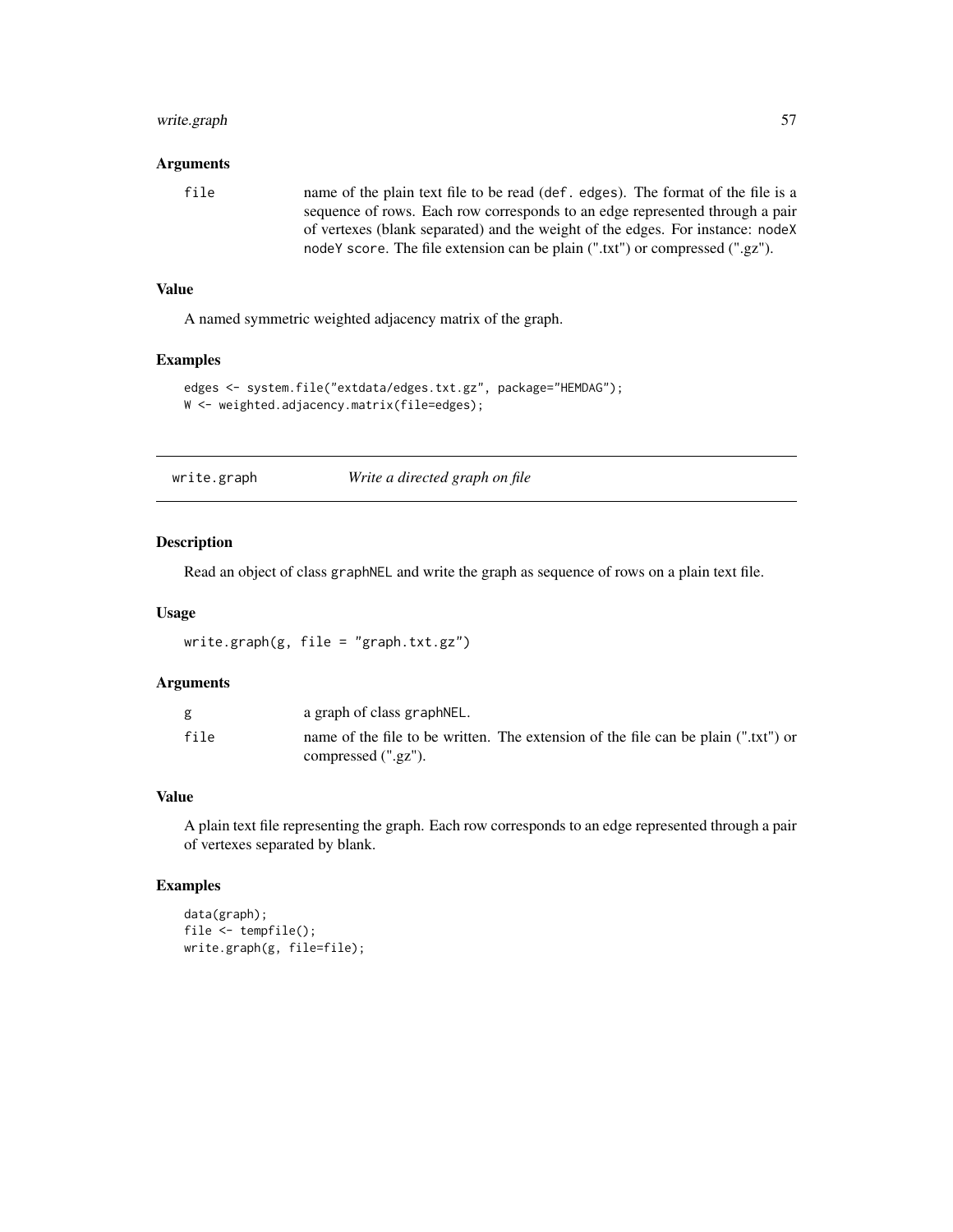# <span id="page-57-0"></span>**Index**

∗ package HEMDAG-package, [3](#page-2-0) adj.upper.tri, [4](#page-3-0) auprc, [5,](#page-4-0) *[51](#page-50-0)*, *[53](#page-52-0)* auroc, [6](#page-5-0) build.ancestors, [8](#page-7-0) build.children, [9](#page-8-0) build.consistent.graph, [10](#page-9-0) build.descendants, [10](#page-9-0) build.edges.from.hpo.obo, [11](#page-10-0) build.parents, [12](#page-11-0) build.scores.matrix, [13](#page-12-0) build.subgraph, [14](#page-13-0) build.submatrix, [14](#page-13-0) check.annotation.matrix.integrity, [15](#page-14-0) check.dag.integrity, [16](#page-15-0) check.hierarchy *(*hierarchical.checkers*)*, [30](#page-29-0) compute.flipped.graph, [16](#page-15-0) compute.fmax *(*fmax*)*, [22](#page-21-0) constraints.matrix, [17](#page-16-0) create.stratified.fold.df, [17](#page-16-0) distances.from.leaves, [18](#page-17-0) example.datasets, [19](#page-18-0) F.measure.multilabel *(*multilabel.F.measure*)*, [34](#page-33-0) F.measure.multilabel,matrix,matrix-method *(*multilabel.F.measure*)*, [34](#page-33-0) find.best.f, [20](#page-19-0) find.leaves, [21](#page-20-0) fmax, [22](#page-21-0) full.annotation.matrix, [23](#page-22-0) g *(*example.datasets*)*, [19](#page-18-0) gpav, *[4](#page-3-0)*, [24,](#page-23-0) *[46](#page-45-0)*, *[48](#page-47-0)*, *[50](#page-49-0)*, *[53](#page-52-0)*

gpav.holdout, [25](#page-24-0) gpav.over.examples, *[26](#page-25-0)*, [26,](#page-25-0) *[28](#page-27-0)*, *[47](#page-46-0)*, *[50](#page-49-0)*, *[53](#page-52-0)* gpav.parallel, *[26,](#page-25-0) [27](#page-26-0)*, [27,](#page-26-0) *[28](#page-27-0)*, *[47](#page-46-0)*, *[50](#page-49-0)*, *[52](#page-51-0)* gpav.vanilla, [28](#page-27-0) graph.levels, [29,](#page-28-0) *[45](#page-44-0)* HEMDAG *(*HEMDAG-package*)*, [3](#page-2-0) HEMDAG-package, [3](#page-2-0) hierarchical.checkers, [30](#page-29-0) htd, *[4](#page-3-0)*, [31,](#page-30-0) *[46](#page-45-0)*, *[48](#page-47-0)*, *[50](#page-49-0)*, *[53](#page-52-0)* htd.holdout, [32](#page-31-0) htd.vanilla, [33](#page-32-0) L *(*example.datasets*)*, [19](#page-18-0) lexicographical.topological.sort, [33](#page-32-0) multilabel.F.measure, [34,](#page-33-0) *[51](#page-50-0)*, *[54](#page-53-0)* normalize.max, [35](#page-34-0) obozinski.and *(*obozinski.heuristic.methods*)*, [36](#page-35-0) obozinski.heuristic.methods, *[4](#page-3-0)*, [36](#page-35-0) obozinski.holdout, [37](#page-36-0) obozinski.max *(*obozinski.heuristic.methods*)*, [36](#page-35-0) obozinski.methods, [38](#page-37-0) obozinski.or *(*obozinski.heuristic.methods*)*, [36](#page-35-0) precision.at.all.recall.levels.single.class *(*pxr*)*, [39](#page-38-0) precision.at.given.recall.levels.over.classes *(*pxr*)*, [39](#page-38-0) pxr, [39](#page-38-0)

read.graph, [40](#page-39-0) read.undirected.graph, [41](#page-40-0)